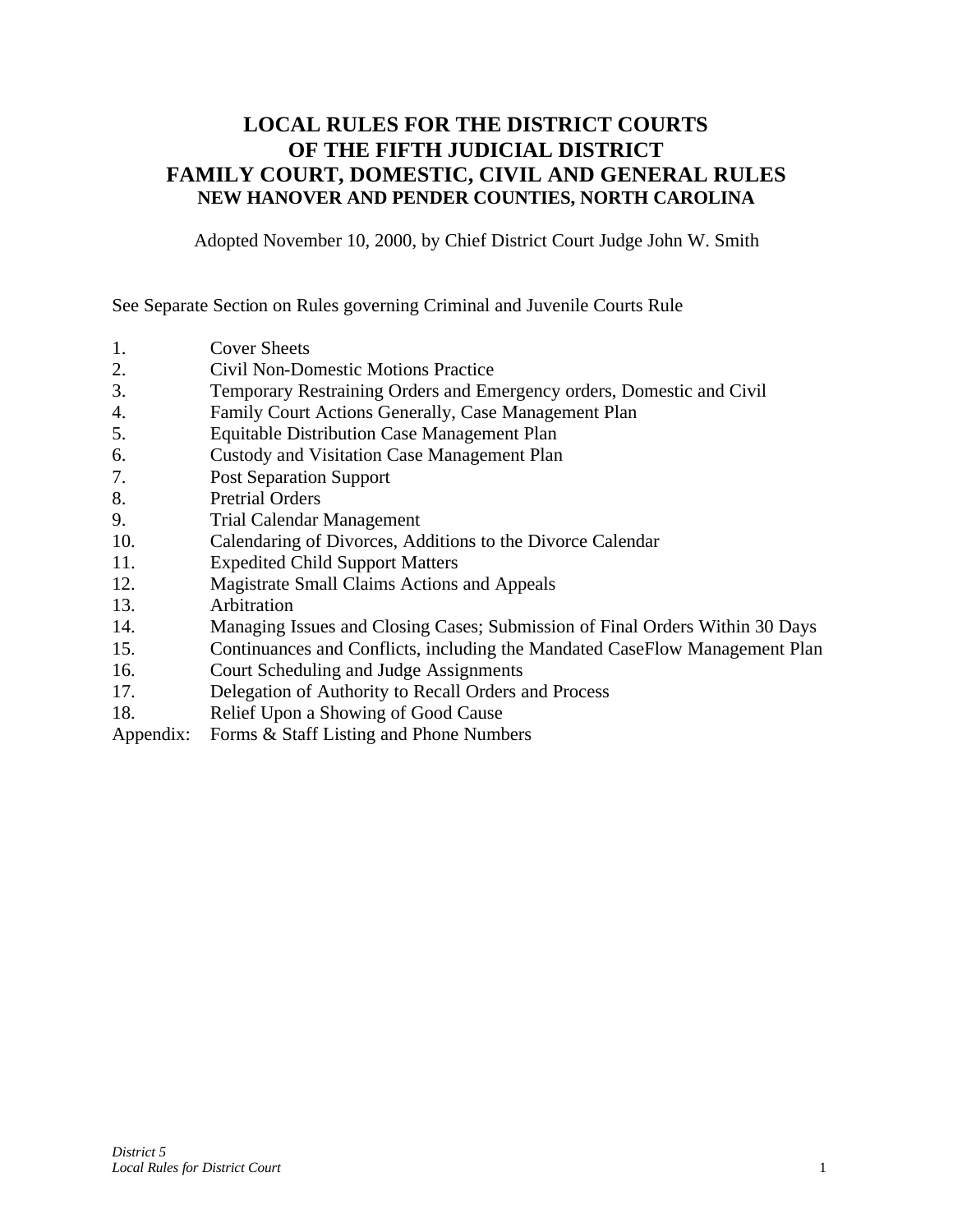### **LOCAL RULES FOR THE DISTRICT COURTS OF THE FIFTH JUDICIAL DISTRICT FAMILY COURT, DOMESTIC, CIVIL AND GENERAL RULES**

### **RULE 1: COVER SHEETS**

Every pleading and motion filed in any action must be accompanied by a cover sheet listing all issues: All pleadings and motions and orders shall be accompanied by a cover sheet as required by Rule 5 of the General Rules of Practice for the Superior and District Courts. Attorneys filing domestic actions shall exercise special care to indicate the existence of all issues in the pleadings upon which they wish to proceed. Case management procedures required by the Family Court Pilot Project depend upon the listing of individual issues in the cover sheet and in the state computerized records. The issues indicated in the cover sheet shall govern the issues upon which the parties shall proceed; and any issue not listed in the cover sheet is deemed not properly raised and is deemed abandoned and is subject to dismissal if not cured within five days of notice. The party filing any judgment or order resolving any issue in a Family Court matter as defined in Rule 4 below must provide a copy of the order and the cover sheet to the Family Court Administrator. Reference: General Rules of Practice, Rule 5(b): "All papers filed in civil actions, special proceedings and estates shall include as the first page of the filing a cover sheet summarizing the critical elements of the filing in a format prescribed by the Administrative Office of the Courts. The Clerk of Superior Court shall not reject the filing of any paper that does not include the required cover sheet. Instead, the clerk shall file the paper, notify the filing party of the omission and grant the filing party a reasonable time not to exceed five (5) days within which to file the required cover sheet. Until such time as the party files the required cover sheet, the court shall take no further action other than dismissal in the case."

### **RULE 2: CIVIL NON-DOMESTIC MOTIONS PRACTICE**

2.1 **General Civil Non-domestic Cases** will ordinarily be heard only during the sessions established for the hearing of civil cases by the judges regularly assigned to general civil court. The Chief District Court Judge will make available in the office of the Trial Court Administrator the judicial assignments for the District. Regular Civil Sessions shall customarily be scheduled one week a month.

2.2. **Civil Non-domestic Motions** shall be filed in accordance with the Rules of Civil Procedure and the General Rules of Practice and scheduled for the first day of the sessions in which civil matters are scheduled for trial.

2.3. **Calendar Requests:** To appear on a printed, published calendar, the District Court Civil Case Manager (Diane Geary) must receive a calendar request at least five weeks before the first day of the scheduled session. A schedule of cut-off dates will be published and available in the office of the Trial Court Administrator. The calendar will be published 30 days before the beginning of the session as required by the General Rules of Practice. The District Court Civil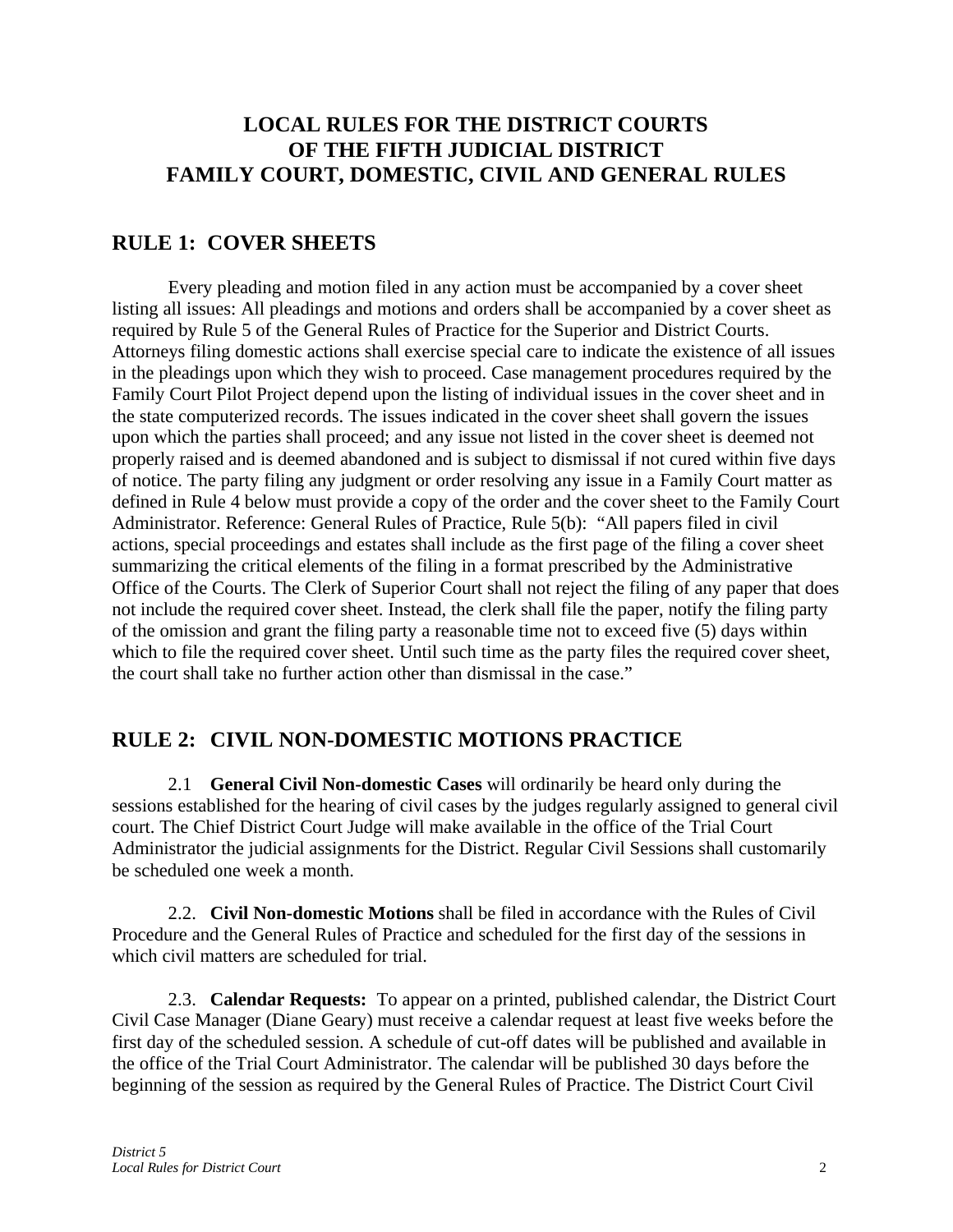Case Manager will accept add-on motions from the parties through the Thursday before the beginning of the session; and will prepare a final motion calendar for use by the court.

2.4. **Calendar Responsibility:** The responsibility for distributing the published calendar shall be with the clerk as provided by law, but the Clerk may arrange with the District Court Civil Case Manager to coordinate that responsibility. For all motions added to the calendar after the cut-off date, the responsibility for notice to all attorneys and parties entitled to notice shall be with the attorney scheduling any motion after the cut-off date. Before scheduling a motion for hearing, the requesting party must obtain a hearing date from the District Court Civil Case Manager.

2.5. **Jury Requests:** Attorneys calendaring a civil matter in which a jury trial has been requested must, in the calendar request, indicate that a jury will be necessary so that the District Court Civil Case Manager can make the appropriate arrangements to have a sufficient number of jurors available for the session. If the calendar request does not indicate that a jury is required, then the opposing party receiving notice of the calendaring must immediately notify the District Court Civil Case Manager that a jury is required. Any party failing to comply with this requirement is deemed to have waived a jury for the session during which it is calendared.

2.6 **Fifteen Minute Motion Calendar:** The first day of every regular Civil Court session shall give priority to matters designated as "Fifteen Minute Motions" to accommodate parties who have short matters which can be heard expeditiously. All attorneys and parties in any matter scheduled for the "Fifteen Minute Motion" calendar shall adhere to a strict fifteen minute limitation per side. Exceeding the time limitation subjects the non-complying person to financial sanctions on a per-minute basis in the discretion of the court without further notice. Any party wishing to exempt the matter from the fifteen minute rule may give notice at the calendar call, and the matter shall be heard after all other matters on the Fifteen Minute Calendar and any other matters having priority on the regular calendar. Any attorney who begins a hearing without objecting to the time limitation shall be conclusively bound by the limit.

Any matter, whether designated technically a motion or hearing or trial, which complies with the time limitation, may be set for adjudication on the Fifteen-Minute Motion Calendar. This section of the calendar is created to convenience attorneys having short matters which can be quickly resolved, and the court will enforce the sanctions so that this expeditious procedure can be secured for their benefit.

### **RULE 3: TEMPORARY RESTRAINING ORDERS AND EMERGENCY ORDERS**

3.1. **Civil Non-domestic Restraining Orders:** Application for all non-domestic Temporary Restraining Orders and Orders to Show Cause shall be made only to a District Judge who will be available to hear the return. Unless otherwise ordered, the matter should be returned to the first day of a regular civil session of District Court. Counsel may, before applying to a judge for an ex-parte Non-Domestic Temporary Restraining Order, confer with the District Court Civil Case Manager (Diane Geary) to determine the availability of that judge to whom the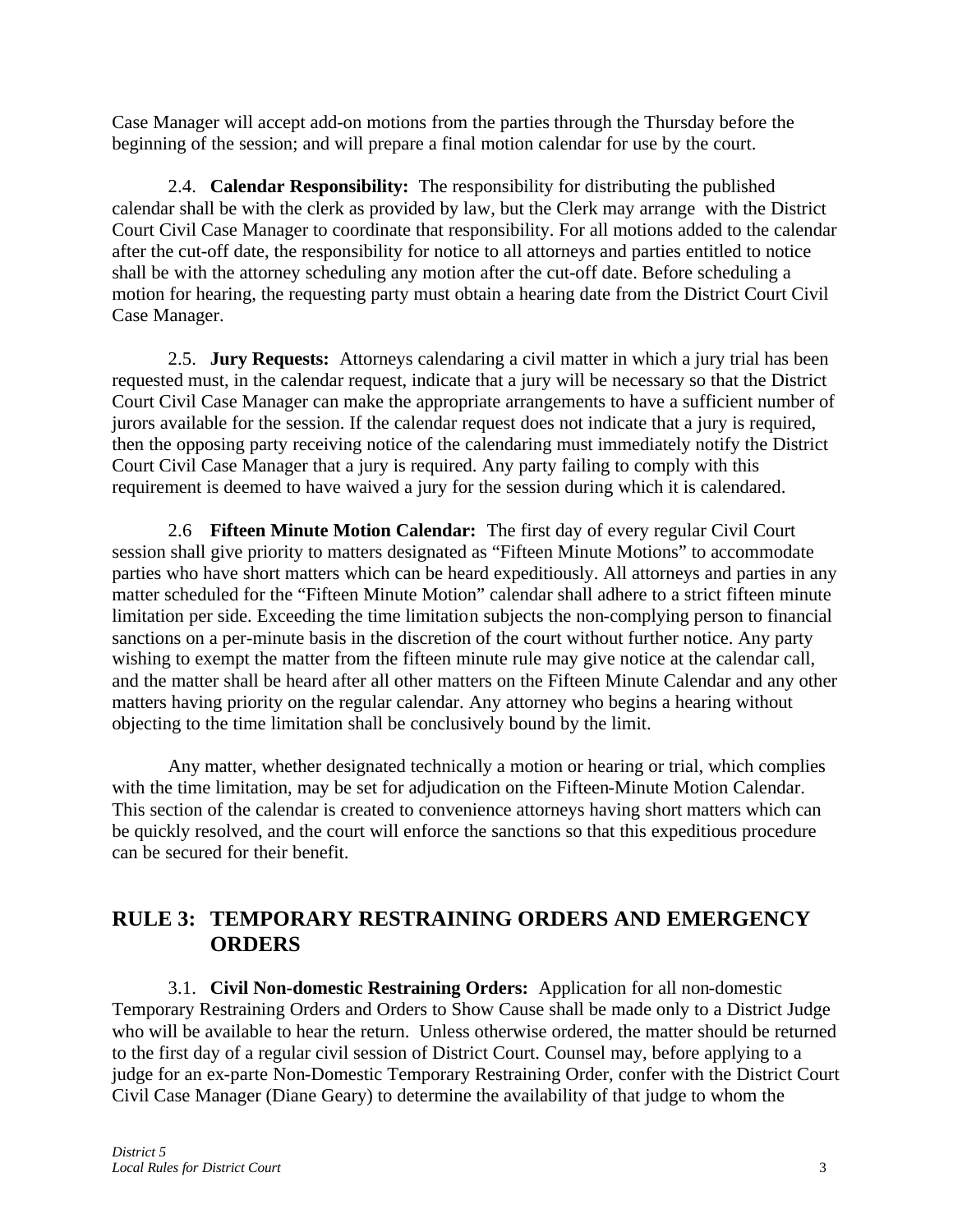application is made, and should make an effort to apply only to a judge who will be conveniently available to hear the return of the matter within the time set by law. Any non-domestic civil order should be returnable only to the judge issuing the order unless that judge has obtained the consent of another judge to hear the matter.

3.2. **50B Domestic Violence Orders:** To avoid confusion among clerks, courts, and law enforcement, all petitions and orders filed under chapter 50B (Domestic Violence) shall use the standardized AOC forms authorized under that statute and available in the office of the Clerk of Superior Court. The AOC forms may be supplemented with attachments or supplemental complaints as may be appropriate. An action under Chapter 50B shall be filed separately from all other actions, and shall be severable from all other issues. Emergency Orders under Chapter 50B do not require the assignment of a judge and need not be screened by the Family Court Administrator. Application may be made to any District Judge for a protective domestic violence order, and may be returned before and heard by any judge. If there are other domestic issues or actions between the parties, the case may be assigned to that judge assigned to those issues in the Family Court. All returns shall be for the next available Session established by the Chief District Court Judge (currently, on Fridays in Courtroom 301 in New Hanover and for the next available session approximately ten days away in Pender County), and will ordinarily be heard by the judge presiding following the hearing of Uncontested Divorces. The procedures for obtaining pro-se orders shall be established by the Clerk of Superior Court and the Chief District Court Judge by separate rules provided to the Clerk. In those cases where an emergency domestic violence protection order is sought at a time when no judge is available, the applicant shall be referred to a magistrate to determine whether criminal process should issue with appropriate conditions of pretrial release set as an emergency protective measure.

3.3. **Family Court Emergency Orders and Ex-Parte applications:** All applications for Family Court emergency or ex-parte orders, other than 50B domestic violence actions using AOC forms, shall be made only to the judge to whom the matter has been assigned as hereinafter provided unless that judge is not available. If a judge other than the assigned judge signs an emergency order, the return hearing should be before the assigned judge. Applications for 50B restraining orders using AOC forms may be made to any available district court judge without going through the Family Court Administrator. The fact that a particular judge heard the domestic violence action shall not require the assignment of the same judge to the Family Court action, but the Family Court Administrator may consider the fact that a particular judge heard the 50B matter in determining to whom the case should be assigned.

### **RULE 4: FAMILY COURT ACTIONS GENERALLY, CASE MANAGEMENT PLAN**

"Family Court" and "Specialized Courts:" The Fifth District has been established by the Administrative Office of the Courts as a pilot site for the Family Court program. It is the general policy within this district that one judge shall be assigned to one family to adjudicate all issues involving that family. However, for certain kinds of cases, it appears that some issues, such as child support and domestic violence, can be more effectively resolved by scheduling them for Specialized Court sessions dedicated to hear those cases. Family Court matters require screening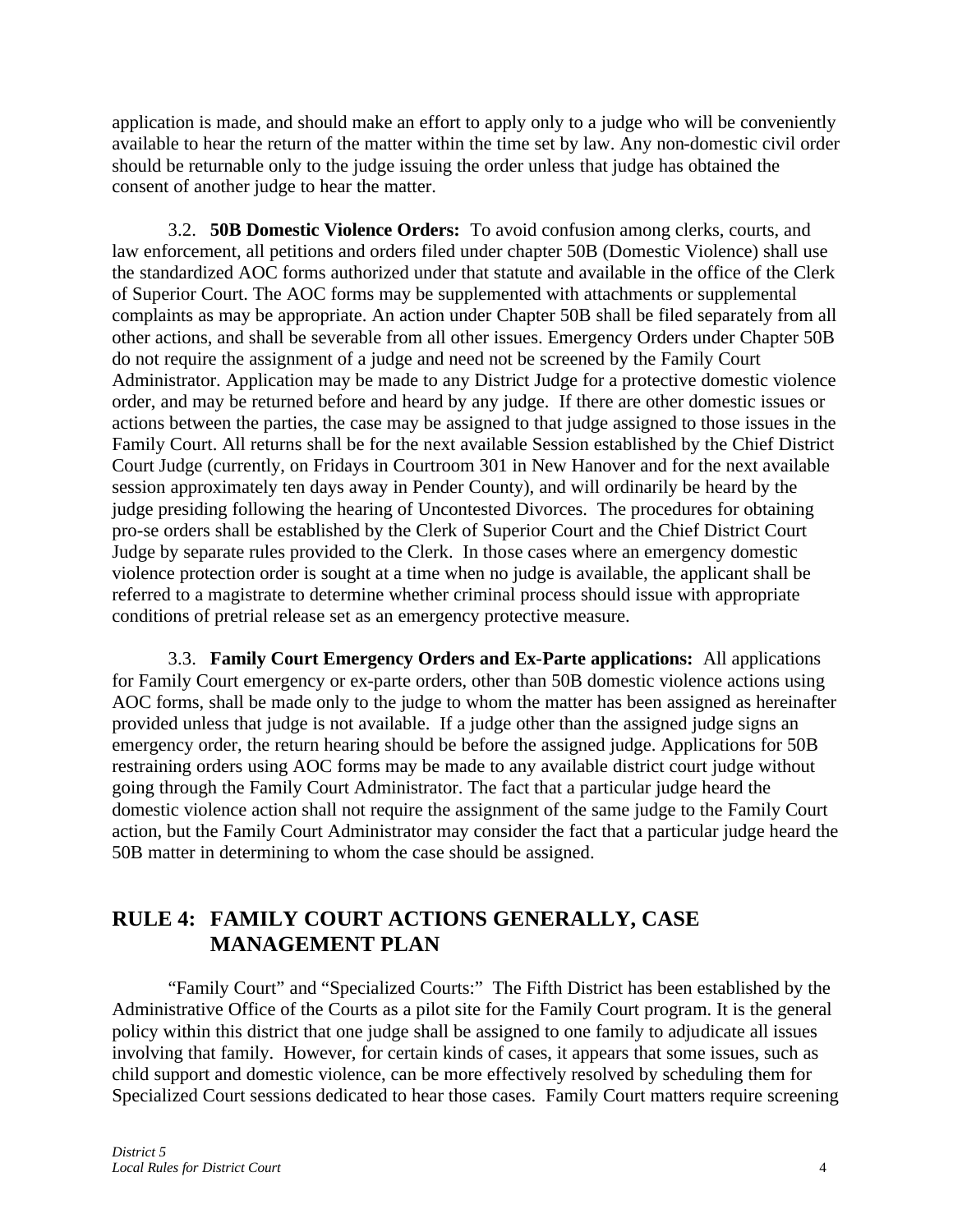by the Family Court Administrator unless the case qualifies for a Specialized Court. The term "Family Court Case" includes all pleadings and all motions for modification of orders in cases assigned to Family Court.

4.1. **Family Court Cases:** The following cases shall be designated "Family Court Case" and shall be assigned to a single judge. Initial pleadings, responsive pleadings, and motions to modify any of the following issues must be reviewed by the Family Court Administrator before filing. All hearing dates must be obtained from the Family Court Administrator or the Case Manager assigned to the case.

- 4.1.1. All **Equitable Distribution** cases, including interim distributions
- 4.1.2. All **Post Separation Support** cases
- 4.1.3. All **Alimony** cases
- 4.1.4. All **Child Custody and Visitation** cases, including motions addressing a change in either
- 4.1.5. All other issues joined with the foregoing issues unless otherwise ordered.

4.2. **Specialized Courts:** The following Specialized Courts will hear the issues for which they are created. Cases qualifying for the Specialized Courts do not require review by the Family Court Administrator before filing with the clerk. Issues assigned to Specialized Courts may be heard by any judge assigned to the Specialized Court.

- 4.2.1. **Child Support Court**: All cases in which child support is the only issue, and all child support cases in which the Child Support Collection Agency is a party, shall be assigned to the specialized Child Support Court. If Child Support is an issue joined with issues in a Family Court Case, the Family Court Administrator is authorized to assign the child support issue to the Specialized Court or direct that the issue be set before the assigned judge.
- 4.2.2. **Uncontested Divorce Court:** Uncontested Divorces may be set for the Divorce Court as provided in Rule 10 below.
- 4.2.3. **Domestic Violence Court**: 50B Domestic Violence actions using AOC forms shall be scheduled at sessions specially established for the hearing of those matters.
- 4.2.4. **Juvenile Court:** Juvenile Court actions, including delinquency, undisciplined, abuse, neglect, dependency, T.P.R., and emancipations, are governed by separate rules. Juvenile actions may be assigned to a judge who is hearing other matters involving the family.
- 4.2.5. Criminal actions involving parties to family court cases shall be tried in regular criminal court and are not normally subject to the case assignment procedures. Criminal Procedures may be established by separate rules or administrative orders.
- 4.3. Family Court Case reviews before filing:
	- 4.3.1 **Prerequisite for filing:** The clerk shall not accept for filing any pleading or motion in Family Court cases listed in Subsection 4.1 above until the documents to be filed have been reviewed by the Family Court Administrator in room 530 of the New Hanover County Judicial Building. Those cases require review by the Family Court Administrator so that a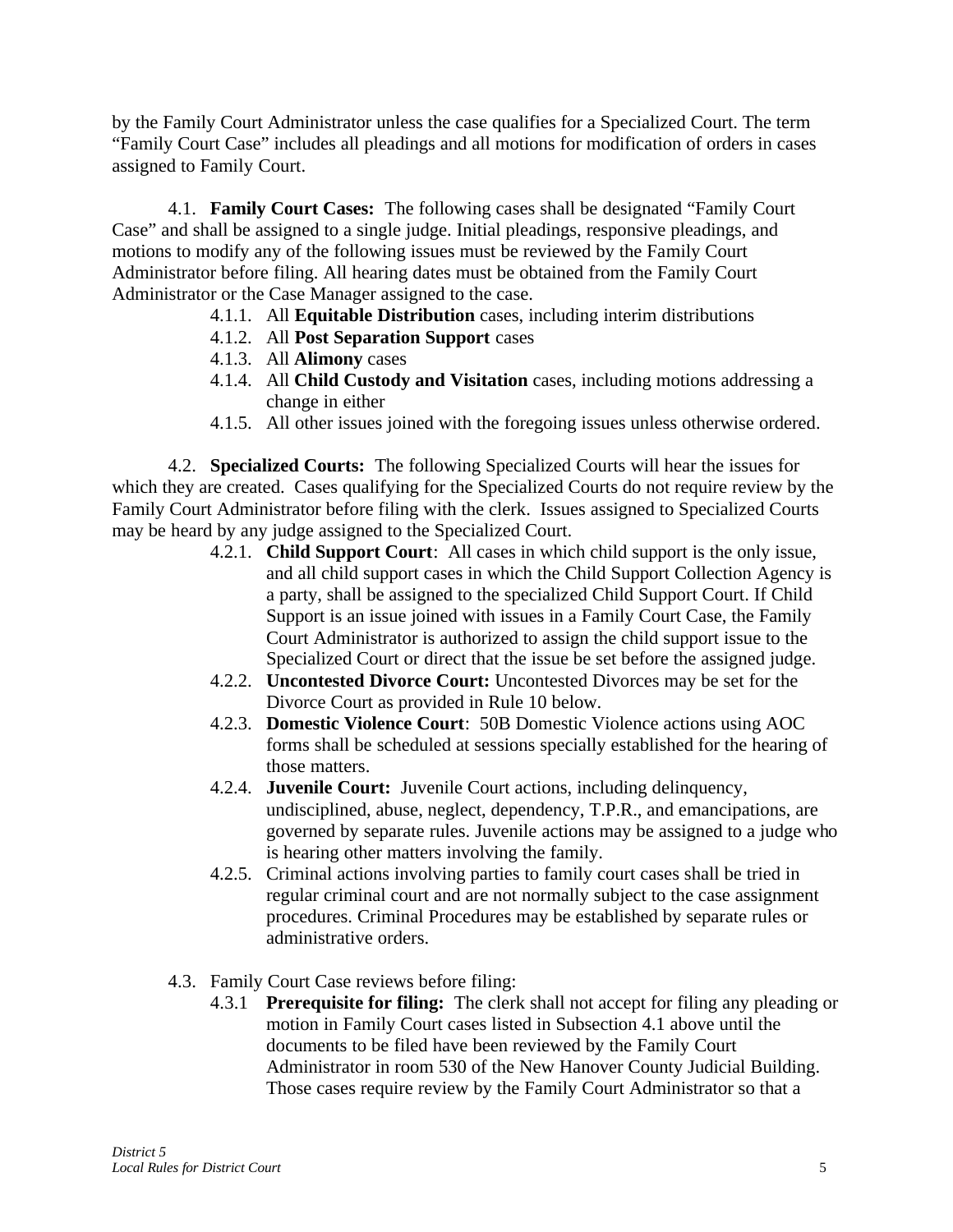judge can be assigned and the case can be appropriately managed. The filing party must file the Family Court Action Filing Sheet obtained from the Family Court Administrator with the documents to be filed, and the name of the assigned judge shall be recorded in the file and in the records of the clerk.

*Pender Modification: Since all Pender County Family Court Cases will be assigned to the same judge unless there is a conflict, it is not necessary to have the matter reviewed before filing. However, counsel filing a Family Court case must contact the Case Manager assigned to Pender by the Family Court Administrator on the next day she is available in the county. Currently, Diane Geary is scheduled to be present in the Clerk's office on Wednesdays and Thursdays of each week. The purpose of this review is to determine whether a different judge should be assigned and to begin the scheduling of Custody Mediation, E.D. Mediation, and any other matters which need to be expedited.* 

4.3.2. **Assignment of Judge:** The Family Court Administrator shall assign judges on a fair, rotating, or random basis. Unless an emergency situation exists or extraordinary circumstances require, no judge other than the assigned judge shall hear or consider matters involving the case once it is assigned. The judge to whom a case is assigned may designate another judge to preside where the ends of justice will be better served by doing so. In the absence of the assigned judge another judge may use discretion to act in any case where justice so requires. This general rule shall not prevent cases which are scheduled in Special Courts from being heard by any judge assigned to those special courts.

*Pender Modification: All Family Court cases in Pender County will ordinarily be assigned to the judge assigned to Pender County. If there is a conflict requiring the recusal of that judge, then the Family Court Administrator shall assign another judge according to these procedures.*

4.3.3. **Initial Scheduling Order:** At the time the Family Court Administrator assigns a judge, the Family Court Administrator may also enter an initial scheduling order for those matters which must be scheduled under the case management plans as provided in these rules. The Chief District Court Judge hereby authorizes the administrative scheduling of those matters and a schedule established by the Family Court Administrator shall be complied with by all parties having notice thereof.

4.4. **Calendar Requests generally:** No Calendar Request in a Family Court case can be filed without first conferring with the Family Court Administrator or a Case Manager in that office. An available date for the assigned judge must be obtained from the Family Court Administrator before notice of calendaring is served on any party.

> 4.4.1. **Requests filed before the cut-off dates:** Calendar requests which are submitted at least five weeks before the beginning of the session may be presented to the Family Court Administrator without obtaining the consent of the opposing party. Calendar Request Forms are available in the office of the Family Court Administrator.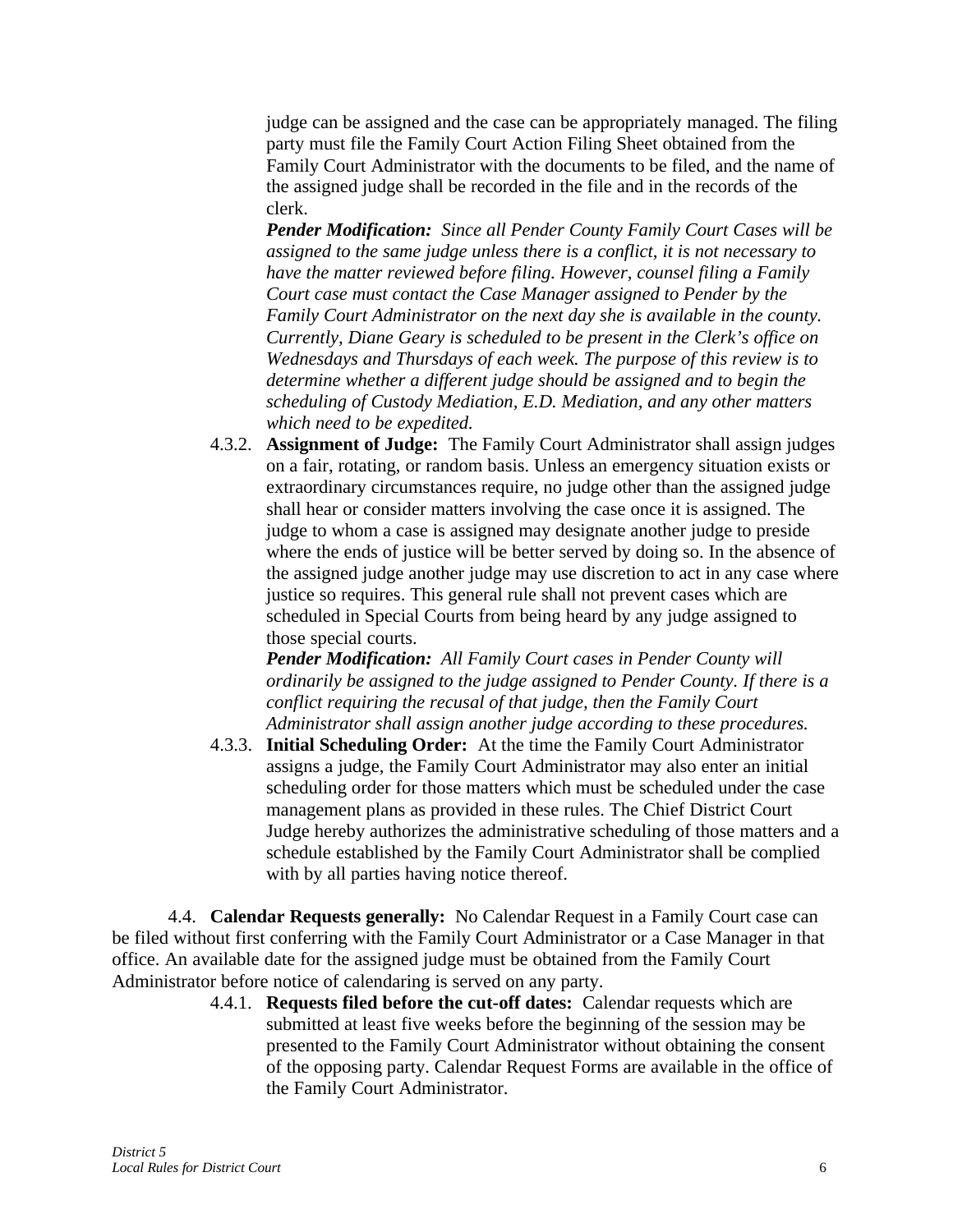- 4.4.2. **Requests filed after the cut-off dates:** For any calendar request involving custody or visitation made after the cut-off date, the requesting party must confer and consult with the opposing party and indicate on the calendar request whether the opposing party consents or objects to the setting. If the opposing party has not consented to the setting, the consent of the presiding judge the Family Court Administrator, or that judge's Case Manager must be obtained before the case can be added to the calendar.
- 4.4.3. **Add-on Calendar and Motions by Notice:** Motions may be set by notice as permitted by the General Rules of Practice (Rule 6) and the Rules of Civil Procedure (Rule 6); but the hearing date must be obtained from the Family Court Administrator and the responsibility for notifying all parties and counsel shall be upon the moving party.

4.5. **Fifteen Minute Motion Calendar:** The first day of every regular Family Court session shall give priority to matters designated as "Fifteen Minute Motions Hearings" to accommodate parties who have short matters which can be heard expeditiously. All attorneys and parties in any matter scheduled for "Fifteen Minute Motion Hearings" shall adhere to a strict fifteen minute limitation per side. Exceeding the time limitation subjects the non-complying person to financial sanctions on a per-minute basis in the discretion of the court without further notice. Any party wishing to exempt the matter from the fifteen minute rule may give notice at the calendar call, and the matter shall be treated as though no such designation had been made and heard at such time as the court directs. Any attorney who begins a hearing without objecting to the time limitation shall be conclusively bound by the limit. Any matter, whether designated technically a motion or hearing or trial which complies with the time limitation may be set for hearing as a Fifteen-Minute Motion. This procedure is created to convenience attorneys having short matters which can be quickly resolved, and the court will enforce the sanctions so that this expeditious procedure can be secured for their benefit.

4.6. **Motions Not Calendared Deemed Abandoned:** It is the responsibility of the moving party to obtain a hearing date from the Family Court Administrator and provide notice of the hearing date to all counsel and parties entitled to notice. Any motion filed for which there has been no request for a scheduling date for a period of at least 90 days shall be deemed abandoned and may be denied. The court may ex mero motu file a dismissal without prejudice of any motion found pending for more than 90 days which has not been scheduled at least once for hearing.

### **RULE 5: EQUITABLE DISTRIBUTION CASE MANAGEMENT PLAN**

*[Comment: Pursuant to the request of the General Assembly, the Chief Justice of the Supreme Court has mandated that Equitable Distribution cases should be managed in such a way that, unless there are extenuating circumstances, 90% of the cases should be completed within 270 days from filing; and 100% of the cases should be completed within one year after filing. The general statutes contemplate that a final affidavit of marital property should be completed within 120 days from filing unless there are*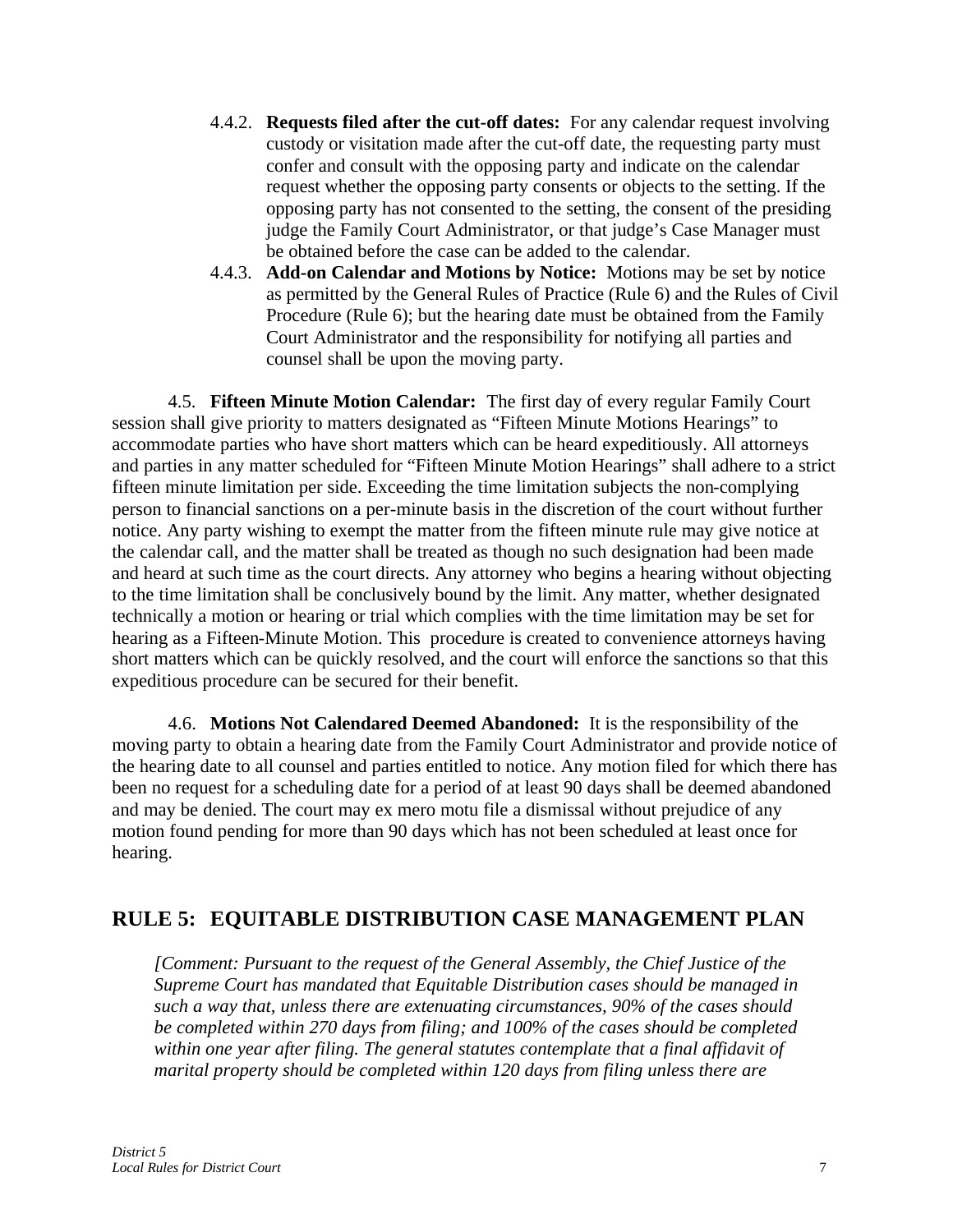*extraordinary circumstances. To comply with these time standards, the following case management plan is adopted.]*

Statutory Discovery Procedure NC GS 50-21. Unless another procedure is ordered, the parties shall comply with NC GS 50-21, which requires the requesting party to serve a complete property affidavit with values within 90 days of service, and the responding party to serve a complete property counter-affidavit with values 30 days thereafter. When both parties have filed their affidavits, the requesting and responding party shall compile the information from both affidavits into a single property listing with the contended values of each party; and both parties shall cooperate in preparing the final listing by eliminating duplications and ambiguities.

*§ 50-21. Procedures in actions for equitable distribution of property; sanctions for purposeful and prejudicial delay. (a) At any time after a husband and wife begin to live separate and apart from each other, a claim for equitable distribution may be filed, either as a separate civil action, or together with any other action brought pursuant to Chapter 50 of the General Statutes, or as a motion in the cause as provided by G.S. 50-11(e) or (f). Within 90 days after service of a claim for equitable distribution, the party who first asserts the claim shall prepare and serve upon the opposing party an equitable distribution inventory affidavit listing all property claimed by the party to be marital property and all property claimed by the party to be separate property, and the estimated date-of-separation fair market value of each item of marital and separate property. Within 30 days after service of the inventory affidavit, the party upon whom service is made shall prepare and serve an inventory affidavit upon the other party. The inventory affidavits prepared and served pursuant to this subsection shall be subject to amendment and shall not be binding at trial as to completeness or value. The court may extend the time limits in this subsection for good cause shown. The affidavits are subject to the requirements of G.S. 1A-1, Rule 11, and are deemed to be in the nature of answers to interrogatories propounded to the parties. Any party failing to supply the information required by this subsection in the affidavit is subject to G.S. 1A-1, Rules 26, 33, and 37. During the pendency of the action for equitable distribution, discovery may proceed, and the court shall enter temporary orders as appropriate and necessary for the purpose of preventing the disappearance, waste, or destruction of marital or separate property or to secure the possession thereof.* 

5.2. **Pretrial Scheduling and Discovery Order:** If either party requests a variance from the statutory procedure, the Family Court Administrator shall meet with counsel or the parties and identify those issues which can not be resolved by agreement, and may schedule a discovery conference before the judge assigned to the case. The purpose of the conference is to develop a case management and discovery order using the form appearing in the appendix to these rules. Before appearing before a judge, the parties shall meet to make a good faith effort to narrow the issues upon which they can not agree. A Pretrial Scheduling and Discovery Order may also be entered following any of the Status Review conferences held by the Family Court Administrator. The order will address all of the following: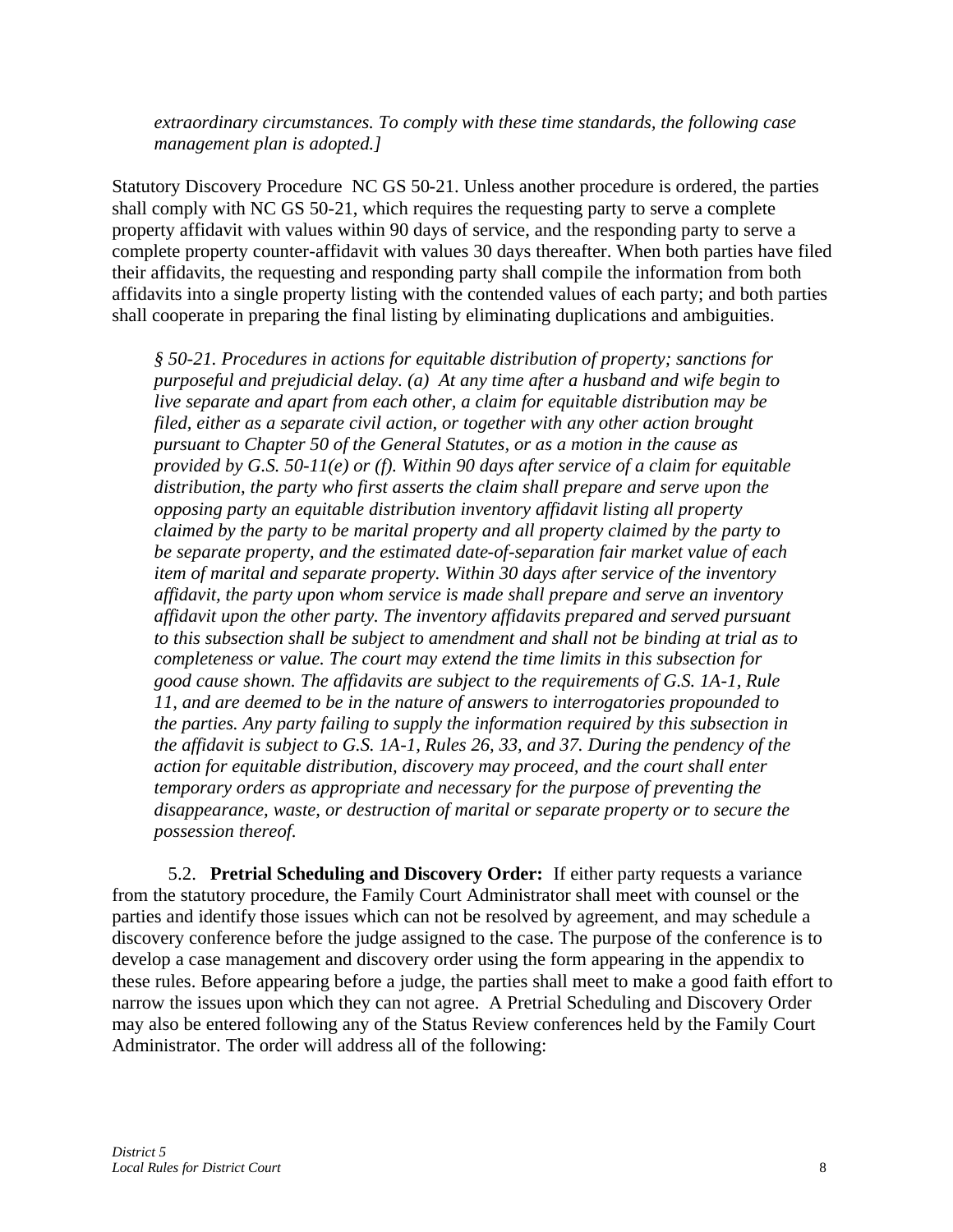- 5.2.1 Stipulations on issues necessary or appropriate to resolve essential issues which are not contested, such as the jurisdiction over the parties and the issue, the date of marriage and the date of separation.
- 5.2.2. A discovery schedule and any appropriate discovery orders or protective orders
- 5.2.3. Appointment of any experts or referees
- 5.2.4. The date by which Mediation shall be completed
- 5.2.5. A tentative trial date
- 5.2.6. Any other issues which may be legitimately addressed in a pretrial order

5.3. **Standardized E.D. Forms:** Throughout the discovery process, the parties shall use the forms developed by the Domestic Bar Committee, copies of which will appear in the appendix to these rules, and comply with the instructions in the forms. The court or the Family Court Administrator may authorize the use of substantially similar forms where some accommodation is required by the software used by counsel involved in the litigation. The parties shall exchange the forms and information in such a manner as to produce a single listing of all property which must be classified, valued, and distributed.

5.4. **Periodic discovery reviews:** The Family Court Administrator may schedule periodic discovery review conferences for the purpose of confirming that the parties have complied with the discovery requirements as set out in these rules. If any party has not complied, the Family Court Administrator shall bring the failure to the attention of the assigned judge, who may initiate appropriate action.

5.5. In**itial 90 Day Status Conference:** The Family Court Administrator shall conduct a review of all Family Court cases approximately 90 days after filing to confirm that the parties are in compliance with the schedules established by these rules. Parties must appear personally or through counsel for the status review unless a written certification is provided satisfactory to the Family Court Administrator that the party is in full compliance with the schedules.

5.6. **Final Status Conference:** The Family Court Administrator shall require the parties and their attorneys to be present at a Final Status Conference approximately 120 days after the filing of any request for equitable distribution unless the parties file a completed pretrial order with attached Equitable Distribution Property Schedules. At the final status conference, the parties shall demonstrate that they have complied with the rules of discovery and have completed property affidavits as required by law and these rules or any scheduling order entered by the court. The Family Court Administrator may continue the conference for no more than seven days to permit the completion of the required property affidavits where there has been substantial compliance. If either party has failed to comply with the requirements to produce a final property listing by the time required in the foregoing procedures or with the provisions of a Pretrial Scheduling and Discovery Order, the Family Court Administrator shall obtain an Order to Show Cause signed by a judge, and the parties and their attorneys shall appear to show cause why sanctions should not be imposed. The minimum sanction if a violation is foundshall be a \$50 fine, or such other sanctions as the law permits and justice requires. Sanctions in the form of fines may be imposed against the parties, attorneys, or both. If before or on the date of the Final Status Conference the parties present to the Family Court Administrator a completed signed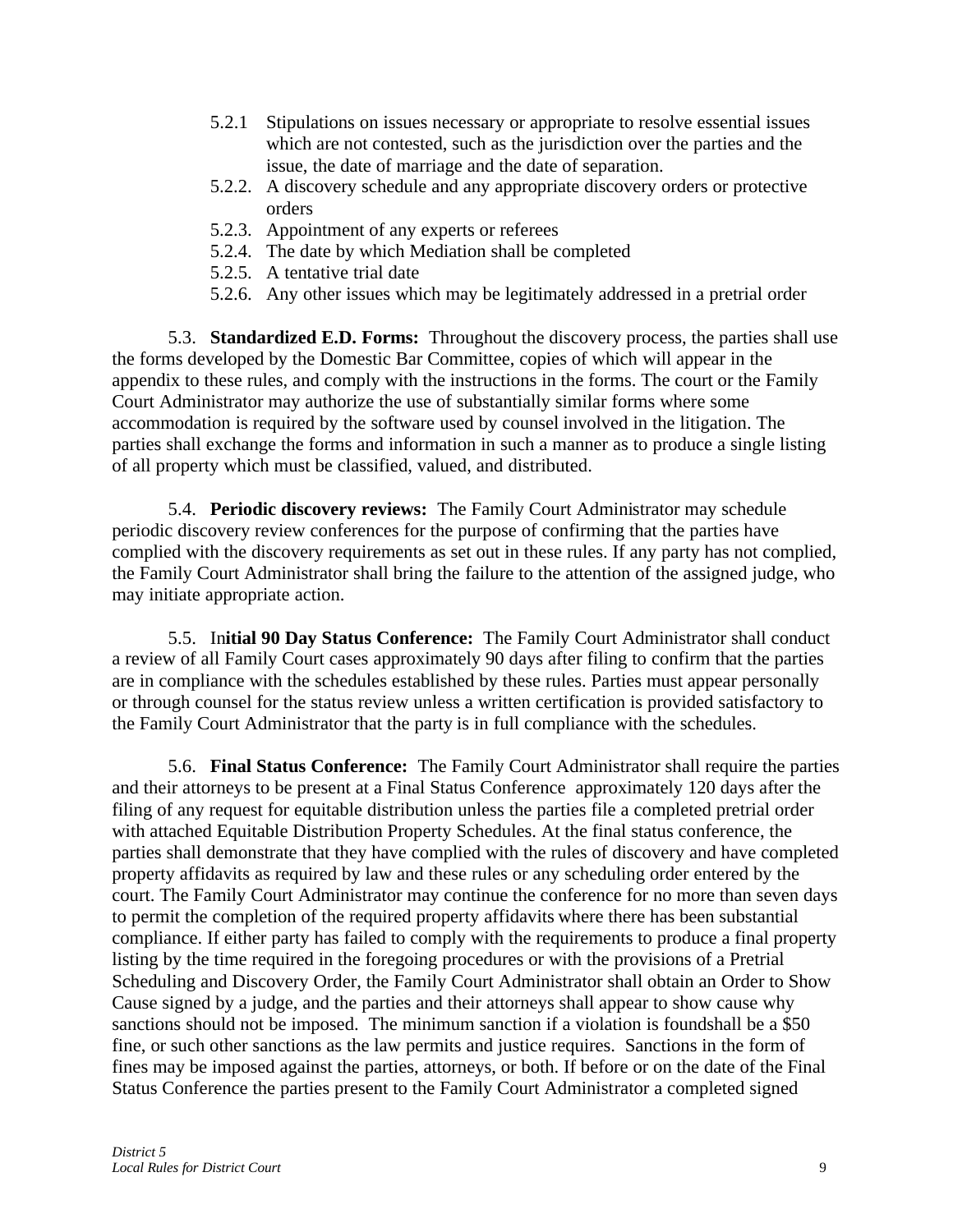affidavit agreeing to a single property listing with contended values, they shall not be required to appear.

5.7. **Equitable Distribution Mediation:** All Equitable Distribution cases shall be referred to ED Mediation unless an order exempting the case is entered. The parties must agree upon a mediator by the time of the Initial Status Conference scheduled by the Family Court Administrator. A failure to agree upon a mediator by that day shall result in the appointment by the court of a certified mediator. The parties shall comply with the provisions of The Rules of the Supreme Court Implementing Settlement Procedures in Equitable Distribution And Family Financial Cases and the following special rules. A failure to comply with those rules or these local rules may result in sanctions which may include fines, attorney's fees, costs, orders to compel, striking pleadings, dismissal, contempt, or such other sanctions as may be appropriate.

- 5.7.1. **Scheduling:** The date by which mediation shall be completed will be set at the time of the selection or appointment of the mediator. The date for completion of mediation shall be at a date set approximately 150 days from filing. The parties must attend and attempt to mediate the issue in good faith. To the extent possible, mediations should be regularly scheduled during the third full week of each month. This week has been set aside by the court so that attorneys whose primary practice is domestic litigation will not have cases regularly calendared in the Family Courts and will be available for mediation.
- 5.7.2. **Reports and Orders:** The mediator shall deliver to the Family Court Administrator a copy of the report of the mediation within 10 days of the scheduled mediation as required by the Rules of the Supreme Court Implementing Settlement Procedures in Equitable Distribution And Family Financial Cases. If the matter is successfully mediated, the mediator should require the parties to sign a Memorandum of Consent Judgment as soon as is practical after a successful mediation, and all formal orders should be presented to the court within 30 days of the settlement.
- 5.7.3. **Substitution of Mediators:** The court will allow the substitution of any mediator agreed upon by the parties upon an application timely filed with the court. An application is timely filed if it will not delay the mediation of the case. An application which is not timely filed will be entertained only if the court finds that the ends of justice will be best served by allowing the substitution.

#### 5.7.4. **Continuances:**

5.7.4.1. The mediator may not allow a continuance beyond the deadline date shown in the order of appointment or in any order extending that date entered by the court. Any motion to continue beyond that date must be in writing, addressed to the assigned judge, delivered to the Family Court Administrator, and contain a detailed statement setting out extraordinary good cause justifying the continuance. The motion must set out whether the opposing side consents to the continuance or objects to the continuance. The fact that discovery has not been completed may not be used as a reason for continuing the mediation unless the motion is filed at least thirty days before the scheduled date.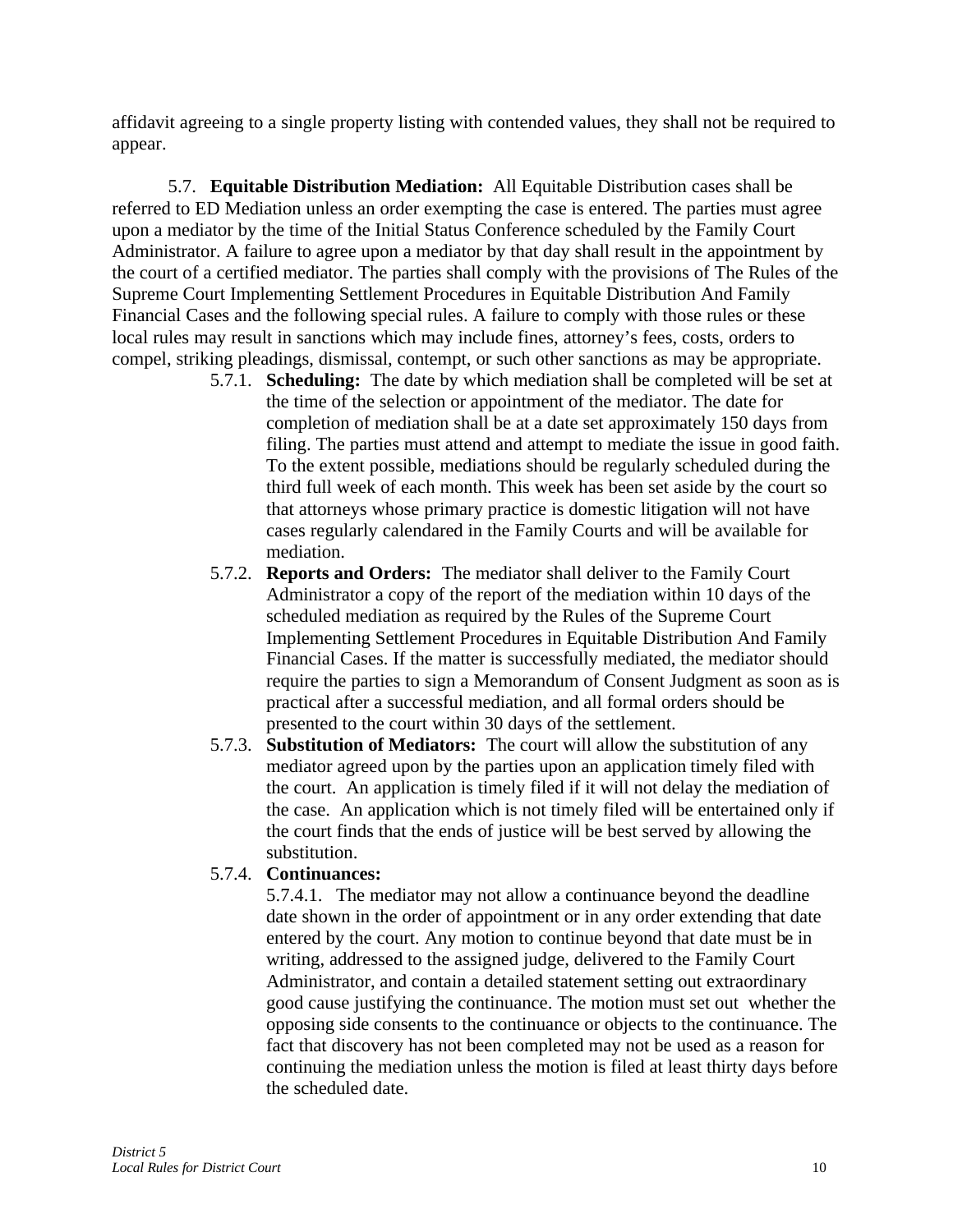5.7.4.2. The mediator may schedule and reschedule mediation sessions as may be appropriate though the last date shown in the order appointing the mediator or any order subsequently entered extending the date for mediation.

5.7.4.2.1. *Good Cause Motions:* A motion to continue during this discretionary period should be made at least 14 days before the scheduled mediation session and must be in writing unless all parties and the mediator agree otherwise. A motion based upon good cause may be made at any time provided the motion is made promptly upon discovering the reason necessitating the continuance. A motion based upon the failure to complete discovery must be reported by the mediator to the Family Court Administrator, and shall not constitute good cause if the moving party has not complied with the E.D. discovery schedules established by statute and these rules.

5.7.4.2.2. Motions made within 72 hours of a scheduled mediation: Any motion made for good cause which is made less than 72 hours before the date of the hearing must include an offer to reimburse the mediator for \$150 as reimbursement for expenses the mediator incurred by reason of the failure of the parties to conduct the mediation as scheduled.

5.7.4.3. If a mediator begins a hearing, but concludes that there is good cause for continuing the matter beyond the date set out in the order, the mediator may apply to the assigned judge for an order extending the date to complete the mediation.

#### 5.7.5. **Mediator Fees:**

5.7.5.1. Unless an alternative arrangement for payment has been made, the mediator may demand payment at any time permitted by the Rules adopted by the Supreme Court. The Mediator must deliver a copy of the AOC Report required under Rule 6 of the State Rules to the Family Court Administrator within 10 days of the scheduled mediation conference, and report at that time the failure of either party to pay the fees as required. 5.7.5.2. The mediator must inform the parties that, absent alternative arrangements in advance, a failure to pay the mediator must be reported to the court immediately following the mediation; and that the Family Court Administrator is required to issue a show cause order for the failure to pay the mediation fees as required.

5.7.5.3. Upon receipt of a report from the mediator that the fees have not been paid, the Family Court Administrator shall begin contempt proceedings before the assigned judge by seeking a show cause order from the assigned judge.

5.7.5.4. The respondent may purge any contempt by payment of the fees and presenting to the Family Court Administrator proof of such payment in full provided the proof is made before the date set for the show cause hearing.

#### 5.7.6. **Failure to Attend Mediation:**

5.7.6.1. If a mediation session is scheduled, the mediator must report to the Family Court Administrator the failure of any party or counsel or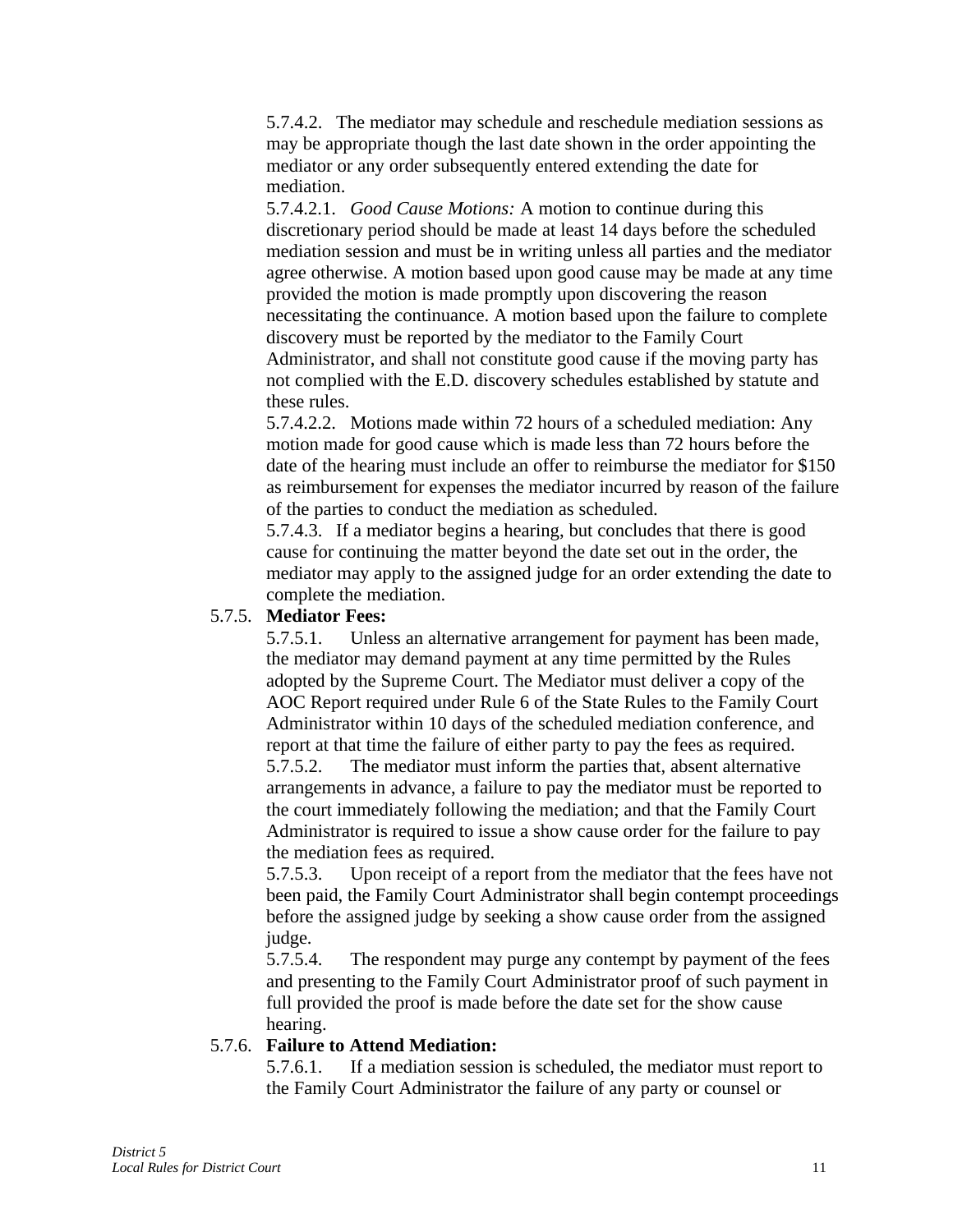substitute counsel for any party to appear and attend the mediation promptly at the time and place the mediation is scheduled. This report must be made whether or not the mediator believes the failure to appear was for good cause.

5.7.6.2. The Family Court Administrator is authorized to request from the assigned judge a notice of hearing for sanctions for failure of any party, counsel, or substitute counsel to appear for a scheduled mediation session. Sanctions shall include the payment of all expenses of any party and the mediator incurred because of the failure to appear for the scheduled mediation session.

5.7.7. **Local Domestic Bar Committee:** These mediation rules have been reviewed by the Domestic Bar Committee of the local bar, with representatives from both Pender and New Hanover Counties. This committee is a continuing committee available to receive suggestions and assist the court in implementing this program.

5.7.7.1. *Makeup of the Committee:* Members may be added or removed by the Chief District Court Judge after obtaining the advice and consent of the chair of the committee. The chair of the committee shall be appointed by the Chief District Court Judge after conferring with the members of the committee.

5.7.7.2. *Responsibilities of the Committee:* The committee shall be responsible for conferring with the Chief District Court Judge from time to time on issues arising in the mediation program, recommending appropriate revisions of these rules, and providing a convenient list of persons deemed appropriate by the committee to conduct Equitable Distribution Mediation in locally filed cases. The list must include the name of any person qualified by law under the rules adopted by the Supreme Court who requests to be listed, and may contain additional persons who the committee deems appropriate to mediate locally filed cases. The list, which shall be maintained by the Family Court Administrator, will be regularly up-dated and made available to the bar.

5.8. **Pretrial Orders:** A final Pretrial Order using the form appearing in the appendix to theses rules shall be signed by the parties and filed at least seven days before the trial date as mandated by Rule 7 of the General Rules of Practice. If the parties can not agree upon an order, they shall notify the Family Court Administrator who shall schedule a conference or a hearing with the assigned judge. The form of the pre-trial order shall be as set out in the forms appearing in the appendix and include the property listings required in these rules.

General Rules of Practice, Rule 7. Pre-trial procedure (see Rule 16). There shall be a pretrial conference in every civil case, unless counsel for all parties stipulate in writing to the contrary and the court approves the stipulation. Upon its own motion or upon request of any party, the court may dispense with or limit the scope of the pre-trial conference or order. In uncontested divorce, default, and magistrate cases and magistrate appeals, a pre-trial conference or order is not required. A party who has not requested a pre-trial conference may not move for a continuance on the ground that it has not been held. At least twenty-one days prior to trial date,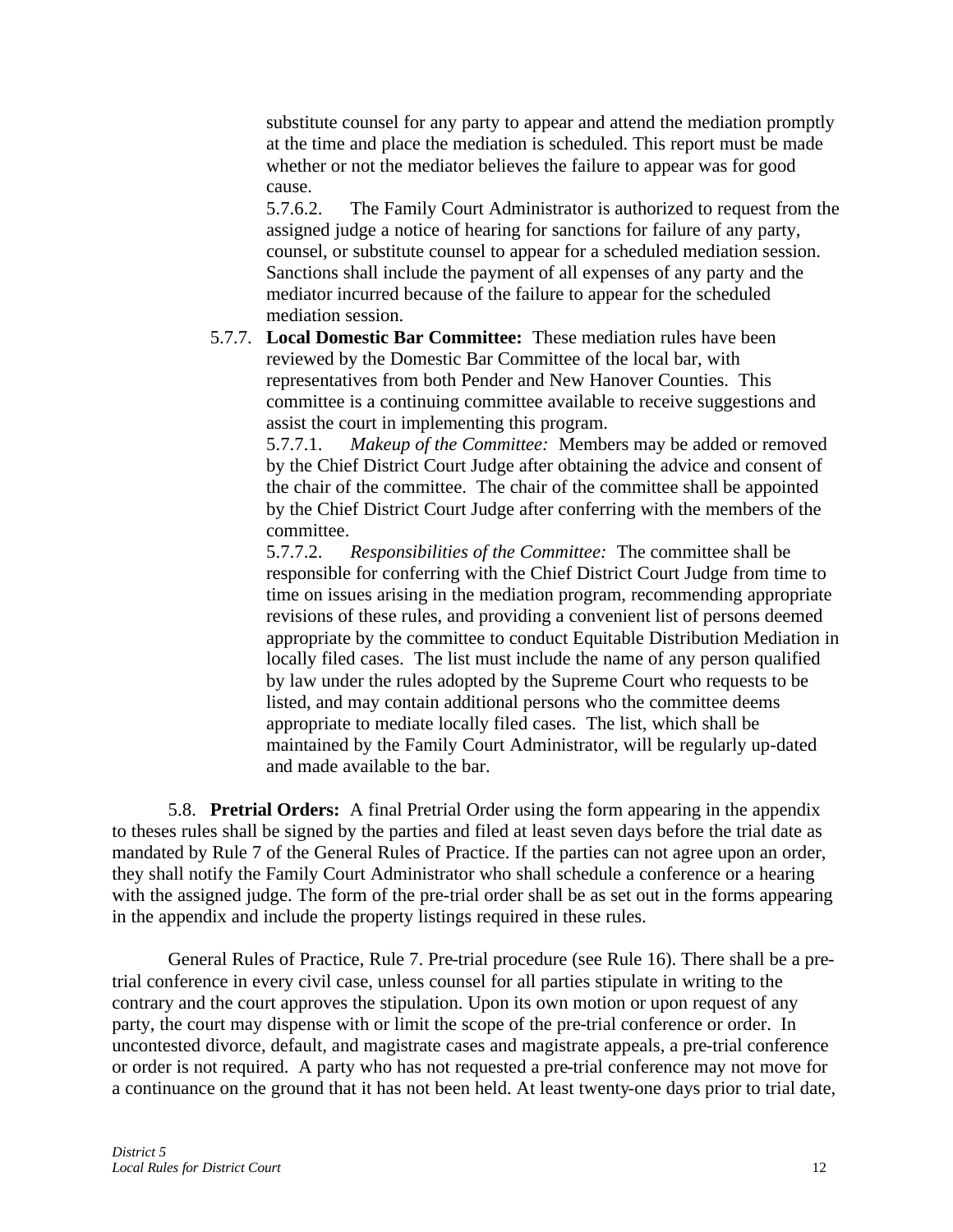the plaintiff's attorney shall arrange a pre-trial conference with the defendant's attorney to be held not later than seven days before trial date. At such conference a pre-trial order shall be prepared and signed by the attorneys. If, after due diligence, plaintiff's attorney cannot arrange a conference with defendant's attorney, he may apply to the presiding judge or other judge holding court in the district (or district court judge with respect to district court cases) who shall make an appropriate order. The defense attorney may initiate pre-trial under the same rules applicable to plaintiff's attorney.

### **RULE 6: CUSTODY AND VISITATION CASE MANAGEMENT PLAN**

*[Comment: Custody and Visitation actions: The time standards adopted by the Administrative Office of the Courts for custody cases require that a temporary order be entered in 90 % of the cases within 30 days of filing and in 100% of the cases within 45 days of filing. Contested trials and final orders should be completed in 90% of the cases within 150 days and in 100% of the cases within 180 days. To comply with these goals established with the approval of the North Carolina Bar Association, the following case management plan is adopted.]*

6.1. **Mandatory Mediation and Parent Education:** All parties to any action seeking child custody or visitation or a modification of the same shall be required to attend the Custody Mediation Orientation Program and Parent Education Orientation Program established in this district. The parties shall be required to attend the Parent Education Program only once. The parties shall be required to participate in Custody Mediation each time a custody or visitation action is filed or any motion for a modification of the same is filed.

6.2. **Good Faith Required:** Counsel and all parties are required to cooperate with the Family Court Administrator and with the Custody Mediator so that attempts at mediation will occur expeditiously as soon as possible after the filing of an action or motion. Parties must attempt to mediate in good faith.

6.3. **Scheduling of Sessions:** The Family Court Administrator shall schedule the Mediation and Parent Education Orientation session at the time of the review for the appointment of a judge to the case or at the time of the filing of the action or motion. The Custody Mediator shall provide the Family Court Administrator with tentative scheduling dates and the schedule shall be publicly available. The Custody Mediator is authorized to use discretion to schedule and reschedule orientation sessions and mediation sessions at times convenient to the parties and to the courts.

6.4. **Notice and Information:** At the time of filing a custody pleading or motion, the party seeking custody or visitation shall attach to the pleading or motion and serve upon the opposing party the Notice of Referral to Custody Mediation form together with notice of the Parent Education requirement as required by these rules. All counsel as officers of the court shall assist the Family Court Administrator and the Custody Mediator in providing the parties with appropriate information about custody mediation. The forms which must be provided appear in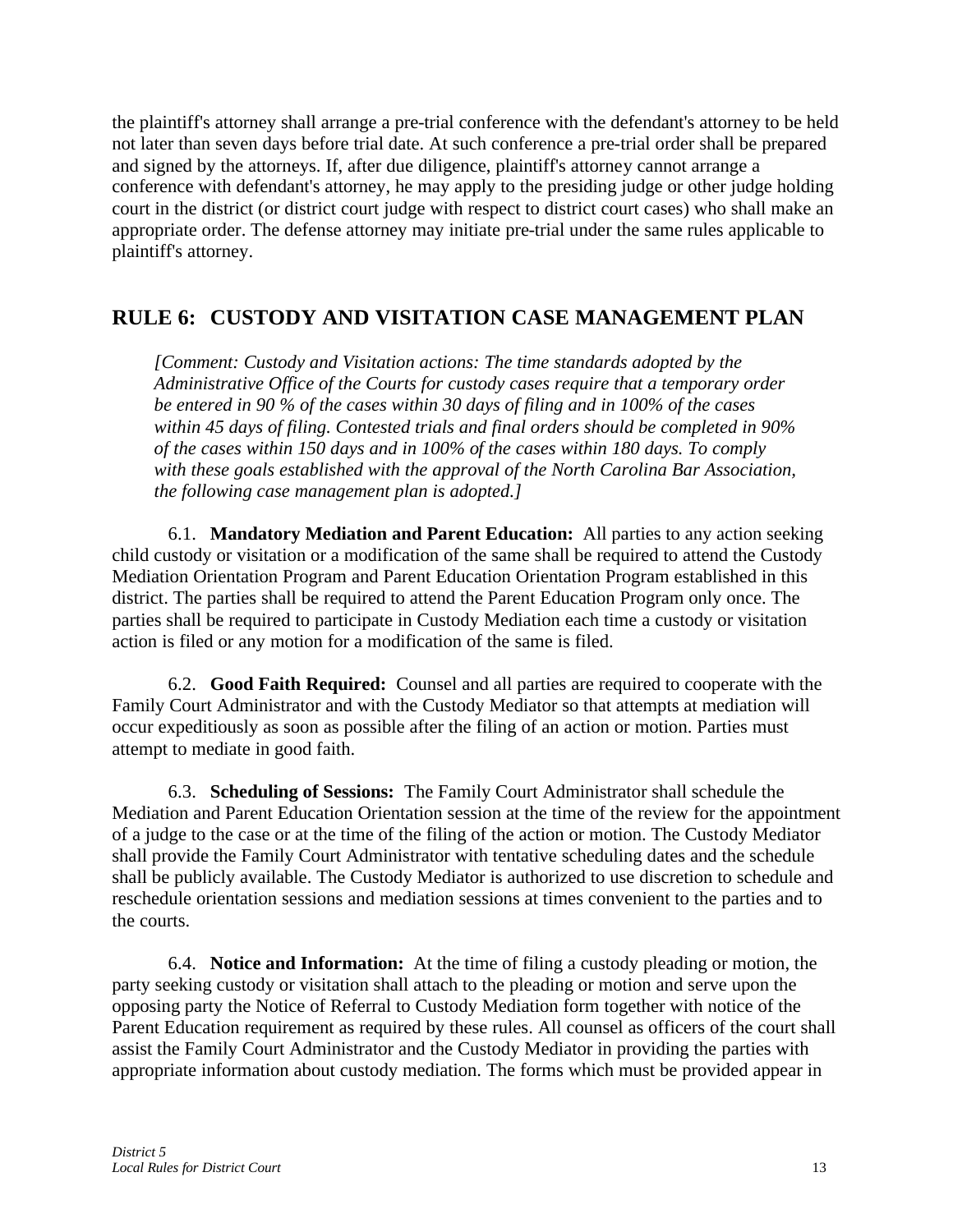the appendix and the Family Court Administrator is authorized to develop and distribute a standardized "Custody Mediation and Parent Education Packet."

6.5. **Confirmation of Appointments**: The parties shall contact the Child Custody Mediator to confirm and arrange dates for custody mediation and parent education, and the parties shall attend and participate in that program in good faith.

6.6. **Motions for Exemption**: The Custody Mediator shall be authorized to review motions for exemption from Custody Mediation and may allow the exemptions for good cause. In determining good cause, the custody mediator shall comply with the rules and procedures adopted by the Administrative Office of the Courts. Where an exemption is requested solely because of travel distance, the motion shall be denied provided the Child Custody Mediator makes reasonable efforts to accommodate the party required to travel. The mediator shall comply with the State Protocol for custody cases involving Domestic Violence issues.

6.7. **Mediation Report:** The Custody Mediator shall notify the Family Court Administrator of the outcome of mediation. The Family Court Administrator may schedule the matter for trial before the assigned judge upon being notified that mediation was not successful.

6.8. **Failure to Participate in Mediation:** The Family Court Administrator is authorized to initiate contempt proceedings against any party not participating in good faith in the Custody Mediation Program by seeking an Order to Show Cause from the assigned judge unless the party has been excused by the court from such participation.

6.9. **Emergency Hearings**: Emergency Hearings and Ex Parte relief may be applied for and heard as provided by the rule specifically addressing those applications and hearings. An exparte order or emergency order shall not delay or exempt any custody case from mediation unless the order specifically addresses that issue; and the court may expedite the mediation process where time is of the essence.

6.10. **State Rules for Mediation:** The Custody Mediator shall be guided by the policies adopted by the Administrative Office of the Courts and by such other rules and policies as may be adopted from time to time by the Chief District Court Judge after consulting with the Domestic Bar Committee as has been customary.

6.11. **Calendaring of Custody and Visitation Cases for Trial:** Unless a court order excuses the parties from participating in custody mediation, no custody case can be calendared for trial until the Custody Mediator notifies the Family Court Administrator that the mediation process has been completed. All calendar requests and notices for trial involving custody or visitation shall include a certification from counsel, the party, or notation by the Custody Mediator that the mediation process has been completed.

6.12. **Calendar Request Forms:** The Calendar Request Form, which appears in the appendix, shall include appropriate language so that the foregoing requirements for calendaring can be easily noted.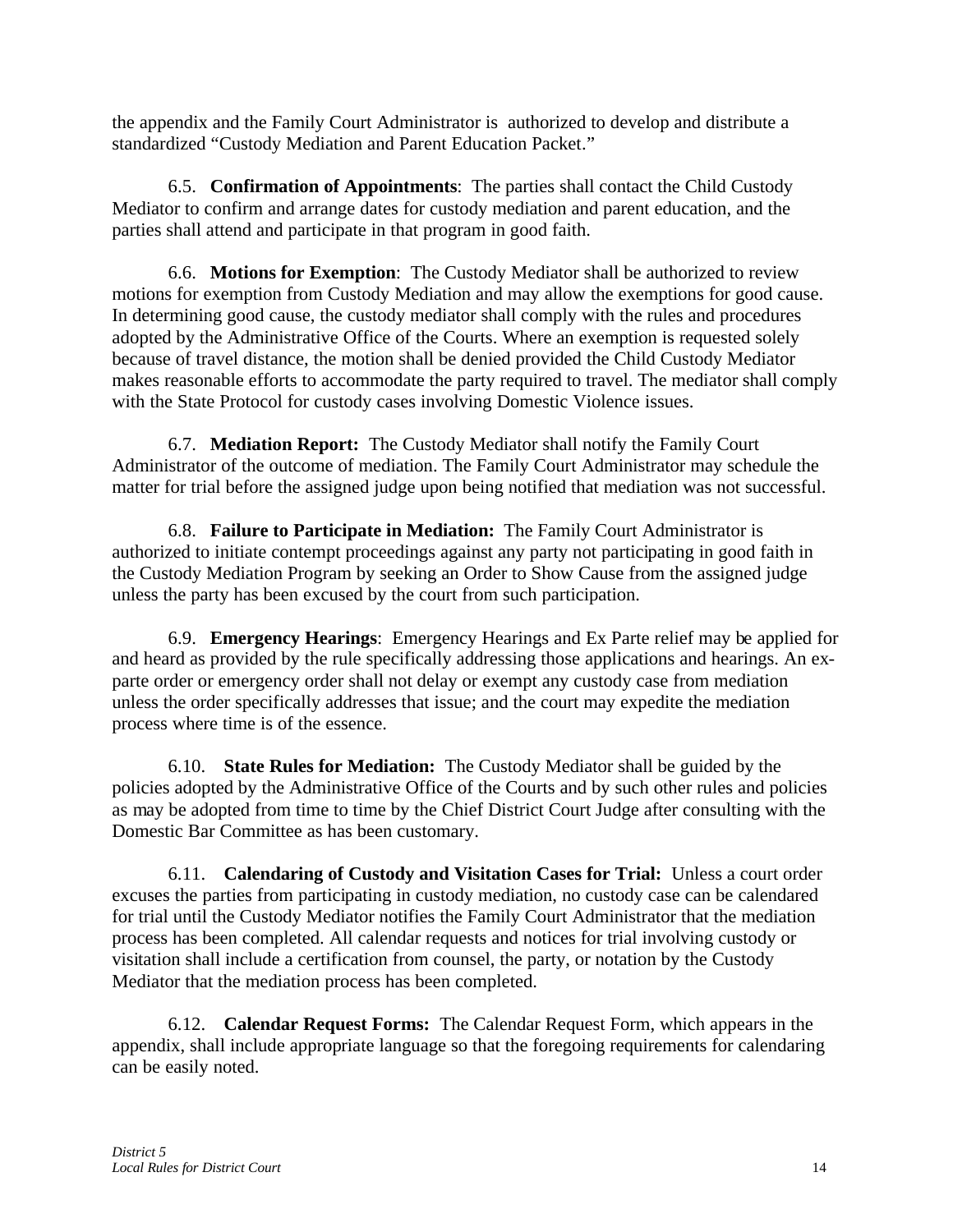6.13. **Failure to appear**: The failure of any party to appear for a scheduled Child Custody Mediation Orientation Session, a Parent Education Program, or a scheduled Custody Mediation Session, shall be reported to the Family Court Administrator, and the party who fails to appear, shall be subject to the following sanctions:

> 6.13.1. For the first failure to attend a Child Custody Mediation Orientation Session or a Parent Education Program the Family Court Administrator or her designee is authorized to notify the person of the possible sanctions and reschedule the session.

6.13.2. For the second failure to attend a Child Custody Mediation Orientation Session or a Parent Education Program, or for the first failure to attend a scheduled mediation session the party failing to appear shall pay a fine of \$100.00 plus any expenses incurred by the other party.

6.13.3. For any subsequent failure to attend any scheduled event: A show cause order shall issue for a plenary contempt hearing before a District Court Judge, and such sanctions as may be appropriate may be imposed.

# **RULE 7: POST SEPARATION SUPPORT**

7.1. Post Separation Support hearing dates must be set by the Family Court Administrator. Motions and Claims for Post Separation Support should generally be set for the first day of a Family Court session, but the availability of that date must be confirmed with the Family Court Administrator. Priority will be given to hearing those claims which the Family Court Administrator determines require an expedited hearing.

7.2. All parties shall complete and exchange Financial Standing Affidavits and Employer Income Verifications (forms for which appear in the appendix) sufficiently in advance of the date of the hearing to afford a full and fair hearing of the issue. Unless otherwise ordered, the claimant must furnish the completed forms at the time the claim is filed; and the respondent must furnish the completed forms no later than thirty days following service or by 10:00 a.m. the Friday before the date of the hearing, whichever date is sooner.

# **RULE 8: PRETRIAL ORDERS**

8.1. Requirement for a Pretrial Order: A Pretrial Order shall be required in every civil and domestic trial upon the merits except those actions exempted below.

- 8.2. Exemptions: No Pretrial order shall be required in the following cases:
	- 8.2.1. Actions for post separation support unless requested by the parties or required by court order.
	- 8.2.2. Actions for custody, unless requested by the parties or required by court order.
	- 8.2.3. Actions for child support.
	- 8.2.4. Small Claims Appeals, unless the parties have been allowed to re-plead and the court so directs.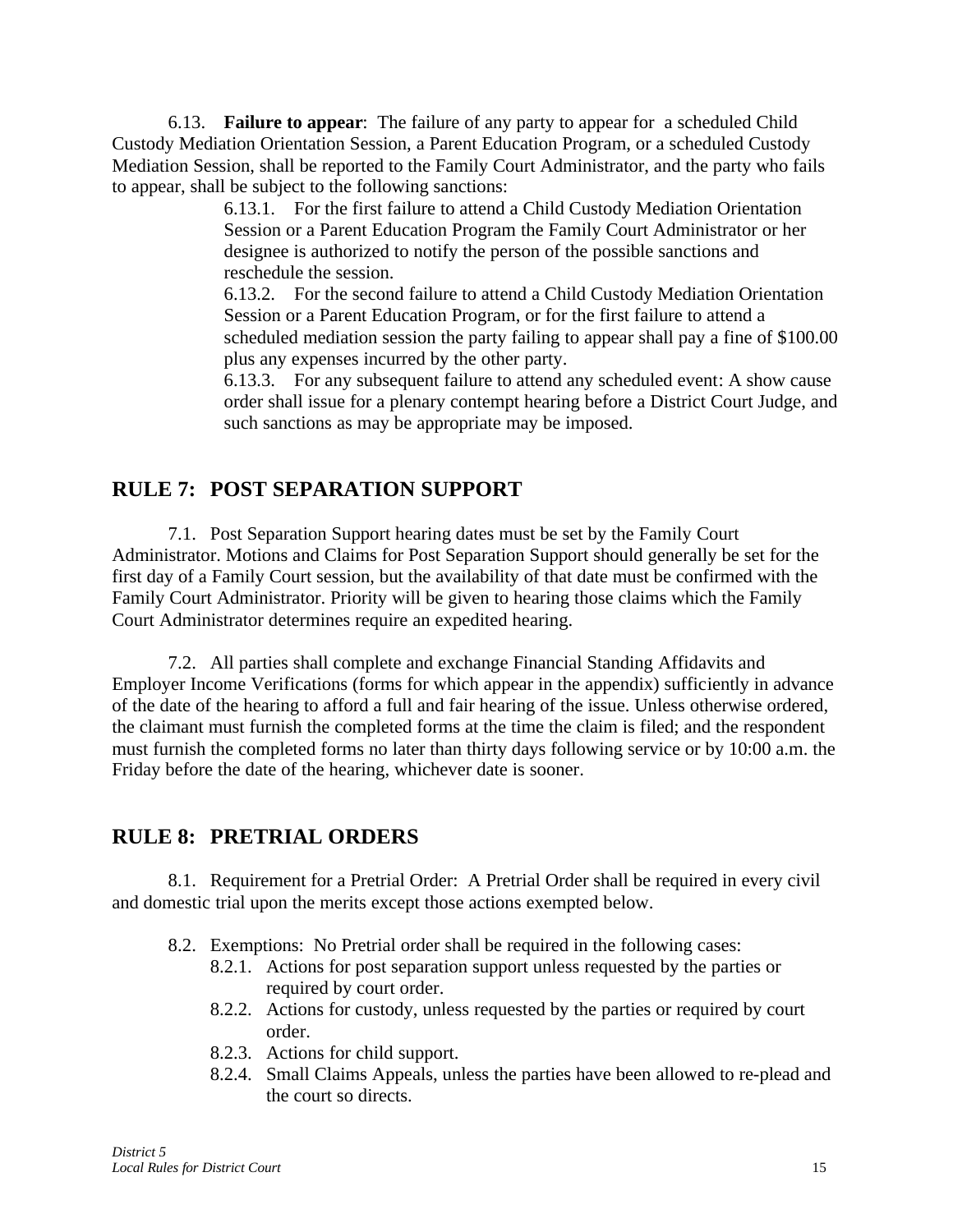8.2.5. Matters which have been assigned to Specialized Courts (Domestic Violence, Divorce Court, Child Support, and Juvenile Court.

8.3. The responsibility for filing the proposed Pretrial Order shall be upon the plaintiff unless there is a counterclaim, in which case both parties are equally responsible. A Pretrial Order shall be filed or available for filing by the Thursday preceding a scheduled trial date.

8.4. **Procedure for optional Pretrial Conference:** If a proposed pretrial order has not been filed, the presiding judge scheduled for a session at which the matter may be heard or any judge to whom a case has been assigned may order that a Pretrial Conference be held. All parties must be present for a scheduled Pretrial Conference unless the proposed Pretrial Order has been agreed upon by the date of the Pretrial Conference. It is an affirmative duty of counsel to notify clients to be present for the Pretrial Conference if the proposed Pretrial Order has not been submitted as required in this rule. On the date scheduled for the Pretrial Conference, if the parties are still unable to agree to the form of the Pretrial Order, the court will hold a Pretrial Conference as provided by the General Rules of Practice and will enter such Order as is appropriate. The hearing may be formal or informal, recorded or off the record, and in such detail as the court determines to be appropriate considering the amount in controversy, nature of the case, complexity of the issues, and need for pretrial resolution of contested questions.

8.5. **Presence of Parties and Authority to Settle:** If a Pretrial Conference is required or scheduled, a party who is represented by counsel, and for whom a personal appearance will be unusually inconvenient because of distance, illness or other extraordinary good cause, may be available by phone. Counsel must make clear to such a party that during the time court is in session, the party must be reachable by phone at all times, and the inability to make telephone contact will be equivalent to failing to appear. If an offer or acceptance of an offer of settlement or consent to a binding stipulation requires the consent of any person or agency, then the person whose consent is necessary shall either be present or shall have provided a written delegation of authority to someone who is present. This obligation is satisfied if an attorney representing the interests of a party is present and has full authority to negotiate settlements and enter binding stipulations.

8.6. **Amendments:** A Pretrial Order entered by the court may be amended upon a showing of good cause or upon a determination that the other parties will not be prejudiced by the amendment. A proposed Pretrial Order to which all parties have consented but which has not yet been signed by the court may be freely amended by consent.

# **RULE 9: TRIAL CALENDAR MANAGEMENT**

9.1. **Calendaring by Calendar Request:** Any party may request that a case or issue be calendared for a trial on the merits. The calendar request forms employed in this district may be found in the appendix, and will be available in the office of the Civil District Court Case Manager and the Family Court Administrator.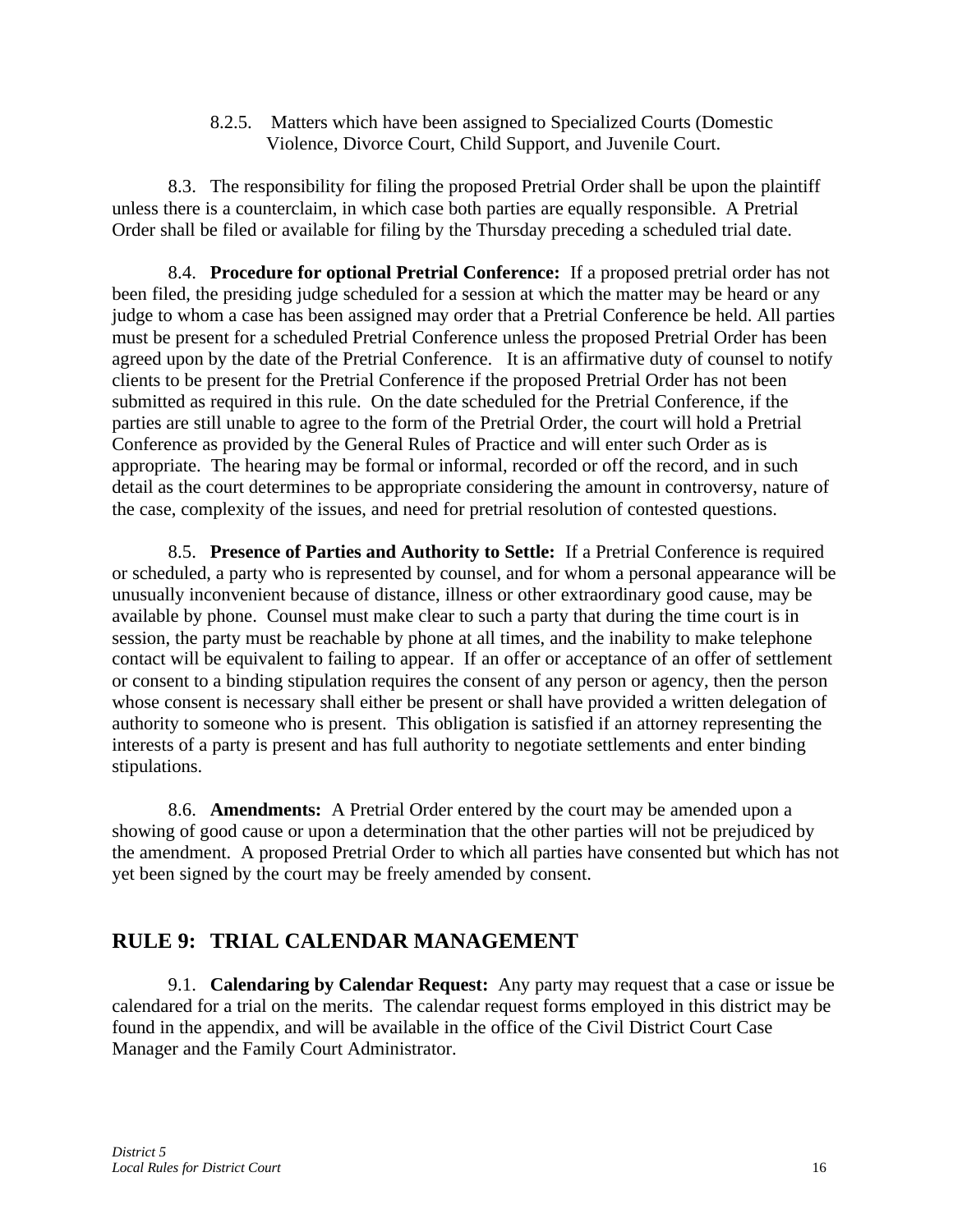9.2. **Calendaring by the Family Court Administrator and the District Court Civil Case Manager:** The Family Court Administrator and the Civil District Court Case Manager, in consultation with the Chief District Court Judge, shall set a sufficient number of cases from the pending docket to assure sufficient dispositions so as to meet the dispositional guidelines established by the Supreme Court. Any case may be set by the Family Court Administrator or the Civil District Court Case Manager if it appears that the ends of justice and the effective administration of the dockets will be best served. The Family Court Administrator and the Civil District Court Case Manager shall, at least twice a year, review the pending docket, and may set those cases which require a review by the court upon an Administrative Review Calendar to determine their status and arrange the setting of the calendars. When such a calendar is published, or when the case appears on a published calendar in a section designated "Administrative Review Calendar," the obligations of counsel shall be as set out in Rule 2(e) of the General Rules of Practice.

9.3. **Inactive Cases:** The Family Court Administrator or the Civil District Court Case Manager may immediately calendar or bring on for disposition any case in which service has not been obtained and no extensions of time for service have been obtained and the time for service has expired. The Family Court Administrator or the Civil District Court Case Manager may immediately calendar any case in which the time for answering has expired and no extension of time for answering has been obtained and no answer has been filed.

# **RULE 10: CALENDARING OF DIVORCES; ADDITIONS TO THE DIVORCE CALENDAR**

10.1. Published Calendar Maintained by the Family Court Administrator: To appear on a printed published calendar, Calendar Requests should be submitted to the Family Court Administrator at least five weeks in advance of the requested court dates. Uncontested Divorces will be heard in a special court session scheduled for that purpose (currently Fridays in courtroom 301 at 9:00 a.m. in New Hanover County and on the first day of the Civil Session in Pender County).

10.2. Add-on Calendar Maintained by the Clerk: If the following criteria are met, any uncontested divorce action may be added to the divorce calendar at any time up until noon on the Wednesday before the scheduled date without obtaining further leave of the court. Notice of the desire to add a case to the divorce calendar shall be given by noon on Wednesday to the courtroom clerk (not the Family Court Administrator) who will be managing the courtroom calendar. The party requesting the addition to the calendar is responsible for entering the appropriate information on the Add-On Divorce Calendar maintained by the courtroom clerk and giving notice to the opposing party as required by law. To meet the criteria for an addition to a printed, published divorce calendar, the following must be true:

- 10.2.1. Personal Appearance: Either the Plaintiff or Defendant must personally appear for the hearing;
- 10.2.2. Personal service was obtained on the defendant. Personal service may include a written acceptance or waiver of service or service by certified mail with a return receipt signed by the defendant. No case in which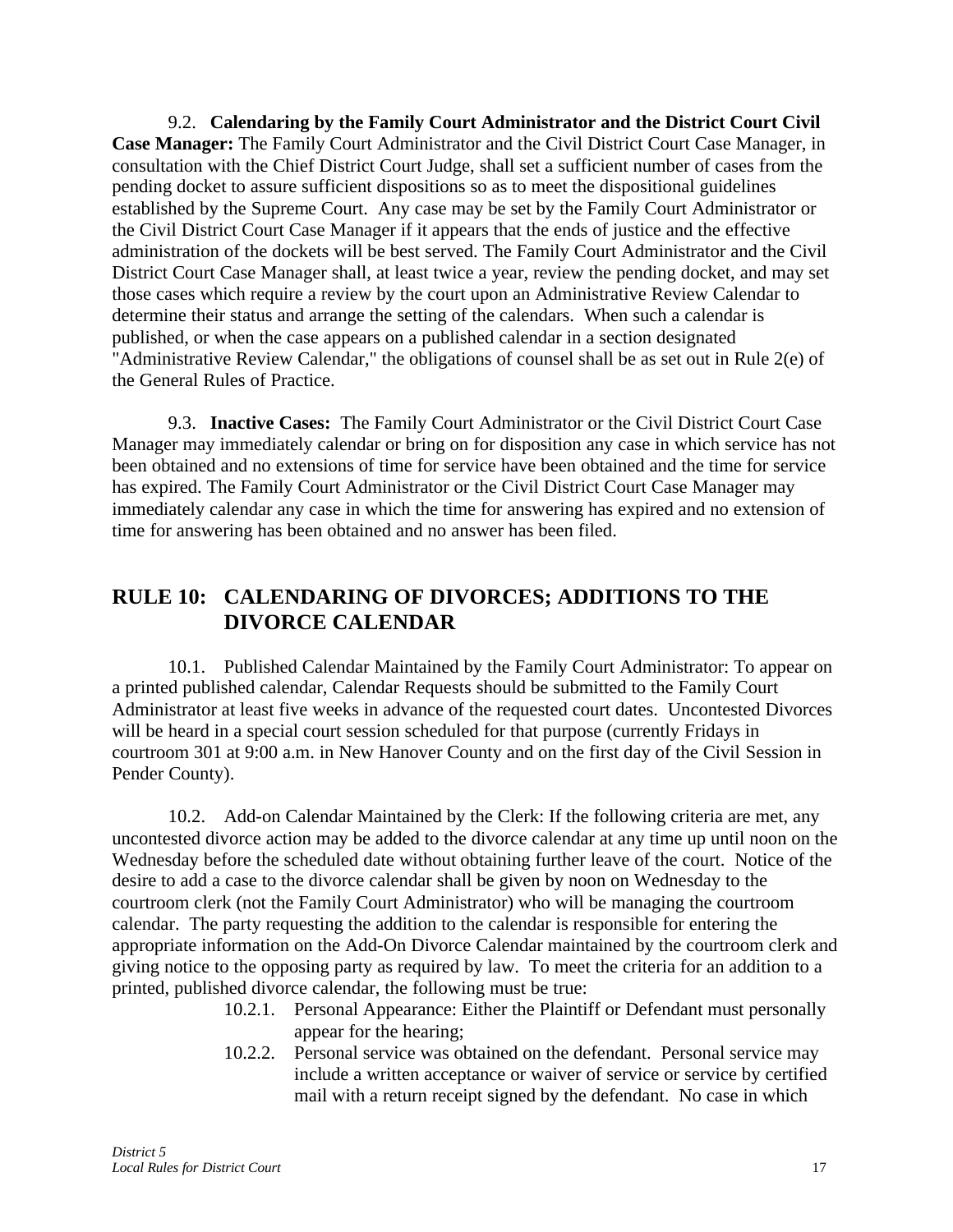service was obtained by publication or by substitute service may be added to a published calendar unless the defendant has entered an appearance and consents to the granting of the divorce and to the setting of the matter without notice.

10.2.3. An attorney must appear for the trial of the case and must, as an officer of the court, affirmatively state to the court that the attorney has made a full inquiry as to the circumstances of the case and that the divorce is uncontested.

10.3. All pro-se actions must appear on a printed, published calendar.

10.4. Motions for Summary Judgment for an uncontested divorce may be scheduled upon notice as provided by law, and they shall be noticed for the Specialized Session for the trial of uncontested divorces.

10.5. Summary Judgment not appropriate where other relief is sought: The statute allowing summary judgment for uncontested divorces does not include the additional relief of incorporation of separation agreements and custody orders. Therefore, summary judgment is not appropriate where relief other than the granting of a divorce and resumption of maiden name is sought.

# **RULE 11: EXPEDITED CHILD SUPPORT MATTERS**

11.1. **Affidavit required:** Because the legislature has adopted presumptive child support obligations based upon joint earnings of the parties, no affidavits other than the verification of pleadings shall be required at the time of filing in child support actions. However, each party, by the date of the hearing, shall complete and exchange affidavits as follows:

- 11.1.1. Both parties shall complete an affidavit containing income information, forms for which shall be available in the office of the Clerk, and have it available for an exchange of information by the hearing date. If the party is employed, the party must obtain a certification of earnings from the employer on a form available in the office of the Clerk. To expedite the process and obtain similar information from the other party, the moving party may attach to the pleading or motion to be served on the opposing party a blank copy of the required form which shall contain a notice of obligations created by this rule. This exchange of information shall be required as if requested and ordered under the rules of discovery, and any party failing to furnish the information by the date set for hearing shall be subject to all sanctions available for failure to comply with an order for discovery.
- 11.1.2. If any party contends that any amount other than the presumptive amount should be ordered upon a determination that an obligation of support exists, then the party so contending shall file an affidavit before the date of the hearing setting forth in detail the reason justifying a departure from the presumptive amount.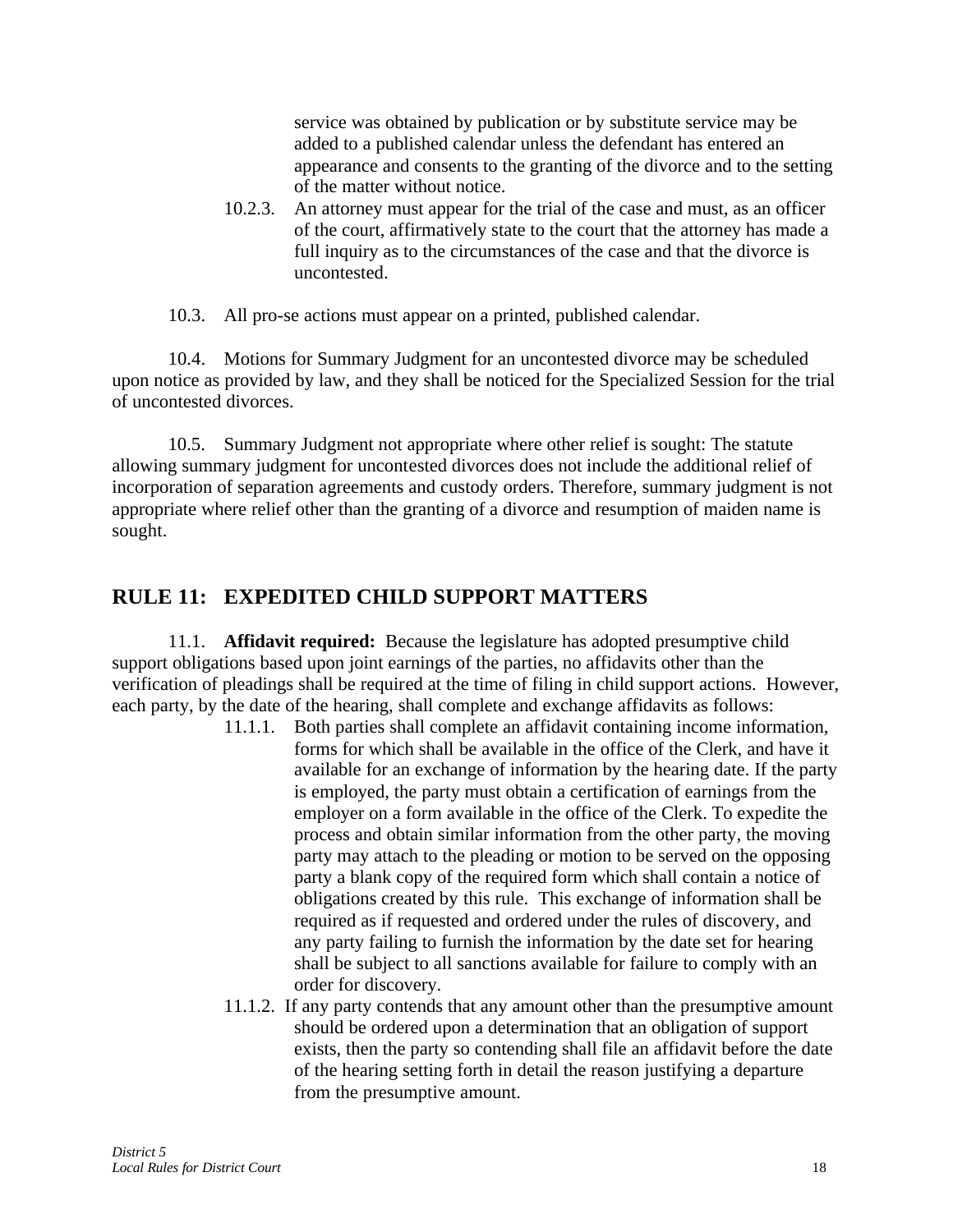11.1.3. If any party contends that the needs of the child will be met by an amount different from the presumptive amount, then both parties shall file an affidavit on the most current form maintained in the office of the clerk detailing the income and expenses for the party and the child. This affidavit must be filed by the party requesting a deviation at the time the affidavit requesting a deviation is filed. The absence of such an affidavit in the file by 9:00 a.m. on the hearing date constitutes an affirmative representation to the court that all parties concede that there exists no reason to depart from the presumptive guideline amounts.

11.2. Unless a protective order is applied for and entered, any party who is selfemployed and any party whose income is not verifiable through an employer shall furnish the other party with a copy of the most current Federal Tax Return by the date of the hearing. Each employed party shall furnish the other party with a copy of a current wage earning statement showing gross and net income and a copy of an employer's wage-earning certification on a form available in the office of the Clerk.

11.3. Where the relief sought is enforcement of an existing order, the moving party must have available at the hearing the payment record detailing the payments during the period for which enforcement is sought.

11.4. **Calendaring Establishment, Enforcement and Modification of Support**: Actions in which child support is the only issue and all cases in which the Child Support Collections Agency is a party must be assigned to the Specialized Child Support Court. The issues of the establishment, modification or enforcement of a child support obligation may be severed from all other Family Court issues, and may be assigned for hearing to the Specialized Child Support Court. Unless otherwise ordered in New Hanover County, Enforcement matters will be heard in Courtroom 301 on Tuesdays; and actions to establish child support and motions to modify existing orders for child support will be heard in Courtroom 301 on Wednesdays. Where the relief sought involves issues of both enforcement and modification, the matter shall ordinarily be calendared on the date set for establishment cases.

11.5. **Expedited Calendaring Procedure:** In cases assigned to the Specialized Child Support Court, the moving party, at the time of the filing of any pleading seeking child support, shall notify the clerk in the child support division that the action has been instituted and obtain a calendaring date on an expedited Child Support Calendar from the clerk. If the issue is joined with Family Court issues, the Family Court Administrator shall set the issue before the assigned judge or refer it to the Specialized Child Support Court, as may be appropriate. The moving party shall be responsible for serving notice of the hearing date unless the action was instituted by the Clerk, in which case the Clerk shall be responsible for giving notice. The clerk and the Family Court Administrator shall determine a court date so as to assure a final disposition of the matter expeditiously as required by law, and in no event more than 50 days from the date of filing.

11.6. Extensions of time to file an answer does not automatically delay the hearing of the issue of child support. Continuances are in the discretion of the court upon a showing of good cause.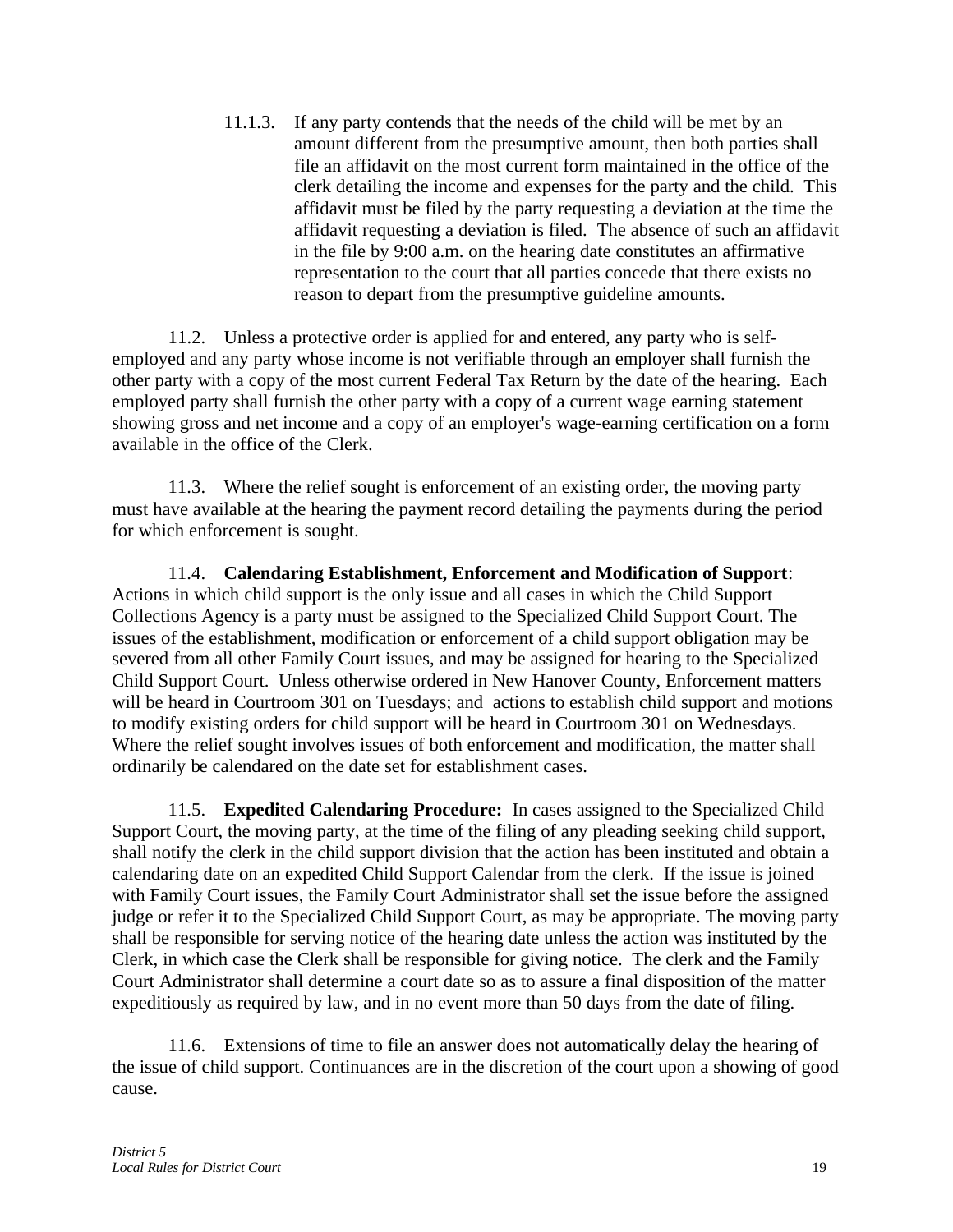11.7. **Paternity Issues:** If the issue of paternity is raised, the case may be transferred to the Family Court for further proceedings, and the Family Court Administrator shall assign a judge and oversee the scheduling of the matter for trial.

11.8. **Pretrial Conference:** In every action, whether to initially establish or enforce or modify child support, the parties shall conduct a Pretrial Conference before the matter is tried to determine whether the matter can be resolved by consent. This Pretrial Conference may be brief and informal, and shall be used to assure that the required affidavits and documentation have been exchanged, determine whether there is agreement or disagreement as to the presumptive amount which should be ordered as provided by law, to narrow the issues about which agreement cannot be reached, to prepare worksheets reflecting the contentions of the parties as to how the support obligation should be computed, and to settle the obligation in the most expeditious manner.

11.9. **ADR:** The court may, if deemed to be in the best interest of justice, refer the issue of child support to an appropriate Alternative Dispute Resolution program, including mediation and arbitration.

# **RULE 12: MAGISTRATE (SMALL CLAIMS) APPEALS**

12.1. **All Eligible Matters are Assigned:** All matters eligible for assignment to the Small Claims Court are hereby assigned unless specifically exempted or un-assigned by order of the court.

12.2. **Notice and Calendaring:** The appellant in a small claims appeal to District Court shall be responsible for completing and filing a Cover Sheet and a Small Claims Notice of Calendaring Form at the time notice of appeal is entered or perfected; and the matter shall be set with the priority established by law for the first day of the next available term for which a calendar is to be published for the trial of civil actions. The case shall be calendared for the first day of the next civil session. The Civil District Court Case Manager shall provide the Small Claims Magistrates and Clerks with a listing of available dates for the setting of appeals for trial. Summary ejectment appeals may be set by notice to opposing parties at the next available Monday beginning a civil term provided adequate notice is served. The Appellant shall serve a copy of the "Special Calendaring Notice of Small Claims Appeal" upon all opposing parties, and this notice shall constitute sufficient notice of the calendaring of the matter for hearing. If a jury trial has been requested, the matter shall be scheduled for a Pretrial Conference at the next available Monday. The purpose of the Pretrial Conference in jury cases is to determine the issues for the jury and set a trial date.

12.3. **Motions to Re-plead Required:** Following the entry of notice of appeal from the magistrate, the case will be tried upon the original pleadings unless otherwise ordered, and no further pleadings should be filed without leave of court unless the time for filing pleadings has not expired under the regular rules of civil procedure. A motion to re-plead shall be entitled to an expedited hearing, and motions to re-plead shall be freely allowed. A motion to re-plead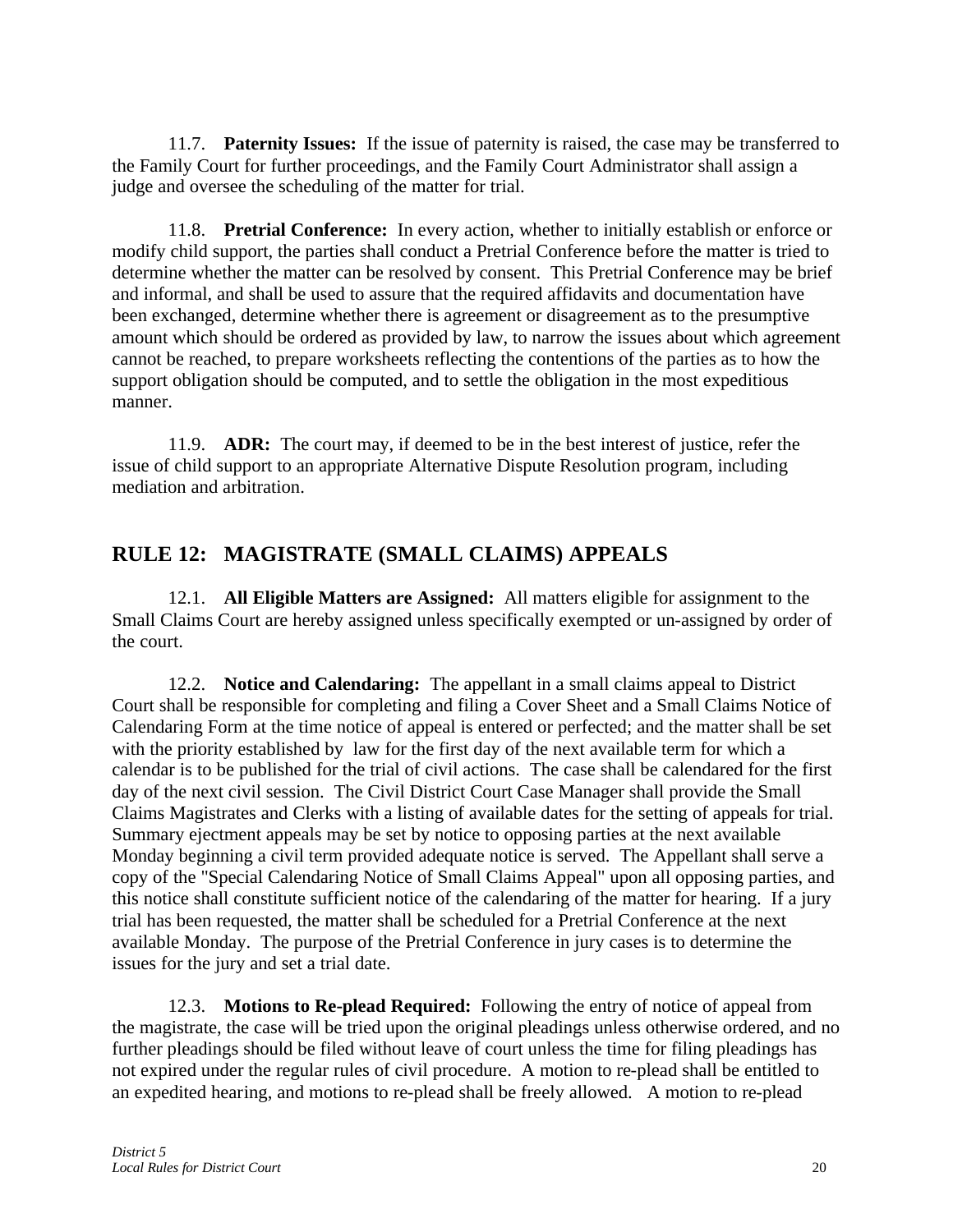shall state concisely the issues which the moving party anticipates developing in the action. An order allowing re-pleading may also set a trial date and establish a requirement for Pretrial Orders. The issue of summary ejectment may be severed from other issues by the court on the court's own motion if justice so requires. No Pretrial Order shall be required in magistrate appeal cases unless a motion to re-plead has been made and the court so orders.

12.4. Reference: GS § 7A-220. No required pleadings other than complaint: There are no required pleadings in assigned small claim actions other than the complaint. Answers and counterclaims may be filed by the defendant in accordance with G.S. 7A-218 and G.S. 7A-219. Any new matter pleaded in avoidance in the answer is deemed denied or avoided. On appeal from the judgment of the magistrate for trial de novo before a district judge, the judge shall allow appropriate counterclaims, cross claims, third party claims, replies, and answers to cross claims, in accordance with G.S. 1A-1, et seq.

### **RULE 13: ARBITRATION**

13.1. The Fifth Judicial District is a jurisdiction covered by the Rules adopted by the Supreme Court for Court-Ordered Arbitration in certain civil cases wherein the amount in controversy does not exceed \$15,000. Unless otherwise ordered, all cases qualifying shall be referred to arbitration at the time of filing, or as soon thereafter as is practicable. Notice of referral shall be given to the parties by the Arbitration Coordinator. Cases appealed from the Magistrate's Small Claims Court which qualify shall be referred at the time of the filing of the notice of appeal. Other cases may be referred for arbitration by order of the court and by consent of the parties. The rules and procedures shall be as set out in the "Rules For Court-Ordered Arbitration in North Carolina" promulgated by the Supreme Court pursuant to GS 7A-37.1, and such additional rules as may be promulgated by the Chief District Court Judge.

13.2. Unless otherwise ordered, the referral of a case for arbitration shall not delay hearings on motions filed by any party. However, hearings on motions for summary judgment shall ordinarily not be heard until after arbitration is completed. A motion to exclude a case from arbitration shall be entitled to an expedited hearing.

# **RULE 14: MANAGING ISSUES AND CLOSING CASES**

14.1. The Family Court Administrator and the Civil District Court Case Manager shall monitor the pending docket and manage the cases so that all issues can be expeditiously resolved. Attorneys shall cooperate in assisting the Case Managers in identifying the issues to be heard in cases in which they are involved. Therefore, attorneys and parties should be careful in using and accurately preparing the AOC Domestic cover sheets required for filings in Family Court cases. Attorneys who prepare proposed orders should include as a final provision in the order or judgments a statement that the order or judgment either resolves all issues or identify those issues which remain to be heard in the case.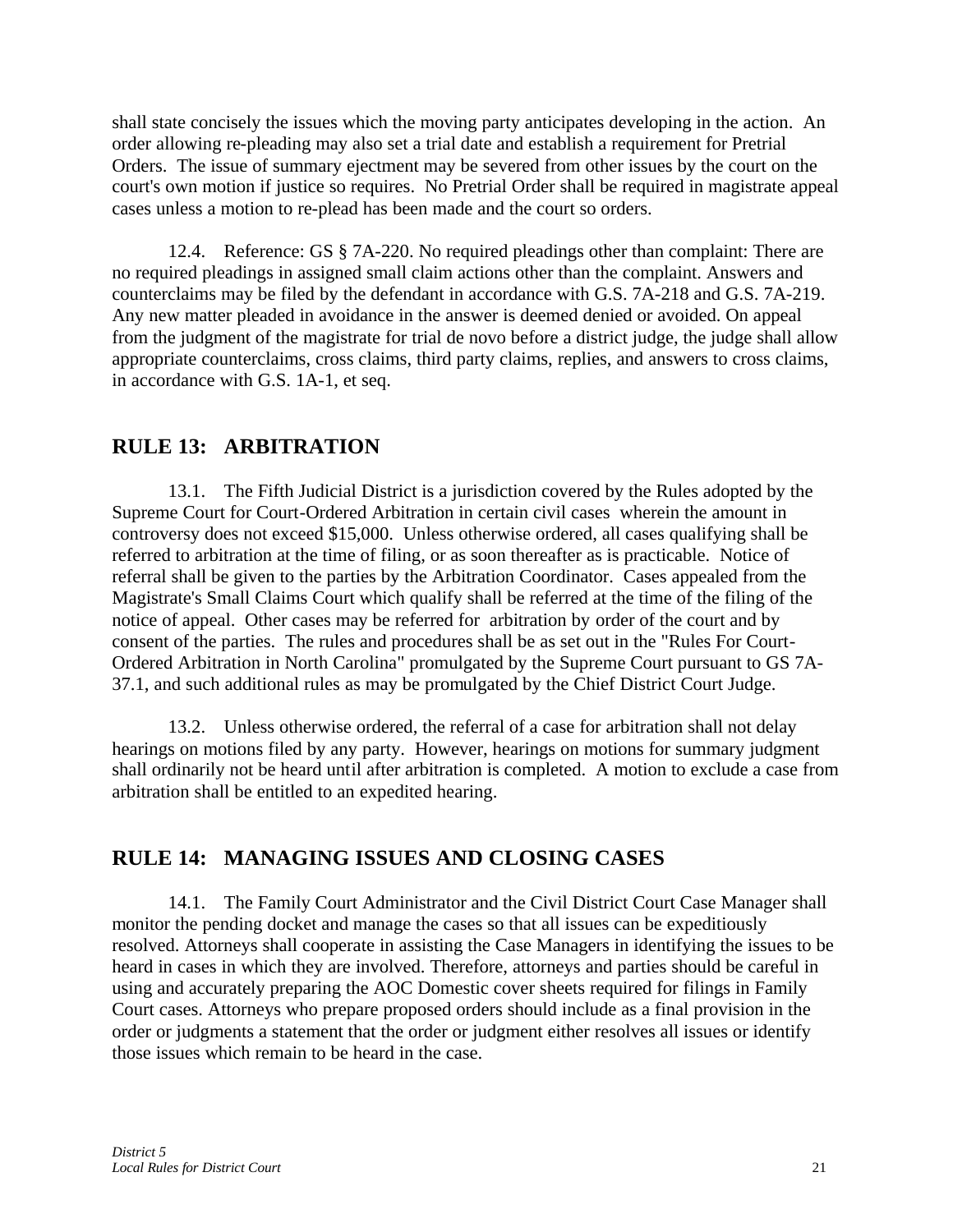14.2. In Family Court matters, when a judgment or order is entered which renders moot issues not addressed in the order, the Clerk shall close the moot issues administratively upon being informed of the judgment or order resolving the main issue. Therefore, the clerk shall administratively enter as closed and remove from the pending docket the following issues which are moot:

- 14.2.1. The entry of a final Equitable Distribution Order shall close any request for an Interim Distribution;
- 14.2.2. The entry of an Alimony order shall close any request for Post Separation Support;
- 14.2.3. The entry of a Divorce Judgment shall close a request for Divorce from Bed and Board, whether the Divorce is entered in the main action or in a collateral action between the parties. To complete the record, the Clerk may place a certified copy of the Divorce Judgment in the case in which the Divorce From Bed and Board is pending if the Divorce was granted in a separate action;
- 14.2.4. A final Custody Order shall close any request for Temporary Custody;
- 14.2.5. Orders or Judgments resolving all other issues shall close any request for "Such other relief as may be appropriate" or similar requests for unspecified additional relief.
- 14.3. Submission of Proposed Orders and Judgments:
	- 14.3.1. All proposed orders prepared by counsel must be presented to the court within 30 days from the announcement of the decision of the court or at such other time as the court may designate. The court shall set a date certain for the submission of the proposed order at the time the decision is announced, and may schedule the matter on a calendar for the entry of the order or judgment.
	- 14.3.2. Unless an alternative schedule is set by the trial judge, the attorney or party whose responsibility it is to draft the proposed order shall deliver a copy of the proposed order to opposing counsel or parties fifteen days after the announcement of the decision; and the other party shall deliver any proposed changes within 10 days thereafter. If the parties can not resolve their differences in the proposed draft to be presented to the court within five days, counsel or any pro-se party shall appear at a time and place to be set by the court for the court to consider the positions and determine what action should be taken.
	- 14.3.3. The presentation by counsel of a letter or faxed copy showing that the exchange of proposed drafts occurred within the times established by these rules shall constitute prima facie evidence of compliance with this rule.
	- 14.3.4. Unless an extension of the time for exchanging or submitting the proposed order has been obtained from the court before the date the proposed order is due, all counsel shall appear on the scheduled date to show cause why the automatic sanctions provided for herein should not be imposed. The submission of a proposed order in final form agreed to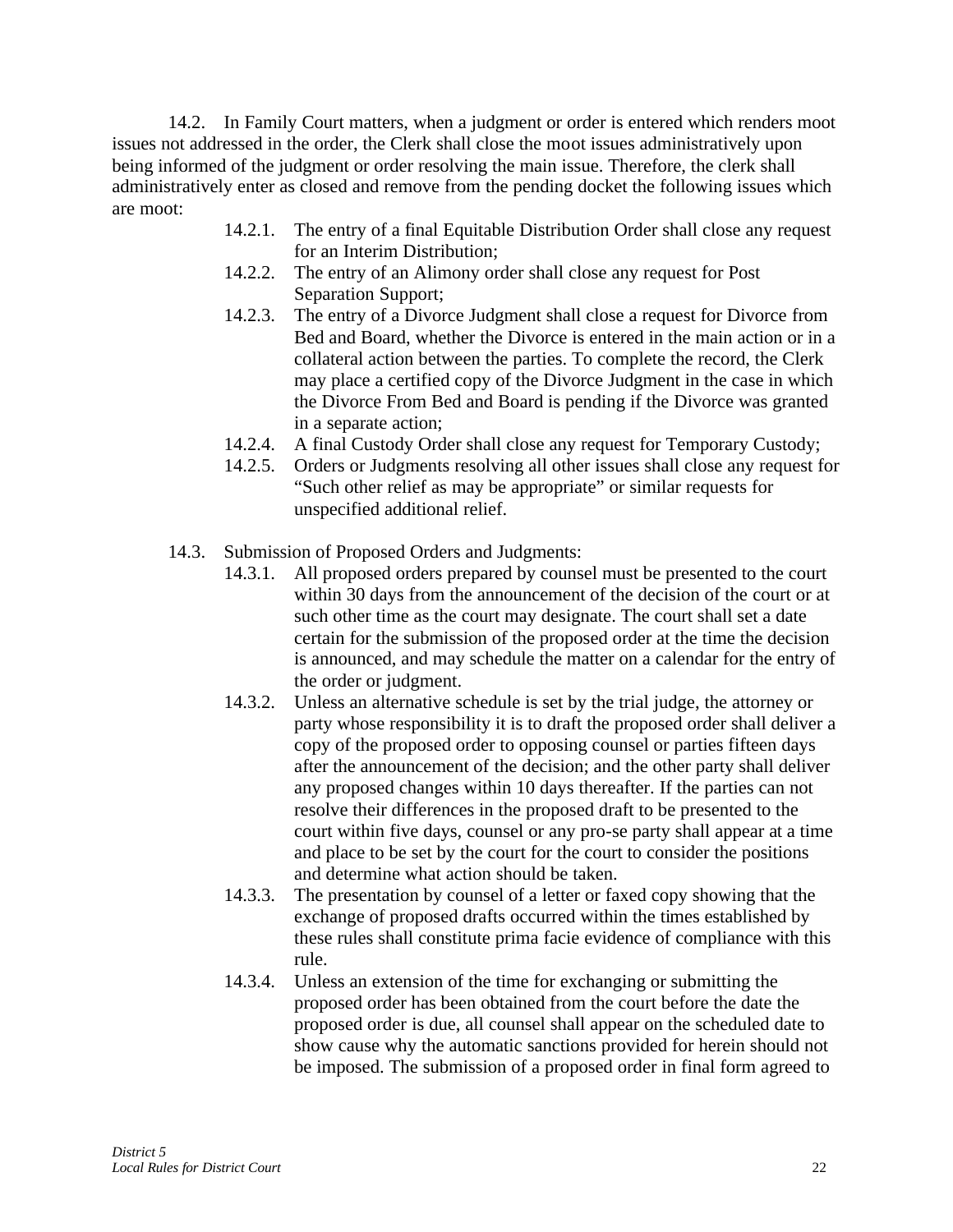be appropriate for signing before a sanction is imposed shall constitute full compliance.

14.3.5. Absent a showing of good cause, if the person responsible for exchanging or filing the proposed order has failed to present the order by the time set, the person or persons held responsible shall be subject to the sanction of a \$50 fine for each failure to comply.

*[Comment: This method of resolving the manner by which orders should be prepared within the thirty day time standards established for the Pilot Family Court Project was arrived at after lengthy discussion among the members of the District Domestic Bar Committee. This procedure was preferred by the domestic law attorneys over the simpler option of merely establishing the time limit without allocating the relative responsibilities of the parties.]*

# **RULE 15: CONTINUANCES AND CONFLICTS**

15.1. General Continuance Rules: To be considered timely made, a motion to continue a case which has been calendared must be filed in writing, directed to the judge assigned to preside with a copy delivered to the Family Court Administrator in Family Court Actions or Civil District Court Case Manager in Civil Actions; and must, absent good cause, be filed by 9:00 a.m. on the Thursday before the beginning of the term at which the case is set. The Case Managers will maintain an updated calendar and record thereon the status of cases, including special circumstances which will enable other parties to determine which cases have been continued or settled. The procedure for obtaining a continuance depends upon the age of the case as follows:

- 15.1.1. **Cases Pending under 120 days:** Any matter which has been calendared with the consent of all parties may be continued by the consent of all parties if the case has been pending for 120 days or less, provided the consent to the continuance is in writing and delivered to the Family Court Administrator or the Civil District Court Case Manager by 9:00 a.m. on the Thursday before the beginning of the term.
- 15.1.2. **Cases Pending between 120 and 180 days**: Cases which have been pending more than 120 days but less than 180 days may ordinarily be continued by consent; however, notice and an opportunity for the Family Court Administrator or Civil District Court Case Manager to object to the continuance shall be given by 9:00 a.m. of the preceding Thursday. If the Family Court Administrator or the Civil District Court Case Manager objects, then a conference shall be scheduled with the trial judge and the court will enter such order as is appropriate.
- 15.1.3. **Cases Pending more than six months:** Cases which have been pending for more than 180 days and which have been set by the Family Court Administrator or the Civil District Court Case Manager may not be continued without the consent of the Family Court Administrator or the Civil District Court Case Manager unless ordered by a judge. Requests for continuances shall be submitted in writing to the Family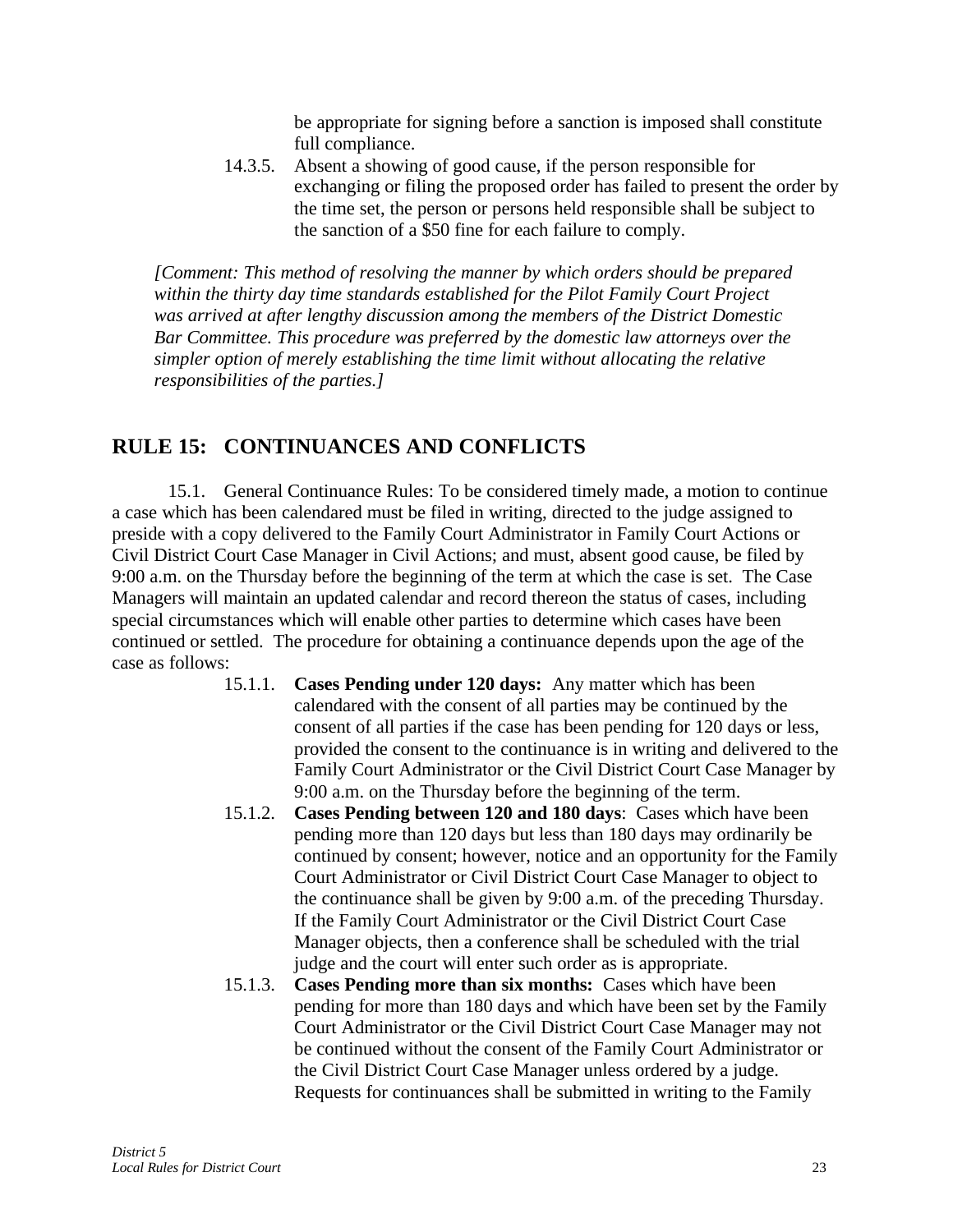Court Administrator in Domestic Actions and the Civil District Court Case Manager in regular Civil Actions, and the Case Managers shall inform counsel promptly whether the request has been granted or denied. If any party objects to the action of the Case Manager, a written request that the court review the action of the Case Manager must be promptly delivered to the judge who is scheduled to preside over the term. The request for a review of the Case Manager's action must state in detail the reason why the action should be modified.

15.2. Duty to inform of Conflicts: All attorneys appearing in any calendared case have an affirmative duty to notify the Family Court Administrator or the Civil District Court Case Manager promptly upon learning of any potential conflicts. Court scheduling conflicts shall be resolved in accordance with the General Rules of Practice, Rule 3; and the "Guidelines for Resolving Scheduling Conflicts" adopted by the State-Federal Judicial Council. Attorneys may not rely upon conflicts as a ground for continuance unless prompt notice of the potential conflict was given so that the Case Manager might have an opportunity to assist in resolving the conflict. Within the District Courts, Juvenile adjudicatory and dispositional hearings shall have priority over other District Court matters unless otherwise ordered. Local CaseFlow Management Plan: The Following supplemental rules were adopted pursuant to the Local Case Management Plan as required by the Supreme Court:

*Preamble:* Whereas the Legislature of the State of North Carolina requested by statute that the Supreme Court adopt procedures for caseflow management and continuance policies; and Whereas the Supreme Court in response to that request has directed the Chief District Court Judges of the state to consider a model continuance policy developed by a committee appointed to comply with the request of the General Assembly; and Whereas that model policy has been reviewed by local committees consisting of representatives of the local bar which have made recommendations appropriate to the needs of this district; and Whereas the undersigned Chief District Court Judge has considered those recommendations and has amended the model policy as appropriate to local needs; IT IS THEREFORE ORDERED and the undersigned Chief District Court Judge hereby adopts as a local rule the following policy and procedures on continuances within the District Court Division of the General Court of Justice for the Fifth Judicial District.

*[Official Commentary and Introduction: In order to utilize the resources of North Carolina's judicial system more effectively and efficiently, it is incumbent upon all judicial districts within the state to apply uniform standards of calendar management and evaluation of continuance requests in a fair and consistent manner. To assist the key court officials in each district, these model continuance policies were created by a committee of District Court Judges, District Attorneys, Public Defenders and private attorneys. It is the recommendation of this committee that each judicial district consider enacting this model policy as a portion of the local rules of that district.]*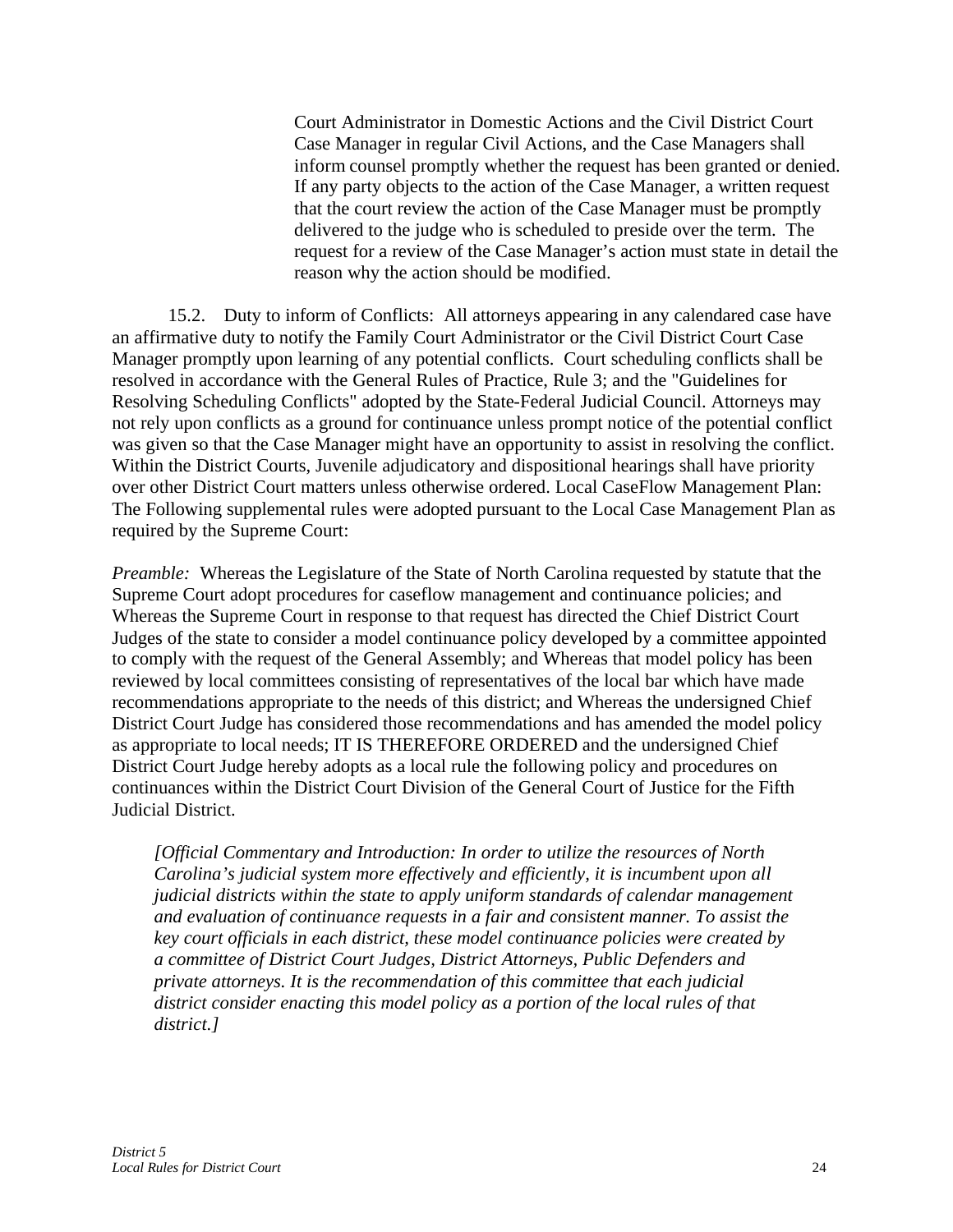*[Local Commentary: The following rules consist of the model rules promulgated by the drafting committee together with changes and local modifications recommended by committees of the local bar associations.]*

15.3. **Motions for Continuance—Domestic Cases:** Domestic cases should be disposed at the earliest opportunity, including the first trial setting. However, when compelling reasons for continuance are presented which would affect the fundamental fairness of the trial process, a continuance may be granted for good cause. Requests for continuances that will delay the resolution of the contested issues beyond the established time standards shall only be granted for extraordinary cause. *[Commentary: Domestic cases can involve disputes that directly impact children (especially their living arrangements and support) and that prevent the parties and their family members from moving on with their lives. Therefore, they should be resolved expeditiously.]*

- 15.3.1. Appropriate Court Official: All applications for continuance shall be made to the Family Court Administrator or the Case Manager assigned to the District Court Judge presiding over the session of court for which the case is calendared. The Family Court Administrator is the appropriate court official to whom motions should be initially addressed before the calendar call at the beginning of any session, and the Family Court Administrator shall make a recommendation to the presiding judge for the session.
- 15.3.2. Court Conflicts

15.3.2.1. The various levels of court should work together to try to move cases as expeditiously as possible. Age of case, subject matter, and priority of setting should be given as much primacy as the level of court when resolving conflicts.

15.3.2.2. Attorneys shall notify the court and opposing counsel of any other court conflict(s) as they become known and shall keep the court advised of the resolution of that conflict. All judges shall communicate with other judges to resolve such conflicts. In resolving court conflicts juvenile cases shall take precedence over all other matters unless otherwise agreed among the presiding judges. *[Commentary: All attorneys are reminded of the requirements of Rule 2(e) of the General Rules of Practice regarding their appearance, or the appearance of a partner, associate, or another attorney familiar with the case, if there is another court that requires his or her presence in court simultaneously.]*

15.3.3. **Documentation of Continuance:** All requests for continuance shall be by written motion. However, oral motions may be allowed when the reason for the continuance did not become known until immediately preceding the start of court. While no specific form for either the motion or order is required, forms may be developed for the convenience of the bar and will be available in the office of the Family Court Administrator or Clerk of Superior Court. [Commentary: This proviso for an oral motion is only for emergency situations, such as severe family illness or death of a party, one of the attorneys, or critical witnesses, and the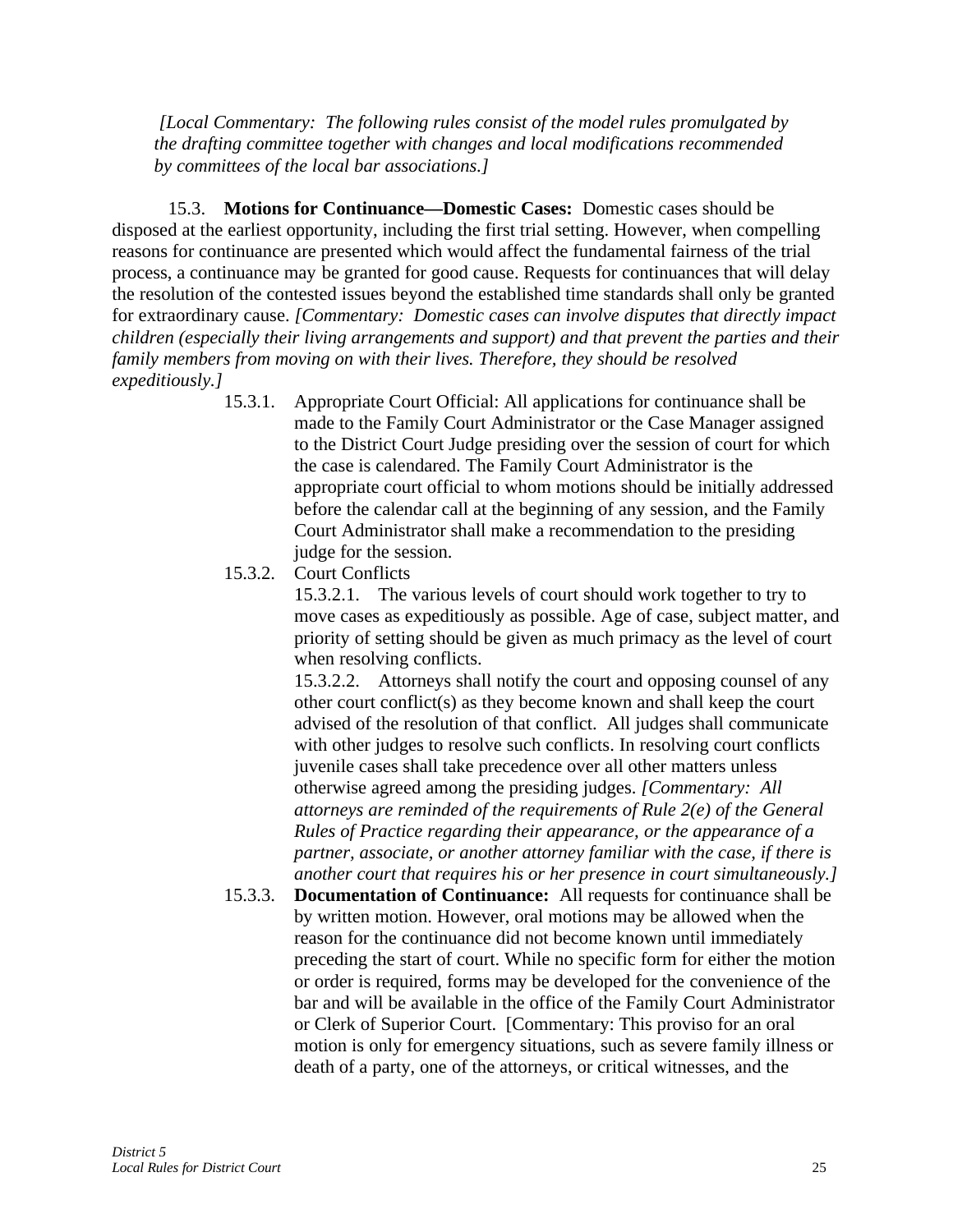absence of that person will make it impossible for the trial or hearing to proceed.]

- 15.3.4. **Notification of Opposing Counsel/Unrepresented Parties/Witnesses:** All parties must be notified of a motion to continue. A copy of the motion to continue must be distributed to all counsel of record and/or unrepresented parties prior to ruling on the motion. In addition to the service requirements set out in the statute, distribution of the motion must be made by the quickest means feasible, including facsimile transmission, electronic mail, or hand delivery. [Commentary: The burden is on the moving party to advise the court and opposing counsel of any motion for a continuance. The goal of this provision is to avoid any continuance surprises and to provide notice as expeditiously as possible to the court and to the opposing party and/or their counsel.]
- 15.3.5. Objections to Motion for Continuance

15.3.5.1. All parties should have an opportunity to be heard on a motion to continue. When a motion to continue is made more than seven (7) working days prior to trial, opposing counsel and/or unrepresented parties shall have a period of four (4) working days, following completion of distribution, to communicate objections to the motion for continuance to the moving party and the Family Court Administrator. Objections not raised in writing within this time period are deemed waived.

15.3.5.2. When a motion to continue is made within seven (7) working days of the trial term (other than an oral motion in open court), the moving party shall include in the written motion a statement that the opposing counsel or party has been contacted and a short statement on opposing party's position on the motion (including whether the opposing party or counsel consents or objects, and whether or not he or she desires to be heard on the motion). If the moving party is unable to contact the opposing counsel or unrepresented parties, the motion shall state what efforts were made and why contact was not possible. *[Commentary: The writing requirement of this rule may be in the form of a letter.]*

15.3.6. Evaluation of Motions for Continuance: Factors to be considered by the appropriate court official when deciding whether to grant or deny a motion for continuance should include: the effect on children and spouses if the issue is continued and not resolved; whether there is in effect a temporary order dealing with the issue that is the subject of the continuance request; the impact of a continuance on the safety of the parties or any other persons; whether the issue has been identified statutorily as an issue which should be addressed expeditiously, i.e., child support, post-separation support; the age of the case or motion; the status of the trial calendar for the session; the number of previous continuances OR the number, moving party, and grounds for previous continuances; the extent to which counsel had input into the scheduling of the trial date; the due diligence of counsel in promptly making a motion for continuance as soon as practicable; whether the reason for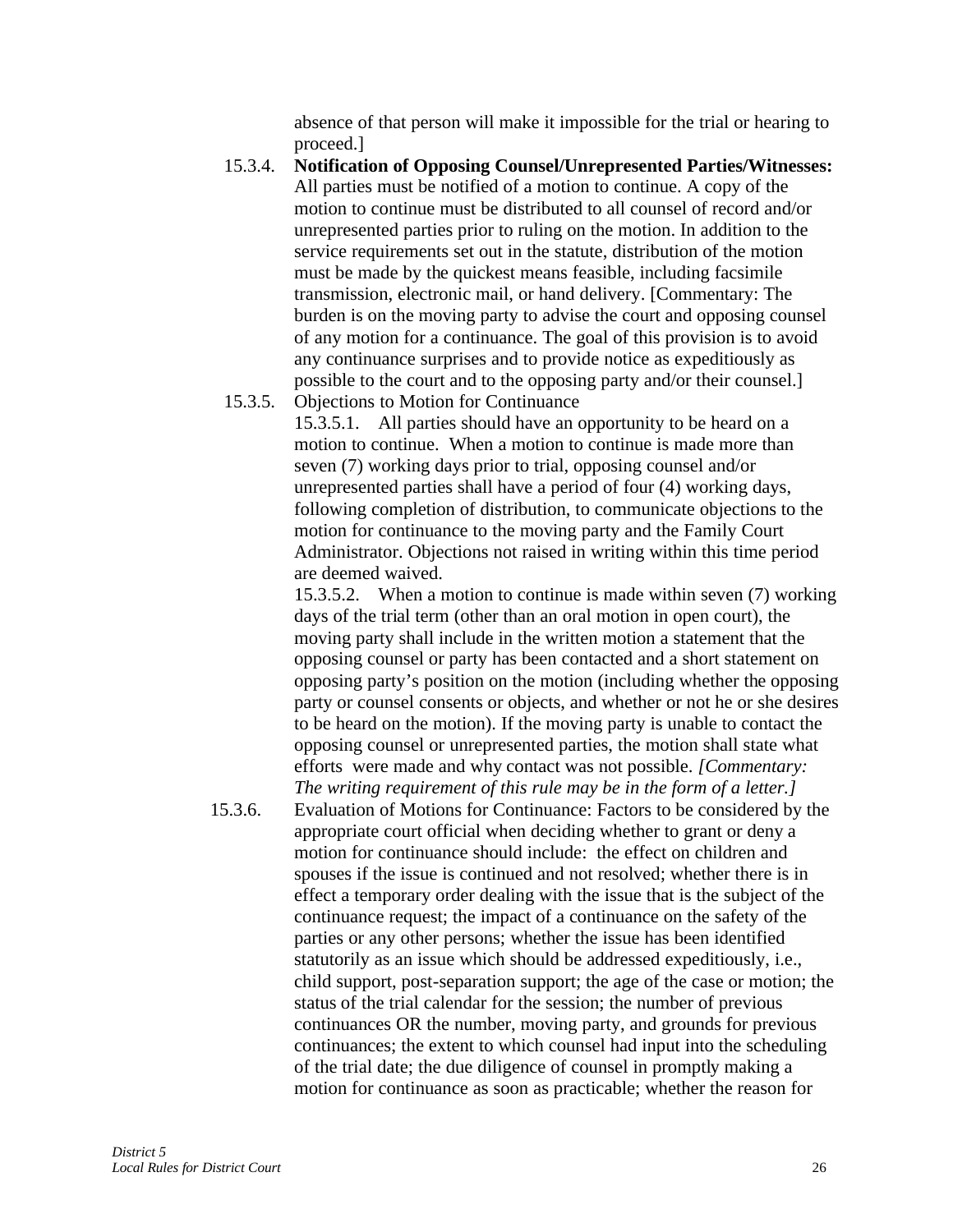continuance is a short-lived event which would resolve prior to the scheduled trial date; whether the basis of the motion is the existence of a legitimate conflict with another court setting; the period of delay caused by the continuance requested; the position of opposing counsel or unrepresented parties; whether the parties themselves consent to the continuance; present or future inconvenience or unavailability of witnesses/parties; consideration of the financial consequences to the public, the parties, the attorneys, or witnesses if the case is continued: and any other factor that promotes the fair administration of justice.

15.3.7. Case Rescheduling: Prior to granting a motion for continuance, the Family Court Administrator should reschedule the Trial or pre-trial of the contested issues to a specific date after receiving scheduling input from all parties

#### 15.3.8. **Time Standards**

15.3.8.1. All domestic cases should be disposed of within 18 months of filing, with 90% disposed within six months. Equitable Distribution cases should be managed in such a way that, unless there are extenuating circumstances, 90% of the cases should be completed within 270 days from filing; and 100% of the cases should be completed within one year after filing.

15.3.8.2. Issues of child support should be resolved and a temporary or permanent order entered within 60 days of service. Post-disposition issues, such as contempt and motions to modify existing orders, should be resolved within 60 days of the filing of such actions (subject to the following local modifications).

15.3.8.3. Post-disposition issues which are properly scheduled under the local rules for a hearing and which usually require one hour or less to resolve, such as contempt and simple motions to modify existing orders, should be resolved within 60 days of the filing of such motion. 15.3.8.4. Post-disposition issues which require a relitigation of major contested issues more properly placed on a regular trial calendar (as, for example, a change of custody) should be disposed of within 120 days of service of the motion, or such time as the complexity or lack thereof may justify. [Commentary: These are the standards adopted by the Supreme Court of North Carolina in the caseflow management plan provided 1 May 1996 to the General Assembly, pursuant to Chapter 333 of the 1995 Session Laws.] *[Local Commentary: These rules contain local modifications adopted following a consideration of the model rules by a committee of the local bar associations.]*

15.4. **Motions for Continuance:** General Civil and Magistrate Appeal Cases: Civil cases should be disposed of at the earliest opportunity, including the first trial setting. However, when compelling reasons for continuance are presented which would affect the fundamental fairness of the trial process, a continuance may be granted for good cause. Requests for continuances that will delay the resolution of the case beyond the established time standards shall only be granted for extraordinary cause.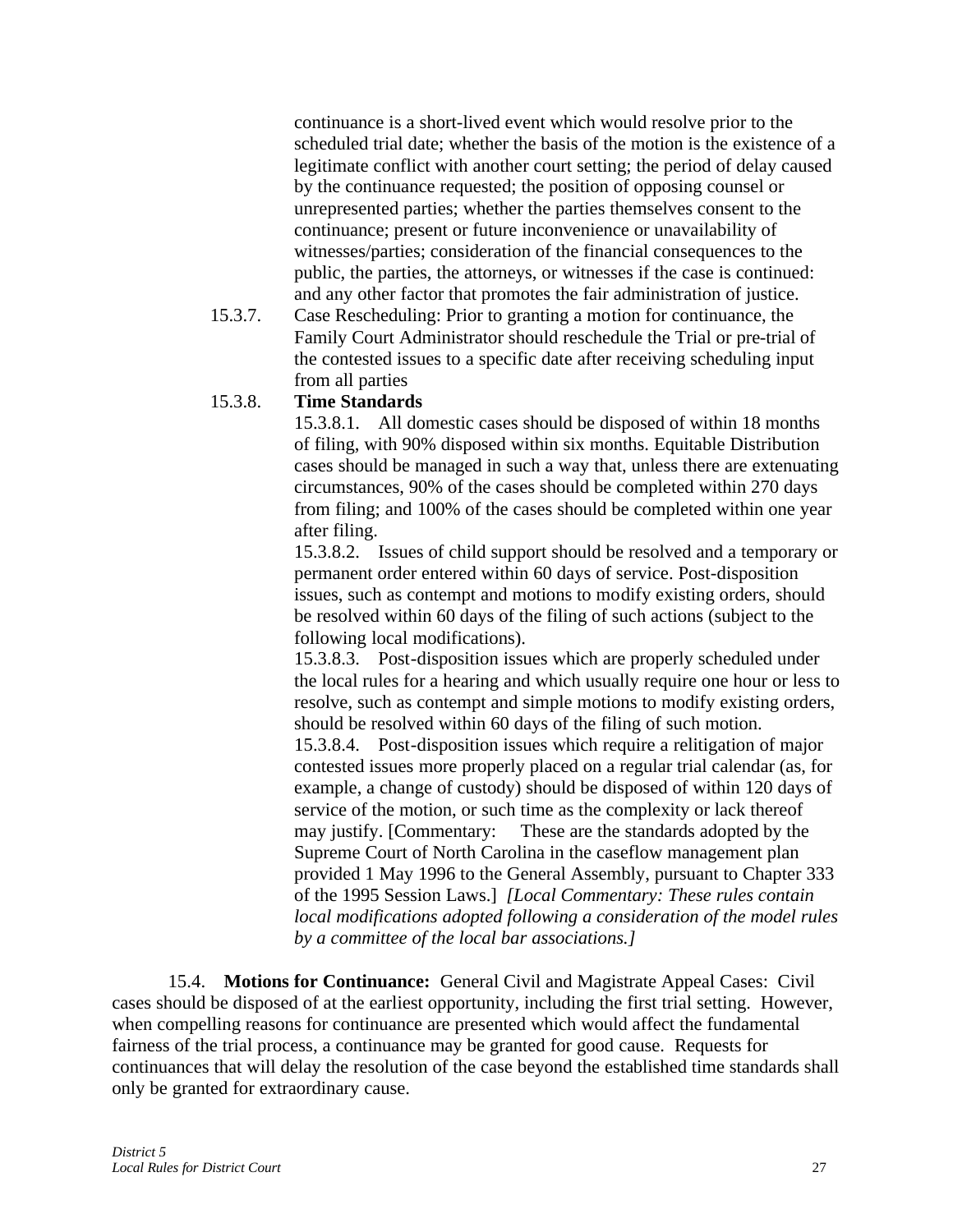- 15.4.1. **Appropriate Court Official:** All applications for continuance shall be made to the Civil District Court Case Manager (Currently Diane Geary) for the District Court Judge presiding over the session of court for which the case is calendared. If the trial judge is not known at the time the request is made, the application should be addressed to the Chief District Court Judge. The Civil District Court Case Manager is the appropriate court official to whom motions should be initially addressed before the calendar call at the beginning of any session, and she shall make a recommendation to the presiding judge for the session.
- 15.4.2. **Court Conflicts:** The various levels of court should work together to try to move cases as expeditiously as possible. Age of case, subject matter, and priority of setting should be given as much primacy as the level of court when resolving conflicts. Attorneys shall notify the court and opposing counsel of any other court conflict(s) as they become known and shall keep the court advised of the resolution of that conflict. All judges shall communicate with other judges to resolve such conflicts. In resolving court conflicts juvenile cases shall take precedence over all matters unless otherwise agreed among the presiding judges. [Commentary: All attorneys are reminded of the requirements of Rule 2(e) of the General Rules of Practice regarding their appearance, or the appearance of a partner, associate, or another attorney familiar with the case, if there is another court that requires his or her presence in court simultaneously.]
- 15.4.3. **Documentation of Continuance:** All requests for continuance shall be by written motion. However, oral motions may be allowed when the reason for the continuance did not become known until immediately preceding the start of court. While no specific form for either the motion or order is required, forms may be developed for the convenience of the bar and will be available in the office of the Trial Court Administrator or Clerk of Superior Court. [Commentary: This proviso for an oral motion is only for emergency situations, such as severe family illness or death of a party, one of the attorneys, or critical witnesses; and the absence of that person will make it impossible for the trial or hearing to proceed.]
- 15.4.4. **Notification of Opposing Counsel/Unrepresented Parties/Witnesses:** All parties must be notified of a motion to continue. A copy of the motion to continue must be distributed to all counsel of record and/or unrepresented parties prior to ruling on the motion. In addition to the service requirements set out in the statute, distribution of the motion must be made by the quickest means feasible, including facsimile transmission, electronic mail, or hand delivery. *[Commentary: The burden is on the moving party to advise the court and opposing counsel of any motion for a continuance. The goal of this provision is to avoid any continuance surprises and to provide notice as expeditiously as possible to the court and to the opposing party and/or their counsel.]*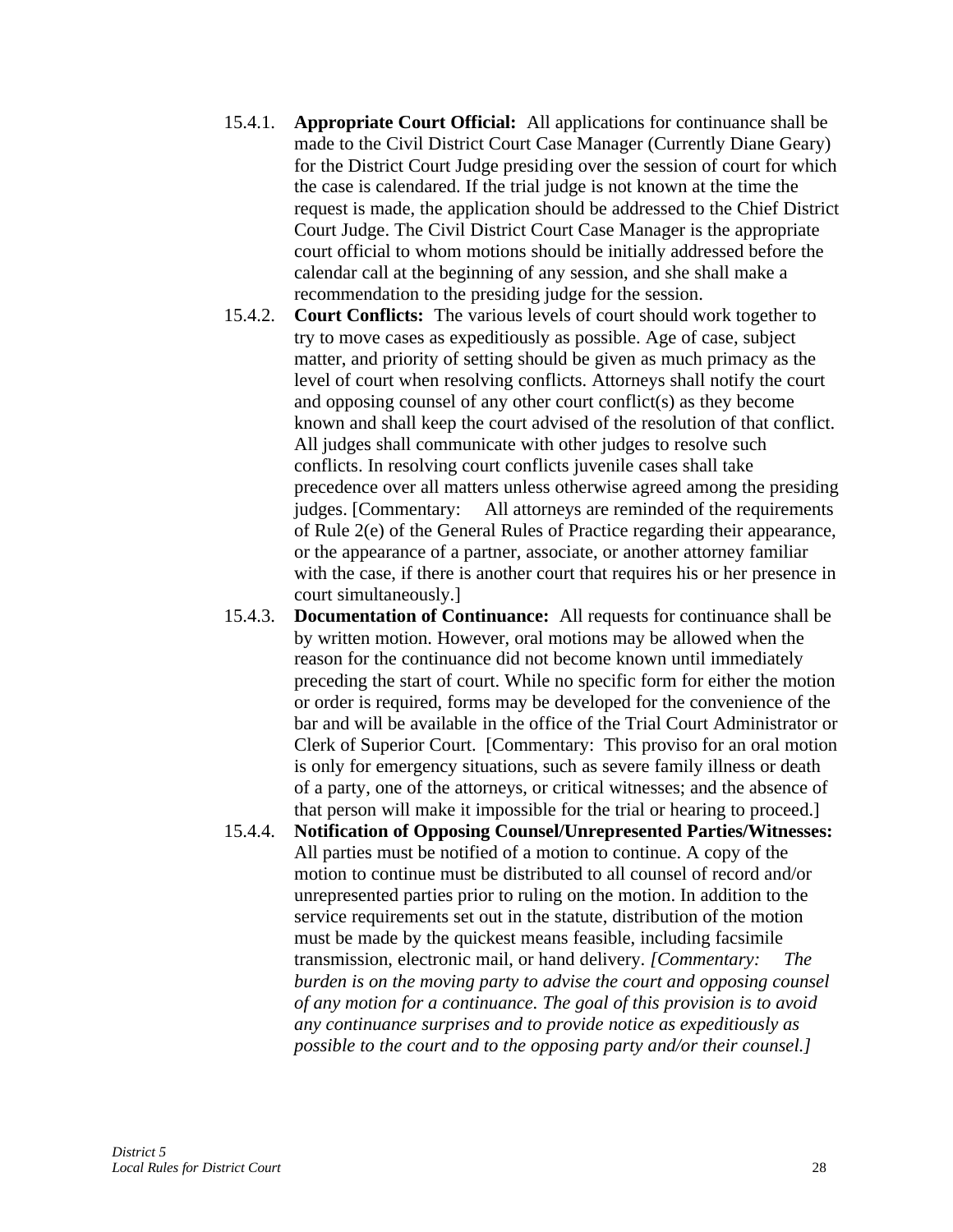#### 15.4.5. **Objections to Motion for Continuance**

- 15.4.6. All parties should have an opportunity to be heard on a motion to continue. When a motion to continue is made more than seven (7) working days prior to trial, opposing counsel and/or unrepresented parties shall have a period of four (4) working days, following completion of distribution, to communicate objections to the motion for continuance to the moving party and the presiding District Court Judge or his/her designee. Objections not raised in writing within this time period are deemed waived.
- 15.4.7. When a motion to continue is made within seven (7) working days of the trial term (other than an oral motion made in open court), the moving party shall include in the written motion a statement that the opposing counsel or party has been contacted and a short statement on opposing party's position on the motion (including whether the opposing party or counsel consents or objects, and whether or not he or she desires to be heard on the motion). If the moving party is unable to contact the opposing counsel or unrepresented parties, the motion shall state what efforts were made and why contact was not possible. *[Commentary: The writing requirement of this rule may be in the form of a letter.]*
- 15.4.8. Evaluation of Motions for Continuance: Factors to be considered by the appropriate court official when deciding whether to grant or deny a motion for continuance should include: the impact of a continuance on the safety of the parties or any other persons; the age of the case; the status of the trial calendar for the session; the order in which the case appears on the trial calendar, including whether the case is peremptorily scheduled; the number of previous continuances; the extent to which counsel had input into the scheduling of the trial date; the due diligence of counsel in promptly filing a motion for continuance as soon as practicable; whether the reason for continuance is a short-lived event which would resolve prior to the scheduled trial date; whether the basis of the motion is the existence of a legitimate conflict with another court setting; the period of delay caused by the continuance requested; the position of opposing counsel or unrepresented parties; the availability of witnesses for the present session, or for a future session; whether the parties themselves consent to the continuance; present or future inconvenience or unavailability of witnesses/parties; consideration of the financial consequences to the public, the parties, the attorneys, or witnesses if the case is continued; compliance with any law relating to the scheduling and trial of civil cases (such as, summary ejectment appeals); and any other factor that promotes the fair administration of justice.
- 15.4.9. Case Rescheduling: Upon granting a motion for continuance, the judge should reschedule the case to a specific trial date after receiving input from all parties.
- 15.4.10. Time Standards: All general civil and magistrate appeal cases should be disposed within 24 months of filing, with 90% of all cases disposed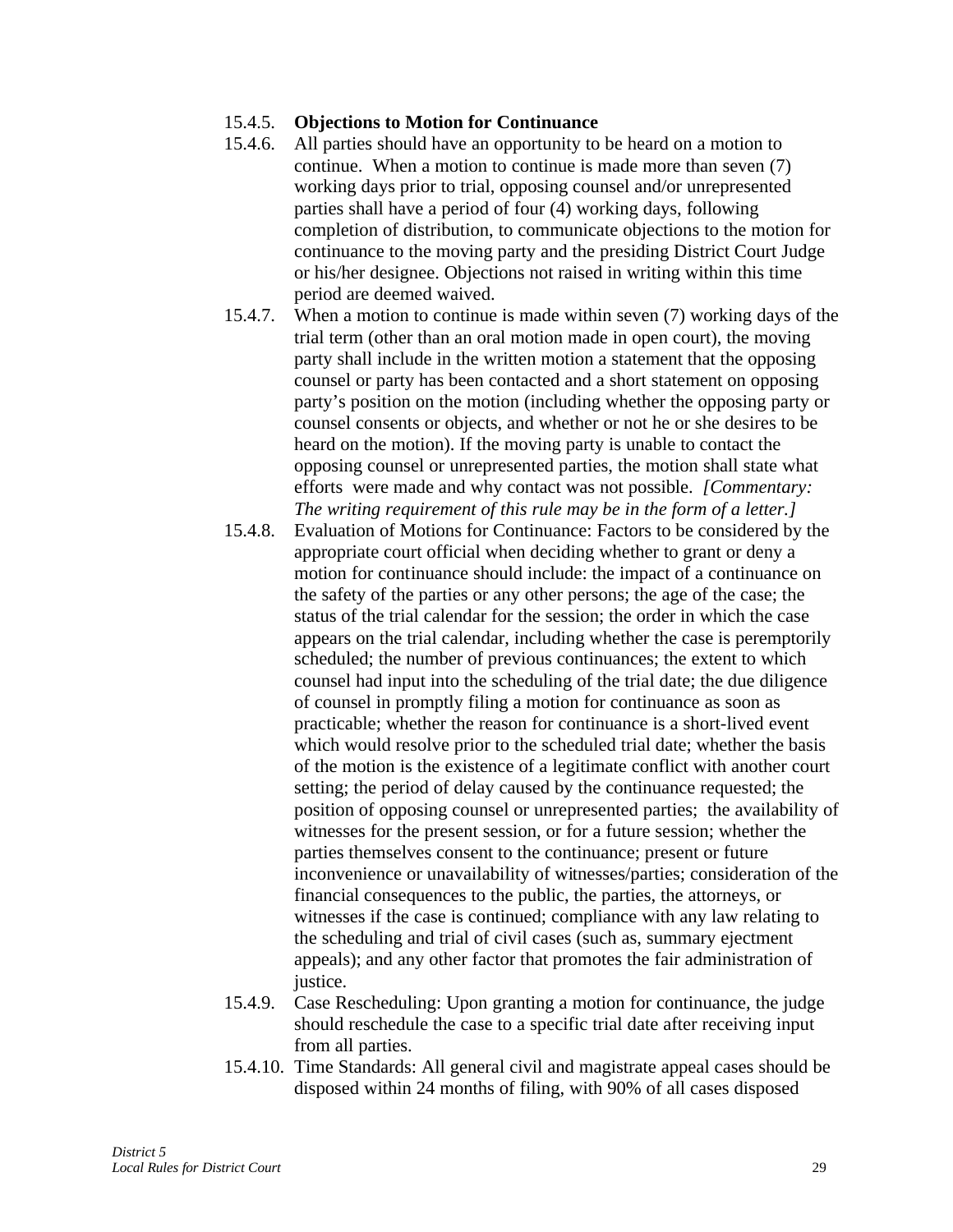within 12 months of filing. *[Commentary: These are the standards adopted by the Supreme Court of North Carolina in the caseflow management plan provided I May 1996 to the General Assembly, pursuant to Chapter 333 of the 1995 Session Laws.]*

### **RULE 16: COURT SCHEDULING AND JUDGE ASSIGNMENTS**

16.1. **Delegation of General Authority:** The Chief District Court Judge shall prepare courtroom assignments for each judge and designate those matters to which each Judge should give primary emphasis. Each District Court Judge is hereby authorized by the Chief District Court Judge, subject to further orders, to hear all matters within the jurisdiction of the District Court Division, in session or out of session, including in-chambers matters, temporary restraining orders, injunctions, and any other matter which can be delegated, authorized or assigned. The court assignment is intended to designate those matters to which the assigned judge shall give primary attention. The conduct of the court, once assigned, is solely within the discretion of the presiding judge. All assignments are subject to change, and a judge assigned to any court has full authority to hear matters assigned to other courts upon conferring with the judge having primary authority over the matter, and all judges are authorized to preside over any session, and may open and operate such courtroom sessions as may be appropriate to dispose of all pending matters in the most expeditious manner. Any judge assigned to any court is free to exchange courts with any other judge; and one judge may substitute for another, either for a session or to preside temporarily until the assigned judge reassumes the bench. No actions of any judge shall be subject to collateral attack or jurisdictionally challenged for the reason that authority was not delegated or assigned by the Chief District Judge, it being the intent of this provision to fully confer such jurisdiction as may be allowed by law, unless and until such authority is divested by a specific order subsequently entered.

16.2. **Delegation of Authority to Act in Absence of Chief Judge:** In the absence of the Chief District Court Judge from the district, the duties of the Chief Judge may be performed by the next most senior judge available in the county in which the issue to be considered is pending; and if no judge is available in that county, then the next most senior judge who is available within the district.

16.3. **Request for Judge from Outside District:** All motions or requests for assigning an out-of district judge to hear any matter shall be made to the Chief District Court Judge.

16.4. **Courtroom Designations:** The Chief District Court Judge shall from time to time designate the terms of court and types of cases to be assigned to the various District Court courtrooms. The current New Hanover County courtroom utilization policies for the District Courts are as set forth in the appendix.

16.5. **Judicial Assignments:** Judges shall have primary assignments as set out in the appendix and in the monthly calendars published by the Chief District Court Judge, which shall be available in the office of the Chief District Court Judge. The monthly assignments do not limit the jurisdiction of any judge, but the judges shall give primary attention to the matters assigned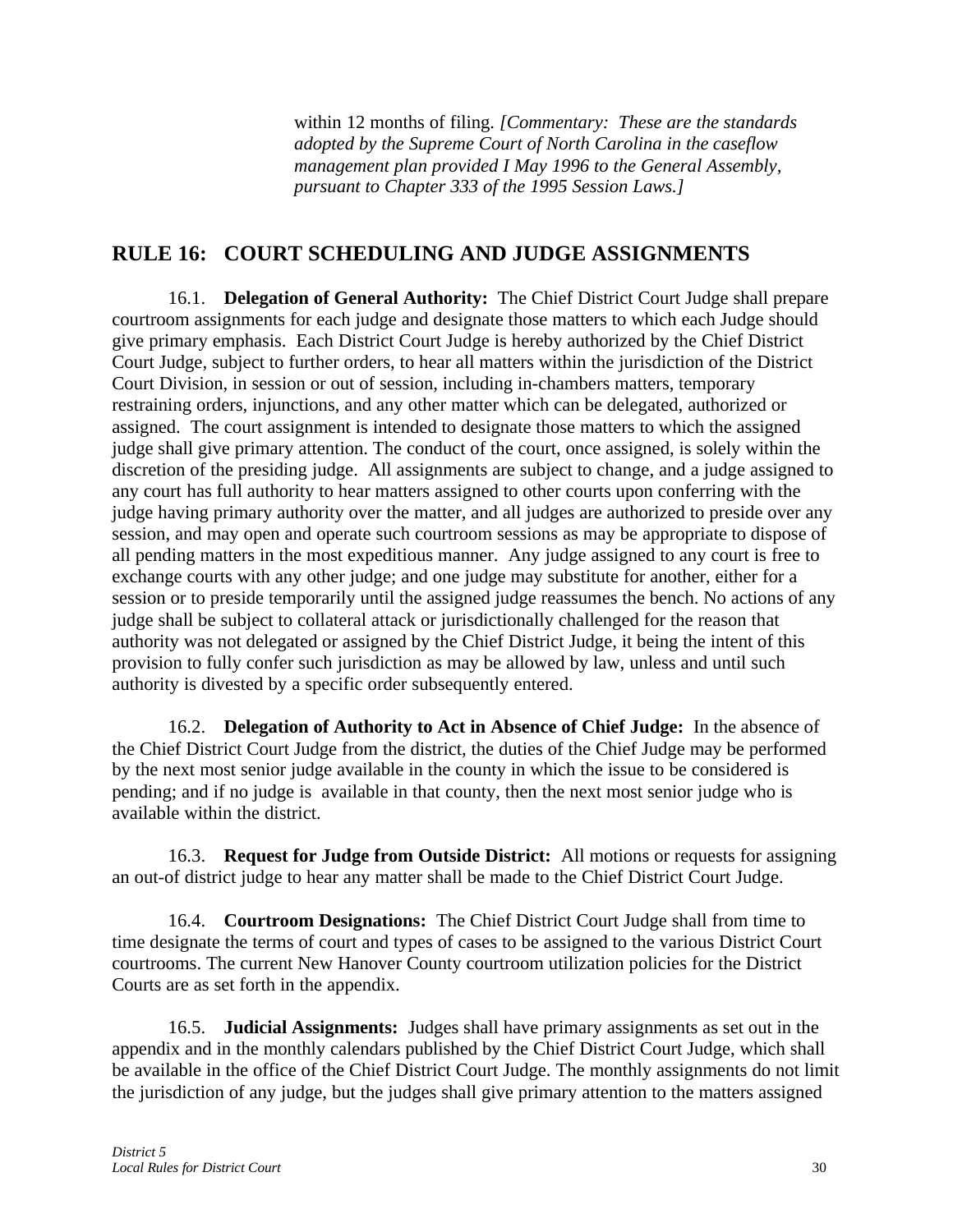and shall defer appropriate matters to the judges primarily assigned to hear the matters in question.

### **RULE 17: DELEGATION OF AUTHORITY TO RECALL ORDERS AND PROCESS**

17.1. **Recall of Orders to Show Cause or Orders of Arrest in Child Support Cases:** Any judge may recall Orders to Show Cause or Orders for Arrest upon a showing of good cause. If the director of the Child Support Collections Agency determines that good cause exists for the recall of an Order to Show Cause or Order for Arrest, then the Clerk is authorized to make a notation of the reason for the recall and direct the recall of the Order. If the Child Support Case has been assigned to the Clerk for enforcement, and the Clerk of Superior Court verifies that the Order should be recalled, the clerk is authorized to recall the Order after making a notation of the reasons for the recall. In any case, the Clerk may confer with any District Court Judge about the matter before or after recalling the Order.

17.2. Special Circumstances justifying a limitation on the authority to recall: Any order for arrest issued by any judge may include a provision that it is not to be recalled except by that judge, and all other District Court Judges and all clerks shall honor such a request or order.

### **RULE 18: ELIEF UPON A SHOWING OF GOOD CAUSE**

The purpose of these local rules is to establish appropriate procedures which balance the need for the orderly and efficient administration of justice with the rights of the parties to access to justice. Where the enforcement of any rule would lead to an unjust result or bestow an unfair advantage, the court may exercise its sound discretion to excuse or relieve any party of the burden of these rules.

#### **ORDER**

The foregoing Local Rules are hereby adopted and published for the District Courts of the Fifth Judicial District and are immediately effective throughout the district until amended or replaced by subsequently issued rules. Previously issued special rules and administrative orders for the Criminal Courts and Juvenile Courts not inconsistent with these rules remain in full force and effect.

This November 10, 2000

John W. Smith Chief District Court Judge

\_\_\_\_\_\_\_\_\_\_\_\_\_\_\_\_\_\_\_\_\_\_\_\_\_\_\_\_\_\_\_\_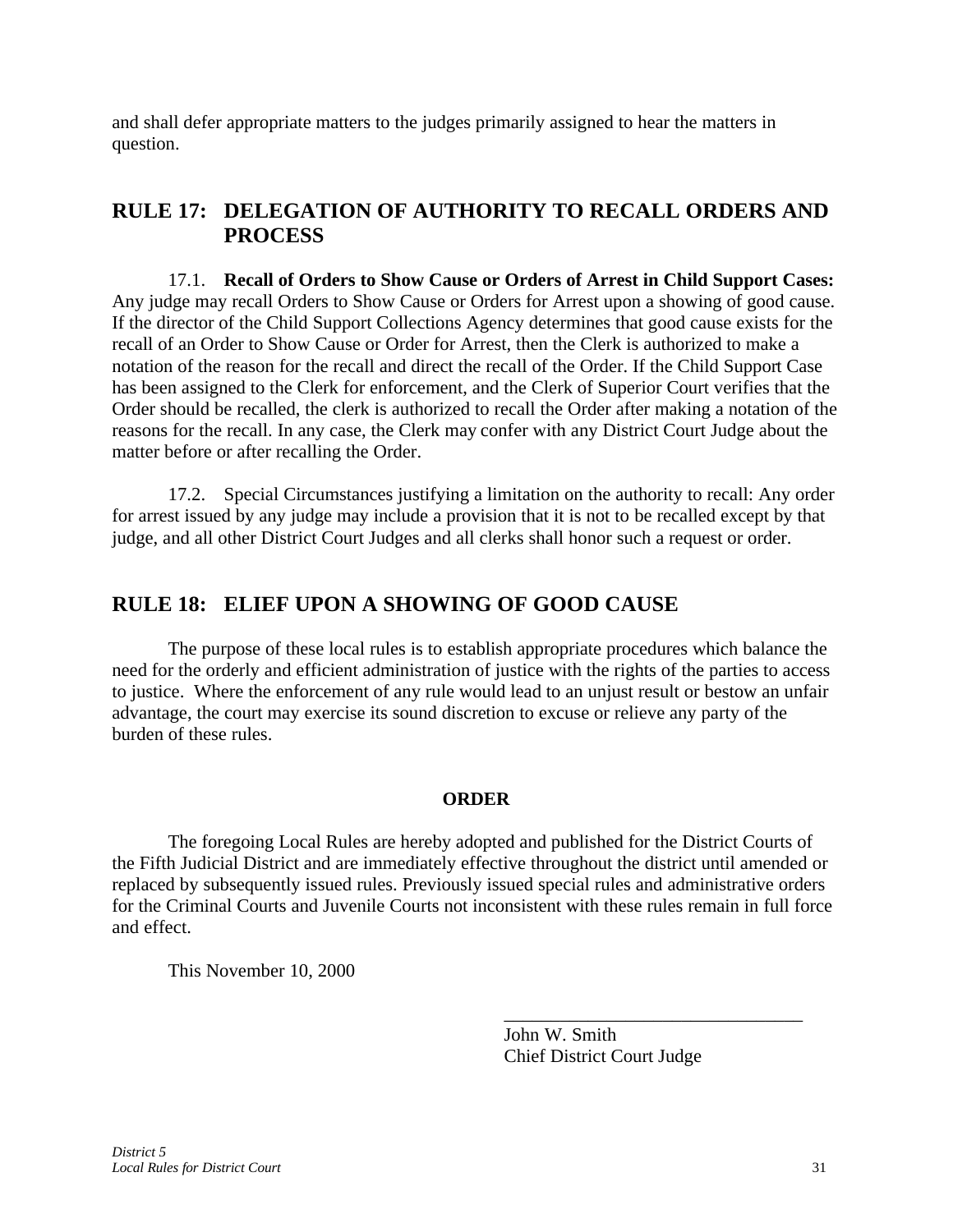#### **DOMESTIC BAR COMMITTEE**

The members of the Domestic Bar Committee at the time these rules were adopted were: James Lea, Chairman; Carter Lambeth; Carlton Prickett, Ellen Kiernan, John Burns; Sam Ryan, Lori Gaines, and Robert H. Corbett. Anyone interested in serving on this committee should contact the Chairman or the Chief District Court Judge.

#### **Contacting the Family Courts or Judicial Staff**

The names and phone numbers for the District Court staff are as follows:

|                                               |                     |                       | Phone    | Fax      |
|-----------------------------------------------|---------------------|-----------------------|----------|----------|
| <b>Family Court</b>                           | Main Office         | Room 530              | 342-2401 | 342-2419 |
| <b>Family Court Administrator</b>             | <b>Susan Sutton</b> | Room 530              | 342-2402 |          |
| Case Manager (Smith)                          | <b>Susan Sutton</b> | Room 350              | 342-2402 |          |
| Case Manager (Corpening)                      | Pat Laney           | Room 530              | 342-2403 |          |
| Case Manager (Holt)                           | Katrina Francisco   | Room 530              | 342-2401 |          |
| Case Manager (Pender Co.)                     | Diane Geary         | Pender Clerk 259-1229 |          | 259-1292 |
| <b>Child Custody Mediator</b>                 | Myra Peele          | Room 500              | 341-4138 | 341-4367 |
| District Court Civil Case Manager Diane Geary |                     | Room 500              | 772-7981 | 341-4367 |
| <b>Arbitration Coordinator</b>                | <b>Susan Greer</b>  | Room 500              | 341-4380 | 341-4367 |
| Judicial Assistant                            | Wanda Poole         | Room 519              | 341-4416 | 341-4071 |
|                                               |                     |                       |          |          |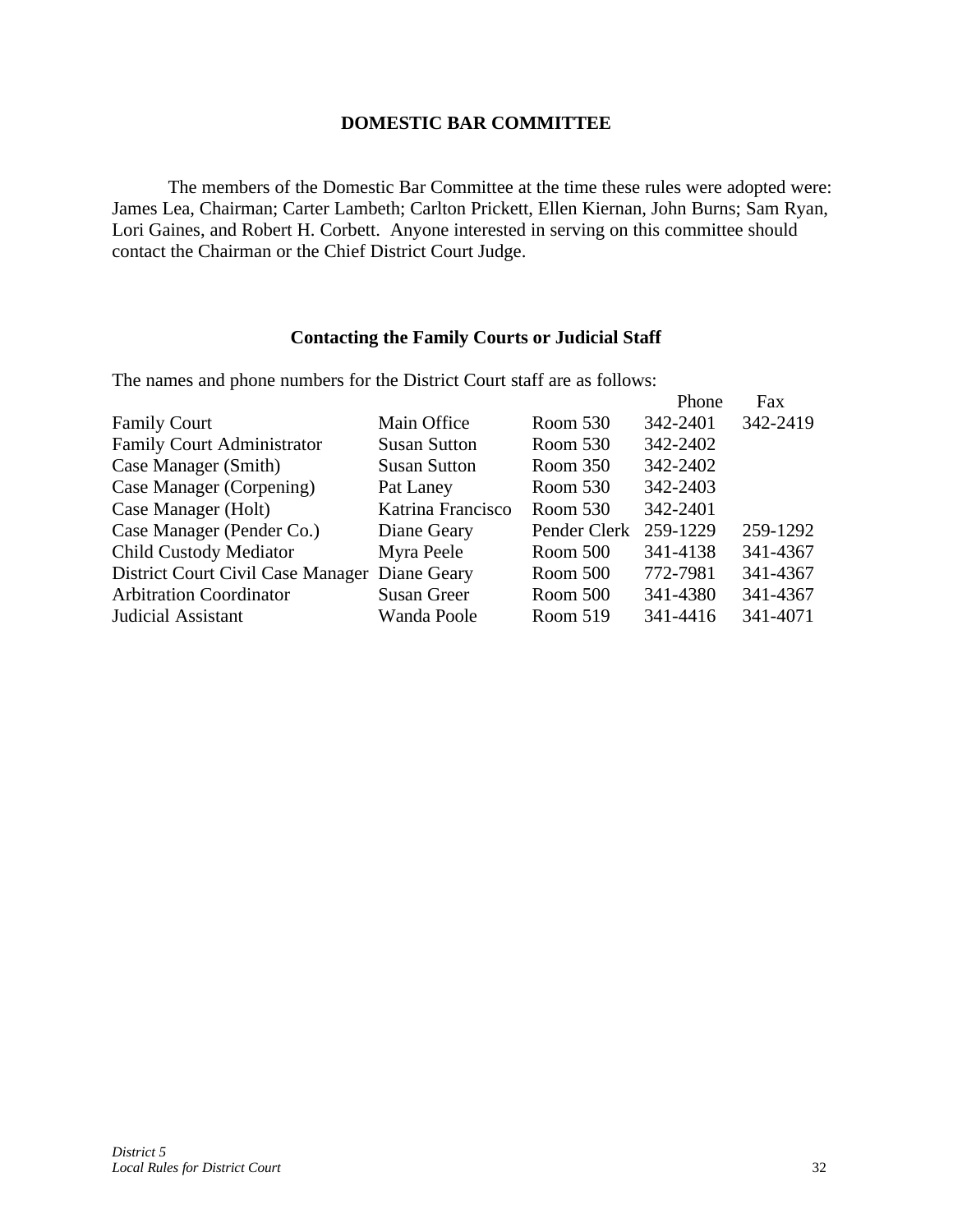# **LOCAL RULE DISTRICT COURT TRIAL COURT CONTINUANCE POLICY FOR THE CRIMINAL AND JUVENILE COURTS**

(See separate section for Domestic, Family Court and Civil Rules)

Whereas the Legislature of the State of North Carolina requested by statute that the Supreme Court adopt procedures for caseflow management and continuance policies; and Whereas the Supreme Court in response to that request has directed the Chief District Court Judges of the state to consider a model continuance policy developed by a committee appointed to comply with the request of the General Assembly; and Whereas that model policy has been reviewed by local committees consisting of representatives of the local bar which have made recommendations appropriate to the needs of this district; and Whereas the undersigned Chief District Court Judge has considered those recommendations and has amended the model policy as appropriate to local needs;

IT IS THEREFORE ORDERED and the undersigned Chief District Court Judge hereby adopts as a local rule the following policy and procedures on continuances within the District Court Division of the General Court of Justice for the Fifth Judicial District.

*[Official Commentary and Introduction: In order to utilize the resources of North Carolina's judicial system more effectively and efficiently, it is incumbent upon all judicial districts within the state to apply uniform standards of calendar management and evaluation of continuance requests in a fair and consistent manner. To assist the key court officials in each district, these model continuance policies were created by a committee of District Court Judges, District Attorneys, Public Defenders and private attorneys. It is the recommendation of this committee that each judicial district consider enacting this model policy as a portion of the local rules of that district.] [Local Commentary: The following rules consist of the model rules promulgated by the drafting committee together with changes and local modifications recommended by committees of the local bar associations.]*

| <b>Rule 1:</b> | <b>Motions for Continuance: Criminal Cases</b>                                                                               |
|----------------|------------------------------------------------------------------------------------------------------------------------------|
| <b>Rule 2:</b> | [Removed to the General Local Rules as Rule 15] Motions for Continuance:<br><b>General Civil and Magistrate Appeal Cases</b> |
| <b>Rule 3:</b> | [Removed to the General Local Rules as Rule 15] Motions for Continuance:<br><b>Domestic Cases</b>                            |
| <b>Rule 4:</b> | <b>Motions for Continuance: Juvenile Cases Criminal Cases</b>                                                                |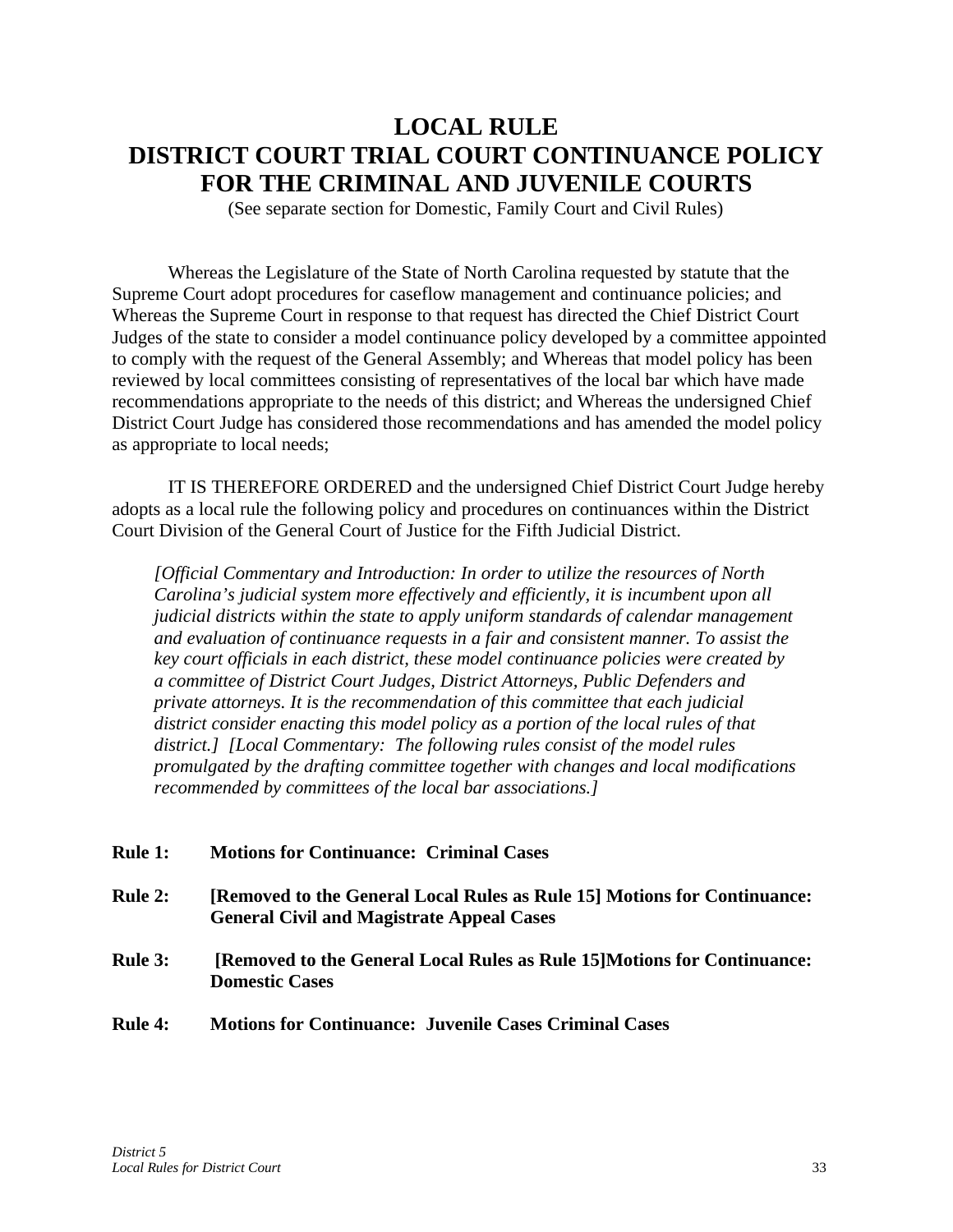### **Rule 1: Motions for Continuance—Criminal Cases**

Criminal cases and infractions should be disposed at the earliest opportunity, including the first trial setting. However, when compelling reasons for continuance are presented which would affect the fundamental fairness of the trial process, a continuance may be granted for good cause. It is recognized that continuances may be necessary for a fair and impartial administration of justice. Requests for continuances that are made after 90 days from the first calendaring before a judge shall only be granted for extraordinary cause.

1.1. **Appropriate Court Official:** Rulings on any request for continuance made on the day of court for the session in which the case is calendared shall be the responsibility of the presiding trial judge of that court, subject to the delegations of authority specifically authorized in these rules. The Chief District Court Judge shall establish a written policy identifying the appropriate court official to address the motions for continuance made prior to the session of court during which the case is calendared or before the case is called for trial. Pending further orders, those procedures shall be as follows:

- 1.1.1. Before any motion to continue is granted, the appropriate court official shall determine whether the matter is one in which a written record concerning counsel needs to be made. If required, the appropriate court official shall take such action as is necessary to resolve the issue of counsel and insure that the record affirmatively reflects that either counsel has entered an unlimited appearance for the District Courts, court-appointed counsel has been waived, or application for court-appointed counsel has been made.
- 1.1.2. The District Attorney may develop a listing of minor traffic offenses and infractions which he agrees may be initially continued by the Clerk of Superior Court. For motions in the list of offenses approved by the district attorney which are made at least three days before the date of the first setting, the Clerk of Superior Court (including authorized deputy or assistant clerks) is authorized to allow a motion to continue under rules or procedures approved by the District Attorney (This specifically does NOT include Impaired Driving offenses or other matters in which a written record concerning counsel is required).
- 1.1.3. For motions made within 90 days of the first setting and which are made on or before the day the case is calendared for trial, the Assistant District Attorney regularly assigned to the courtroom where the case is to be tried is the appropriate court official to whom the motion should be addressed, and the assistant district attorney is authorized to allow the motion for good cause satisfactory to the district attorney without further intervention by the trial judge.
- 1.1.4. For all motions made after 90 days from the first calendaring, the judge presiding in the courtroom to which the case has been assigned is the appropriate court official to whom the motion should be addressed. However, if any one of the following reasons are certified by the prosecutor and the defendant or the defendant's attorney, then the motion may be allowed without further intervention by the trial judge for a reasonable time to a date certain, but for a period of not more than 30 days: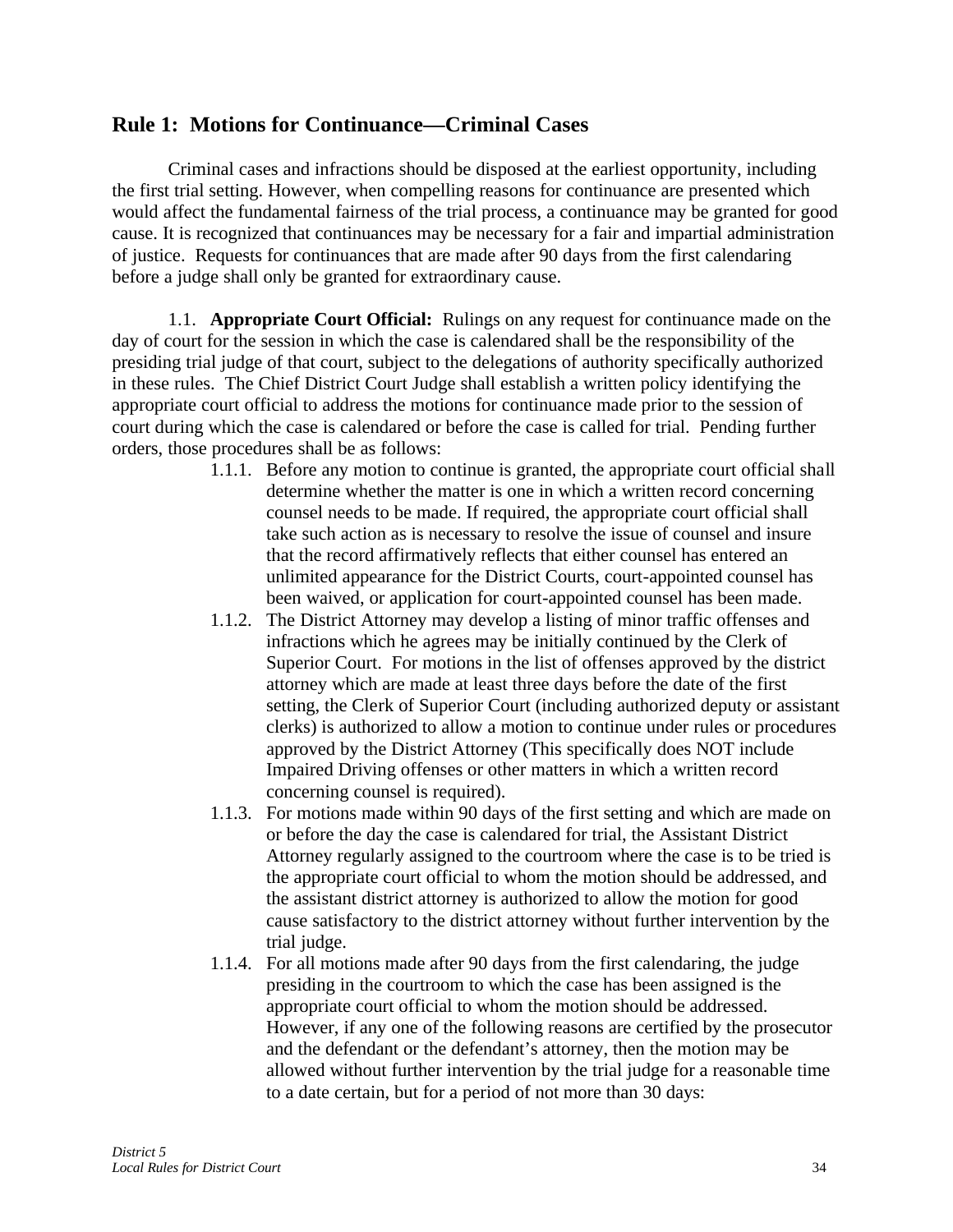- a. The defendant, defendant's attorney, or victim is hospitalized or is shown by a doctor's certificate to be unable to attend the proceeding;
- b. The officer or an essential witness will be unavailable for the trial date, provided a written certification shall state in detail the precise reason for such unavailability and, if the witness is not the arresting officer or victim, the general nature of the necessary testimony.
- c. The defendant or victim is subject to a conflicting military duty assignment which can not easily be rescheduled;
- d. The defendant's attorney has a conflict with the appellate courts or is actively engaged in a trial in the Superior Court on the scheduled court date;
- e. The defendant's attorney will be engaged in a capital trial in the superior court which has been specifically scheduled to begin or is likely to be in progress within one week of the scheduled trial date;
- f. The case could not be reached, but only after informing the trial judge specifically that the case is being continued for that reason and allowing the trial judge the opportunity to avoid the continuance;
- g. A prosecutor signs a certification that the prosecutor has examined the grounds for the motion, which must be specific and in writing, and that the prosecutor agrees and represents to the court that there exists "extraordinary circumstances" which justify the continuance;
- h. The case has been designated an "Exceptional Case" as set out in these rules, in which event the matter may be continued as permitted under these rules;
- i. The court has authorized a continuance by previous order which has been entered in the record and the resetting of the matter is consistent with that order.
- 1.1.5. For any contested motion or for any motion to which the clerk or district attorney can not consent as authorized herein above, the motion must be directed to and heard by any judge presiding in the courtroom to which the case has been assigned for trial; and if no judge is presiding at the time the motion needs to be heard, it must be directed to the Chief District Court Judge, or in his absence, to the Acting Chief District Court Judge. There shall be no ex-parte approaches to any judge for a continuance without written authorization by the opposing party.
- 1.1.6. It is recognized that under some extraordinary circumstances, criminal offenses and occasionally infractions may not fairly or reasonably be disposed of within the time standards established for routine cases. Therefore, the parties may by stipulation, with the approval of any judge presiding over the courtroom to which the case has been assigned or the Chief District Court Judge, designate a case an Exceptional Case. Once designated an Exceptional Case, the matter may be set as the order may specify. Applications for a designation of a case as an Exceptional Case should be in writing, state truthfully and candidly the reasons for the designation, and set a date certain for a final disposition of the matter. The burden of preparing the motion and a proposed order shall be upon the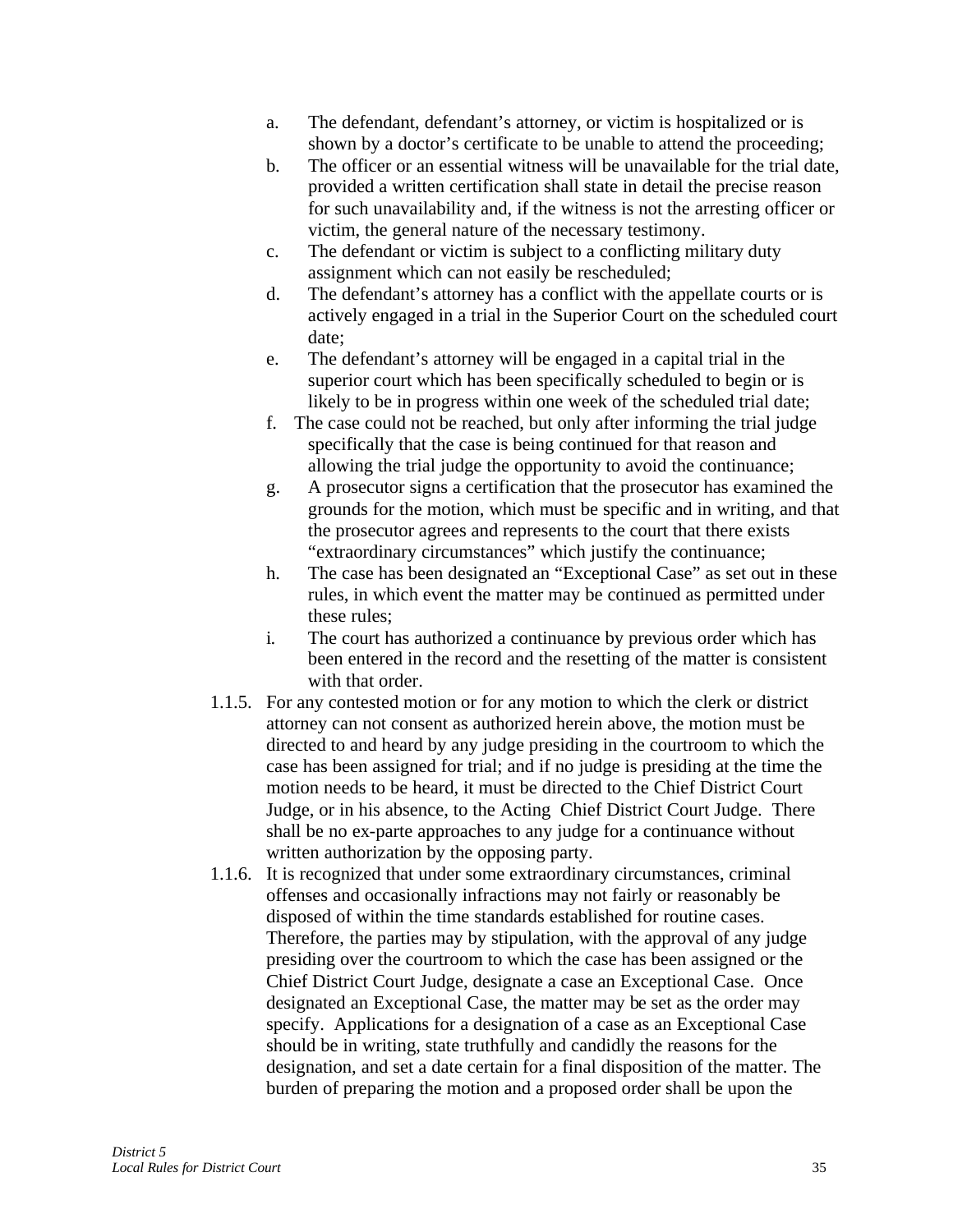moving party. The court, on its own motion and for good cause stated, may designate a case an Exceptional Case and enter such order as may be appropriate, consistent with the philosophy of these rules. *[Commentary: This section recognizes the authority and responsibility of the trial judge to address all matters which are set before him or her, and also recognizes the demands and realities of North Carolina's 39 district court judicial districts: urban or rural, multi-county or single-county, daily sessions of court or non-daily sessions of court. The policy should clearly state to whom applications should be made prior to the court session and the parameters under which continuances should and should not be granted.] [Local Commentary: The final paragraph was requested by a committee of the New Hanover County Bar Association, and forms may be drafted and made available in the District Attorney's office.]*

1.2. **Court Conflicts:** The various levels of court should work together to try to move cases as expeditiously as possible. Age of case, subject matter, and priority of setting should be given as much primacy as the level of court when resolving conflicts. Attorneys shall notify the court and opposing counsel of any other court conflict(s) as they become known and shall keep the court advised of the resolution of that conflict. All judges shall communicate with other judges to resolve such conflicts. In resolving court conflicts among the district courts, juvenile cases shall take precedence over all other matters in all other district courts unless otherwise agreed among the presiding judges.

1.3. **Documentation of Continuance:** All orders for continuance shall be documented in or on the file, and shall include the name of the moving party, any objections to the continuance, and the basis for the continuance. If the motion is heard by a judge, the judge may direct the entry of the appropriate notations and findings by the clerk or any other officer of the court. For continuances permissible under these rules which do not require the intervention of judge, it shall be the responsibility of the prosecutor to document by appropriate notations and understandable symbols the following:

- a. The identify of the moving party;
- b. The fact that the continuance was consented to or notations as to any objections if the continuance is not consented to;
- c. If required by these rules, the reason for the continuance.

In addition to or in lieu of written motions and orders placed in the file, the following examples will suffice for a sufficient written record under these rules:

*[OfficialCommentary: It may be appropriate for judicial districts to include in local rules conditions in which written motions are required, e.g., requests for continuance beyond 90 days from the first calendar date before a judge.]* 

1.4. **Notification of Opposing Counsel/Unrepresented Parties/Witnesses:** All applications for continuance shall be made as soon as a conflict is identified, and all impacted opposing counsel, unrepresented parties, subpoenaed witnesses, or court staff charged with subpoenaing witnesses — shall be notified as soon as possible by the moving party.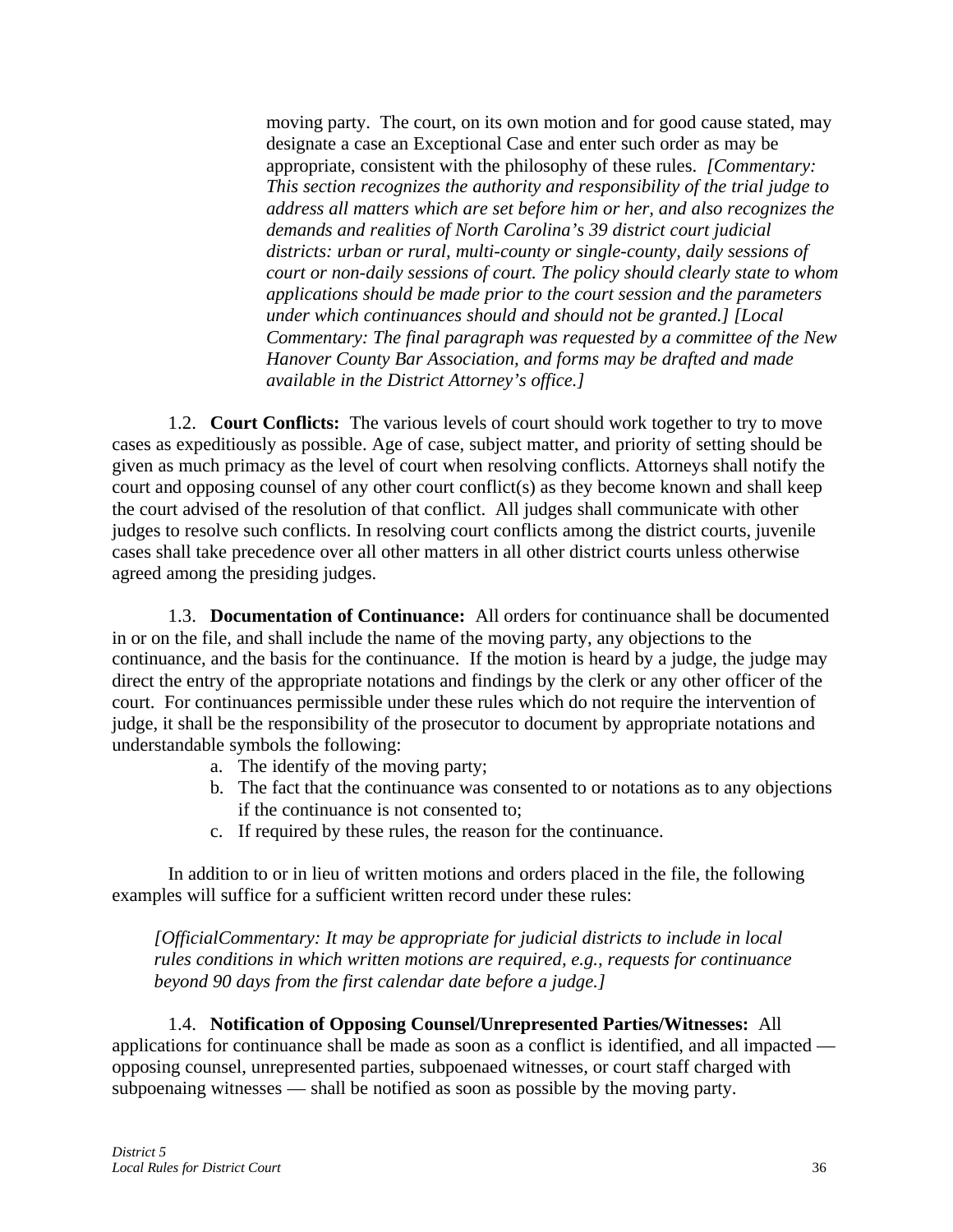1.5. **Objections to Motion for Continuance:** All parties should have an opportunity to be heard on a motion to continue.

1.6. **Evaluation of Motions for Continuance:** Factors to be considered by the appropriate court official when deciding whether to grant or deny a motion for continuance should include:

- the opportunity to exercise the right to effective assistance of counsel;
- the age of the case and seriousness of the charge;
- the incarceration status of the defendant;
- the effect on children and spouses if the issue is continued and not resolved;
- the impact of a continuance on the safety of the parties or any other persons;
- the status of the trial calendar for the session;
- the number, moving party, and grounds for previous continuances;
- the due diligence of counsel in promptly making a motion for continuance as soon as practicable and notifying opposing counsel and witnesses;
- the period of delay caused by the continuance requested;
- the presence of witnesses, including the defendant;
- the availability of witnesses for the present session, or for a future session;
- whether the basis of the motion is the existence of a legitimate conflict with another court setting;
- the availability of counsel;
- consideration of the financial consequences to the public, the parties, the attorneys, or witnesses if the case is continued: and
- any other factor that promotes the fair administration of justice.

1.7. **Case Rescheduling:** Upon granting a motion for continuance, the judge or appropriate court official should reschedule the case, taking into consideration the availability of counsel, defendant, and witnesses.

1.8. **Time Standards:** Unless there are extraordinary circumstances or the case has been designated an "Exceptional Case" under these rules, all criminal and motor vehicle cases should be disposed within 120 days from the first appearance in District Court.

*[Commentary: Meeting this deadline may not be possible in instances in which a defendant fails to appear and is "called and failed." In these matters, it is the responsibility of the district attorney to determine when it is appropriate to dismiss these matters.]*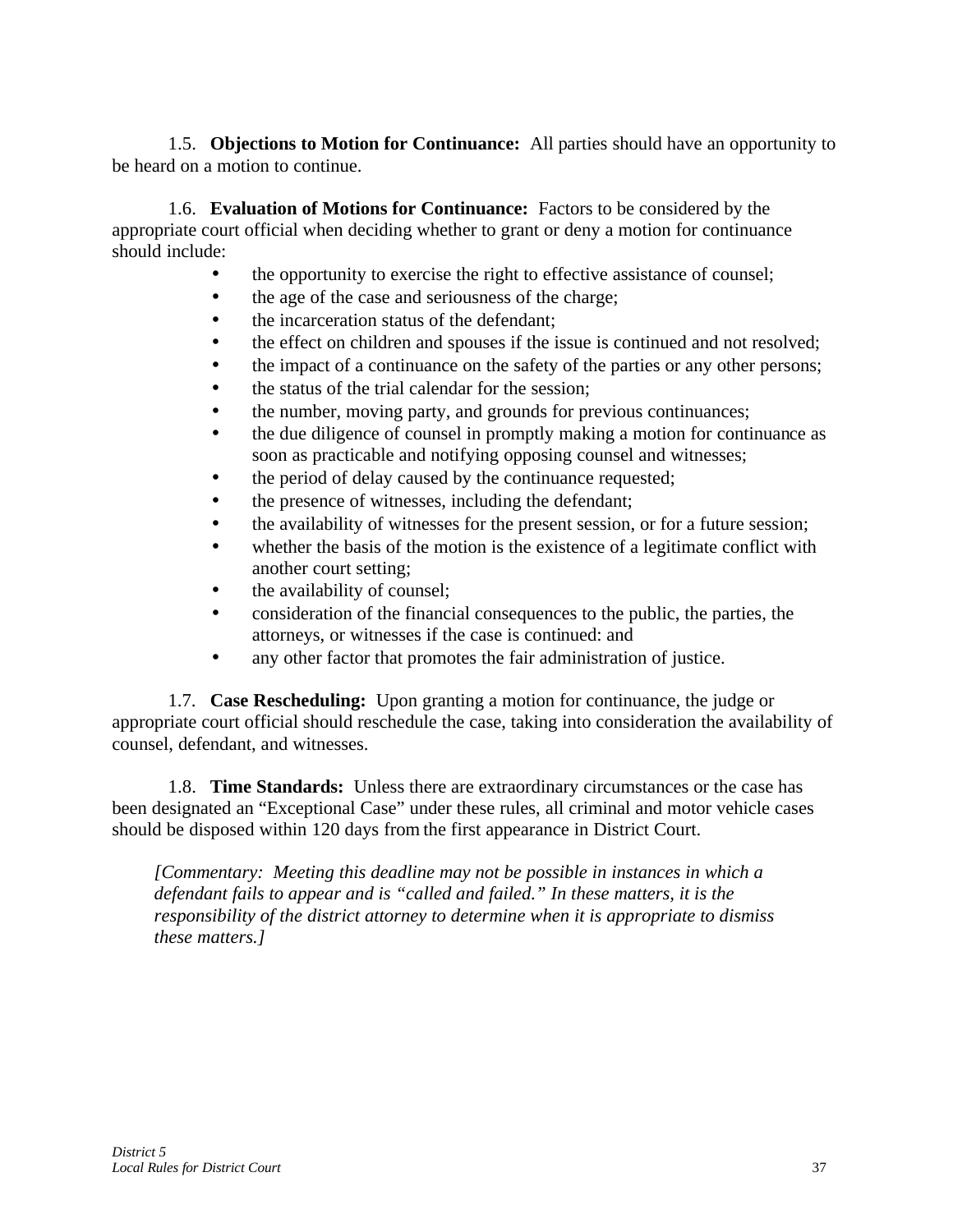- **Rule 2: Motions for Continuance: General Civil and Magistrate Appeal Cases** [these rules now appear in the District Court Local Rules for the Fifth District as Rule 15)
- **Rule 3: Motions for Continuance: Domestic Cases** [these rules now appear in the District Court Local Rules for the Fifth District as Rule 15]

### **Juvenile Cases**

### **Rule 4. Motions for Continuance - Juvenile Cases**

For an abused or neglected child, the courts are his or her source of protection and the source of services. For a delinquent child or youth, the courts provide the opportunity for rehabilitation. The goal of a case management plan for juvenile court is to put the courts in the best position to ensure the safety of children, and to give them the best possible chance of living in stable, permanent families. Therefore continuances should be allowed only when it serves the child's best interest. Participants must come to court prepared to meet each statutory obligation that is required for resolution of these matters. Accordingly, juvenile cases, including motions for review in neglect and abuse matters, should be disposed at the earliest opportunity, including the first setting for hearing. Requests for continuances that are made after the first setting for hearing on the merits of the case shall only be granted for extraordinary cause.

4.1. **Appropriate Court Official:** All applications for continuance shall be made to the District Court Judge presiding over the session of court for which the case is calendared. If the trial judge is not known at the time the request is made or is unavailable, the application should be addressed to the Chief District Court Judge, or his or her designee. To facilitate the processing of motions, the court designates the following officers of the court to review and oversee the implementation of this continuance policy as it applies to juvenile proceedings; and the designee shall be responsible for insuring that the guiding principles articulated herein are applied:

- 4.1.1. In matters where a juvenile is alleged to be delinquent or undisciplined, the District Attorney or his assistant assigned to manage the docket for the scheduled court date;
- 4.1.2. In matters where a juvenile is alleged to be abused, neglected, or dependent, the Attorney for the Department of Social Services.

#### 4.2. **Court Conflicts**

4.2.1. The various levels of court should work together to try to move cases as expeditiously as possible. Age of case, subject matter, and priority of setting should be given as much primacy as the level of court when resolving conflicts.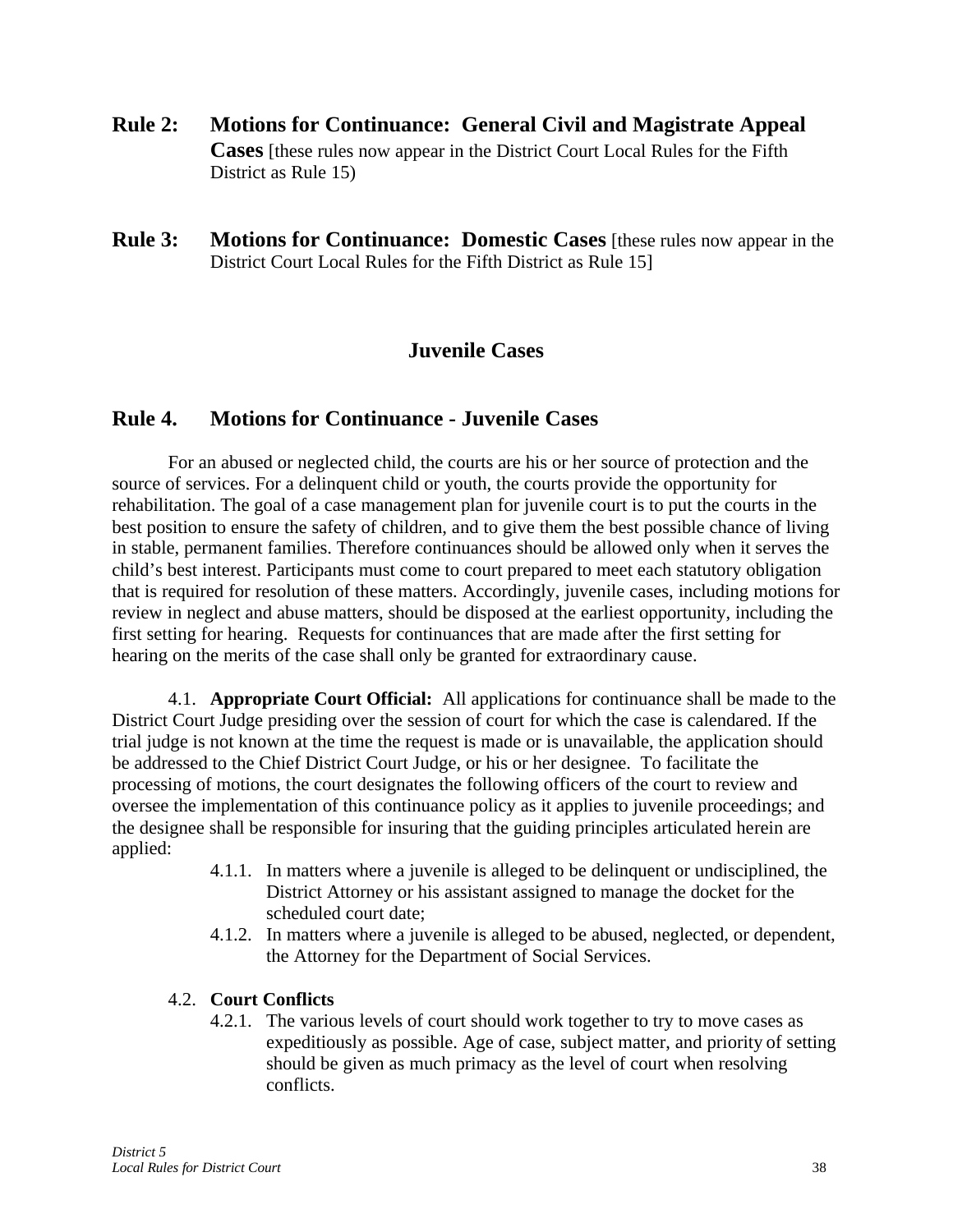4.2.2. Attorneys shall notify the court and opposing counsel of any other court conflict(s) as they become known and shall keep the court advised of the resolution of that conflict. All judges shall communicate with other judges to resolve such conflicts. In resolving court conflicts among the district courts, juvenile cases shall take precedence over all other matters in all other district courts unless otherwise agreed among the presiding judges.

### 4.3. **Documentation of Continuance and Continuances by Consent**

- 4.3.1. All orders for continuance shall be documented in writing, and shall include the name of the moving party, any objections to the continuance, and the basis for the continuance. While no specific form for either the motion or order is required, forms may be developed for the convenience of the bar and will be available in the office of the Juvenile Court Clerk.
- 4.3.2. the motion to continue is made before the time standard for the disposition of the case has expired, then the motion can be handled and ruled upon without the parties appearing in court before a judge provided all parties consent. If any party wishes to be heard or object, the moving party shall provide all appropriate information in a written motion, including the identity of the objecting party and the reason stated for the objection, and shall arrange for a hearing before the appropriate judge so that all parties who wish to be heard can be heard. If there is any objection to the continuance, the motion must set forth the continuance history of the case, the date originally scheduled, and a proposed new hearing date. Any proposed date to which the case is to be continued must be discussed with all parties before the hearing on the motion.
- 4.3.3. Any motion which will result in a failure to dispose of the matter within the time standards stated below must be heard and ruled upon by a judge. [Commentary: It may be appropriate for judicial districts to include in local rules conditions in which written motions are required.]

4.4. **Notification of Opposing Counsel/Unrepresented Parties/Witnesses**: All applications for continuance shall be made as soon as a conflict is identified, and all impacted opposing counsel, unrepresented parties, subpoenaed witnesses, or court staff charged with subpoenaing witnesses—shall be notified as soon as possible by the moving party.

4.5. **Objections to Motion for Continuance**: All parties should have an opportunity to be heard on a motion to continue.

4.6. **Evaluation of Motions for Continuance:** Factors to be considered by the appropriate court official when deciding whether to grant or deny a motion for continuance should include:

- the best interest of the child;
- the opportunity to exercise the right to effective assistance of counsel;
- the age of the case and seriousness of the charge;
- the incarceration status of the juvenile;
- the effect on children and spouses if the issue is continued and not resolved;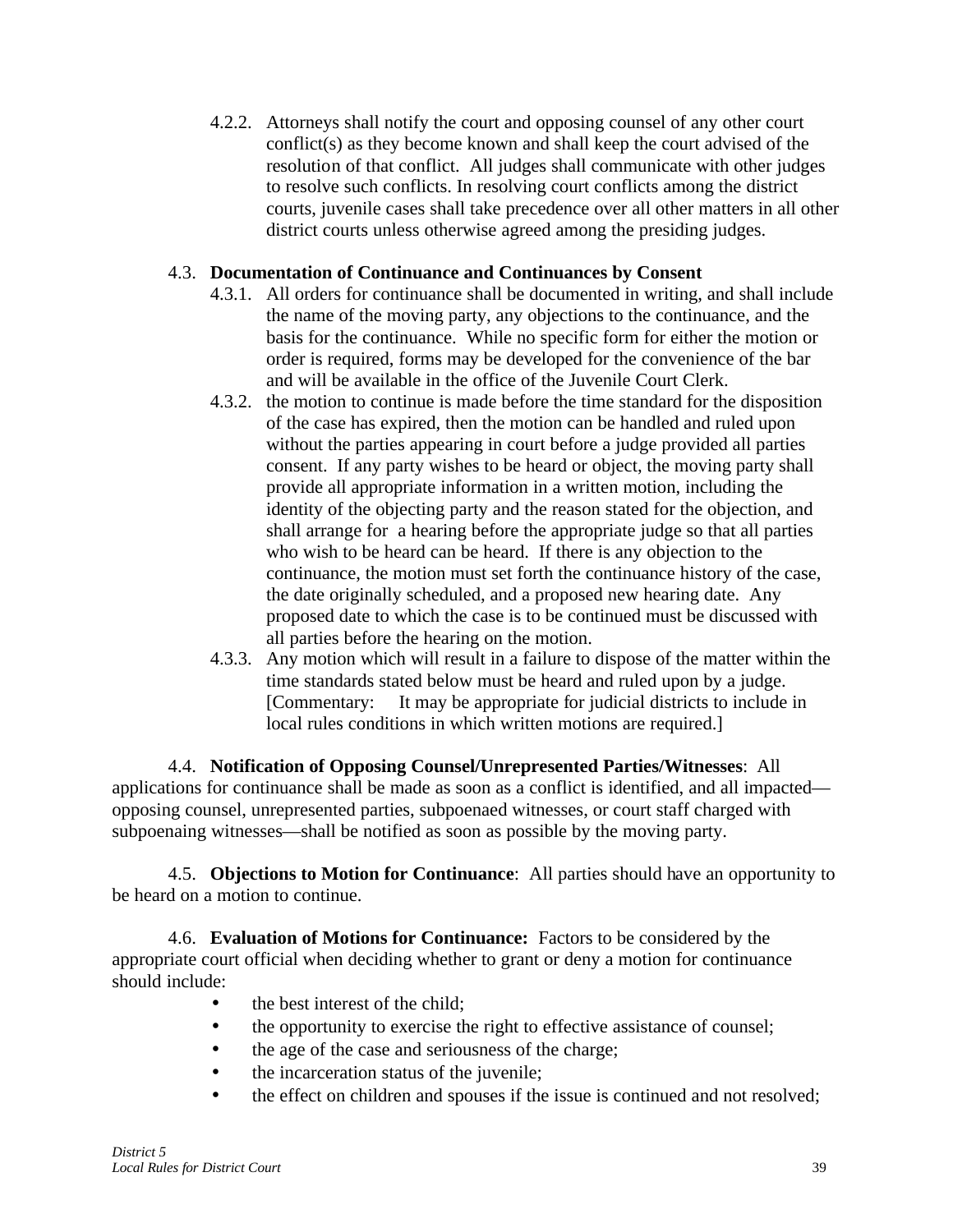- the impact of a continuance on the safety of the parties or any other persons;
- the status of the trial calendar for the session;
- the number, moving party, and grounds for previous continuances;
- the due diligence of counsel in promptly making a motion for continuance as soon as practicable and notifying opposing counsel and witnesses;
- the period of delay caused by the continuance requested;
- the presence of witnesses, including the juvenile;
- the availability of witnesses for the present session, or for a future session;
- whether the basis of the motion is the existence of a legitimate conflict with another court setting;
- the availability of counsel;
- consideration of the financial consequences to the public, the parties, the attorneys, or witnesses if the case is continued: and
- any other factor that promotes the fair administration of justice.

4.7. **Case Rescheduling**: Upon granting a motion for continuance, the judge shall reschedule the case for a specified date, taking into consideration the availability of counsel, parties, and witnesses. In cases of abuse, neglect or dependency, the statutory review date should be set at the time of adjudication.

- 4.7A First Settings for Juvenile Delinquency Cases in New Hanover County. The following local rule shall apply to New Hanover County only:
	- 4.7.1. To expedite the efficient organization of the Delinquency trial calendar, to assure that there is meaningful contact between the juveniles' court-appointed attorneys and the juveniles, and to avoid requiring the attendance of witnesses unnecessarily, there shall be a First Appearance before a District Court Judge scheduled for each juvenile delinquency case. At the First Appearance, all officers of the court shall assure that arrangements are made for a meaningful conference between the juvenile and the juvenile's attorney; and between the attorney and the district attorney. This first appearance is compulsory, and may not be waived unless the attorney for the juvenile certifies in writing that the meaningful conferences with the juvenile and district attorney have occurred and the parties are ready for trial. The juvenile may, but is not required to, enter a plea. If the juvenile does not enter an admission on the record, a trial date will be scheduled. If, due to conflicts or other compelling circumstances the First Appearance can not be held on the scheduled date, the matter will be scheduled for trial on the assumption that the merits will be contested unless counsel contacts the court and parties with substantial reasons why the matter should not be scheduled for trial. The court shall issue any orders necessary or appropriate to assure that the matter will not be delayed due to inadequate or insufficient contact between counsel and the juvenile. This local procedure is implemented for the benefit of the juvenile and the attorney for the juvenile, and is not to be construed to be a critical stage of the proceeding. The procedure applies to both misdemeanor and felony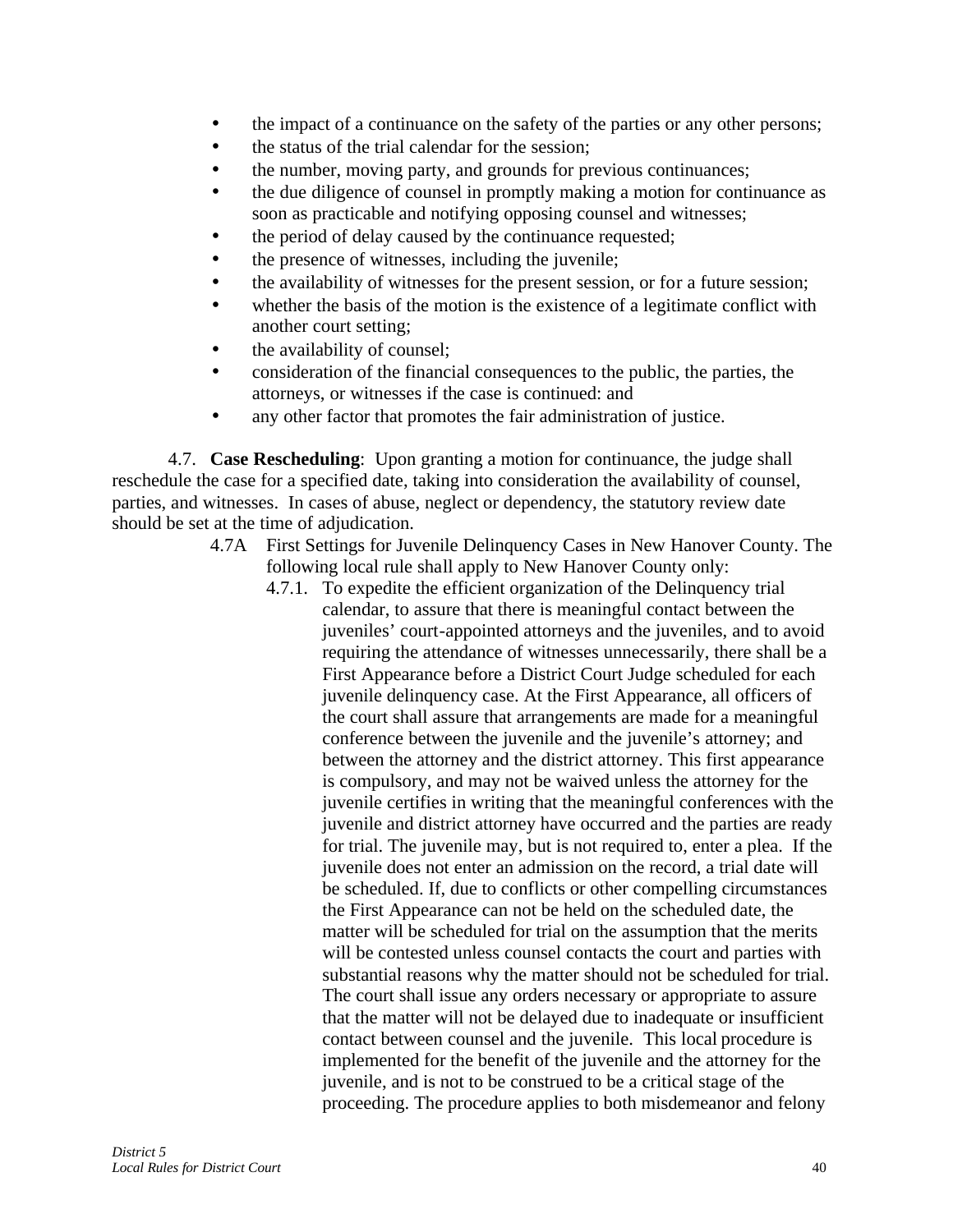charges. No written record is required to be maintained of the First Appearance and witnesses shall not be required to attend absent special circumstances.

4.7.2. In all Felony cases in which the juvenile is placed in secure custody, the First Appearance shall occur at the next session of District Court as required by statute. First Appearances in Felony cases may not be waived.

#### 4.8. **Time Standards**

- 4.8.1. All undisciplined cases should be disposed within 30 days of service of the petition. All delinquency cases involving misdemeanor offenses should be disposed within 90 days of service of the petition and those involving felony offenses within 120 days of service of the petition.
- 4.8.2 All adjudication of neglect and abuse cases should be heard within 60 days of service of the petition. All terminations of parental rights (TPR's) should be disposed within 120 days after service of the petition..
- 4.8.3. These time standards are subject to all other statutory time requirements for the scheduling of hearings for review of secure and non-secure custody orders.

*[Commentary: These are the standards recommended by juvenile experts who served on Juvenile Task Force on Case Flow Management, part of the Court Improvement Project.]*

Originally adopted in 1998. The Civil and Domestic Court Rules were removed and republished in the General Local Rules. These Rules Governing the Criminal Courts and the Juvenile Courts remain in effect. This 10th day of November, 2000.

> John W. Smith Chief District Court Judge

\_\_\_\_\_\_\_\_\_\_\_\_\_\_\_\_\_\_\_\_\_\_\_\_\_